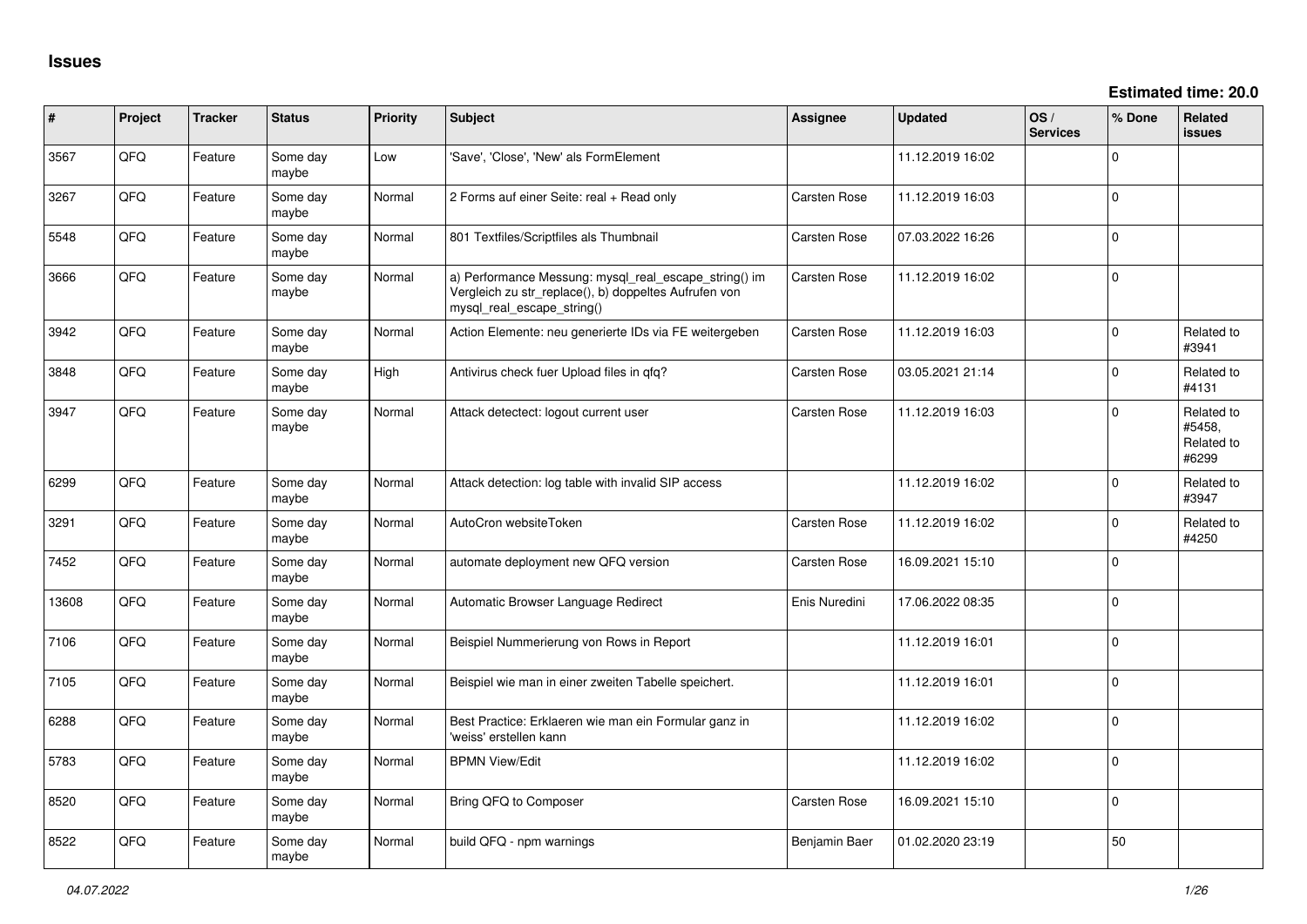| #     | <b>Project</b> | <b>Tracker</b> | <b>Status</b>     | <b>Priority</b> | <b>Subject</b>                                                                                                                                                | Assignee      | <b>Updated</b>   | OS/<br><b>Services</b> | % Done       | <b>Related</b><br><b>issues</b>              |
|-------|----------------|----------------|-------------------|-----------------|---------------------------------------------------------------------------------------------------------------------------------------------------------------|---------------|------------------|------------------------|--------------|----------------------------------------------|
| 10716 | QFQ            | Feature        | Some day<br>maybe | Normal          | Business Logic mit Externen Skripten                                                                                                                          | Carsten Rose  | 16.09.2021 15:10 |                        | $\Omega$     | Related to<br>#10713.<br>Related to<br>#8217 |
| 4420  | QFQ            | Feature        | Some day<br>maybe | Normal          | Client: Local Storage - store the changes of a form, local in<br>the browser.                                                                                 | Benjamin Baer | 11.12.2019 16:02 |                        | $\mathbf 0$  |                                              |
| 6715  | QFQ            | Feature        | Some day<br>maybe | Normal          | Code-Refactoring: dbArray vereinheitlichen                                                                                                                    | Carsten Rose  | 11.12.2019 16:02 |                        | $\Omega$     |                                              |
| 4650  | QFQ            | Feature        | Some day<br>maybe | Normal          | Convert html to doc/rtf                                                                                                                                       | Carsten Rose  | 01.02.2020 23:20 |                        | $\Omega$     | Related to<br>#10704                         |
| 10738 | QFQ            | Feature        | Some day<br>maybe | Normal          | CORS headers for external API requests                                                                                                                        |               | 10.06.2020 14:00 |                        | $\mathbf{0}$ |                                              |
| 3990  | QFQ            | Feature        | Some day<br>maybe | High            | custom class definition: add space automatically                                                                                                              | Carsten Rose  | 03.05.2021 21:14 |                        | $\mathbf 0$  |                                              |
| 4719  | QFQ            | Feature        | Some day<br>maybe | Normal          | Custom Message in Client in case of 'Browser tab close,<br>modification will be lost'                                                                         |               | 01.02.2020 23:20 |                        | $\mathbf 0$  |                                              |
| 12337 | QFQ            | Feature        | Some day<br>maybe | Normal          | Database.php: better caching                                                                                                                                  | Carsten Rose  | 16.09.2021 15:10 |                        | $\mathbf 0$  |                                              |
| 6992  | QFQ            | Feature        | Some day<br>maybe | Normal          | DB exception: Syntax Highlight                                                                                                                                |               | 11.12.2019 16:01 |                        | $\mathbf 0$  | Related to<br>#5450                          |
| 4627  | QFQ            | Feature        | Some day<br>maybe | Normal          | dbupdate: all tables - check 'create', 'modified' if it is<br>possible to change to default 'CURRENT_TIMESTAMP' and<br>modified 'ON UPDATE CURRENT_TIMESTAMP' |               | 01.02.2020 23:20 |                        | $\Omega$     |                                              |
| 3331  | QFQ            | Feature        | Some day<br>maybe | Normal          | Default Tooltip fuer page? Links: mit Form und Record ID                                                                                                      | Carsten Rose  | 11.12.2019 16:02 |                        | $\mathbf 0$  |                                              |
| 5850  | QFQ            | Feature        | Some day<br>maybe | Normal          | Deployment: In QFQ Doc best practice fuer zeitgemaesses<br>Deployment beschreiben                                                                             |               | 01.02.2020 23:20 |                        | $\mathbf 0$  |                                              |
| 3273  | QFQ            | Feature        | Some day<br>maybe | Low             | Dirty Flag in Form                                                                                                                                            | Carsten Rose  | 11.12.2019 16:02 |                        | $\mathbf 0$  |                                              |
| 3458  | QFQ            | Feature        | Some day<br>maybe | Normal          | Display 'Edit Form Element'-Checkbox on form: should<br>depend on FE Group                                                                                    | Carsten Rose  | 11.12.2019 16:02 |                        | $\mathbf 0$  | Related to<br>#3447                          |
| 8892  | QFQ            | Feature        | Some day<br>maybe | Normal          | Display and Edit SQL Comments in Form Editor                                                                                                                  | Carsten Rose  | 11.12.2019 16:01 |                        | $\Omega$     |                                              |
| 8894  | QFQ            | Feature        | Some day<br>maybe | Normal          | Documentation Tags Usable in QFQ Application                                                                                                                  | Carsten Rose  | 11.12.2019 16:01 |                        | $\mathbf{0}$ |                                              |
| 3905  | QFQ            | Feature        | Some day<br>maybe | Normal          | Documentation: Best Practice anhand eines Online<br>Bewerbungstools                                                                                           | Carsten Rose  | 11.12.2019 16:03 |                        | $\mathbf 0$  |                                              |
| 7100  | QFQ            | Feature        | Some dav<br>maybe | Normal          | Download: log access, max downloads, time limit                                                                                                               |               | 01.02.2020 23:19 |                        | $\mathbf 0$  |                                              |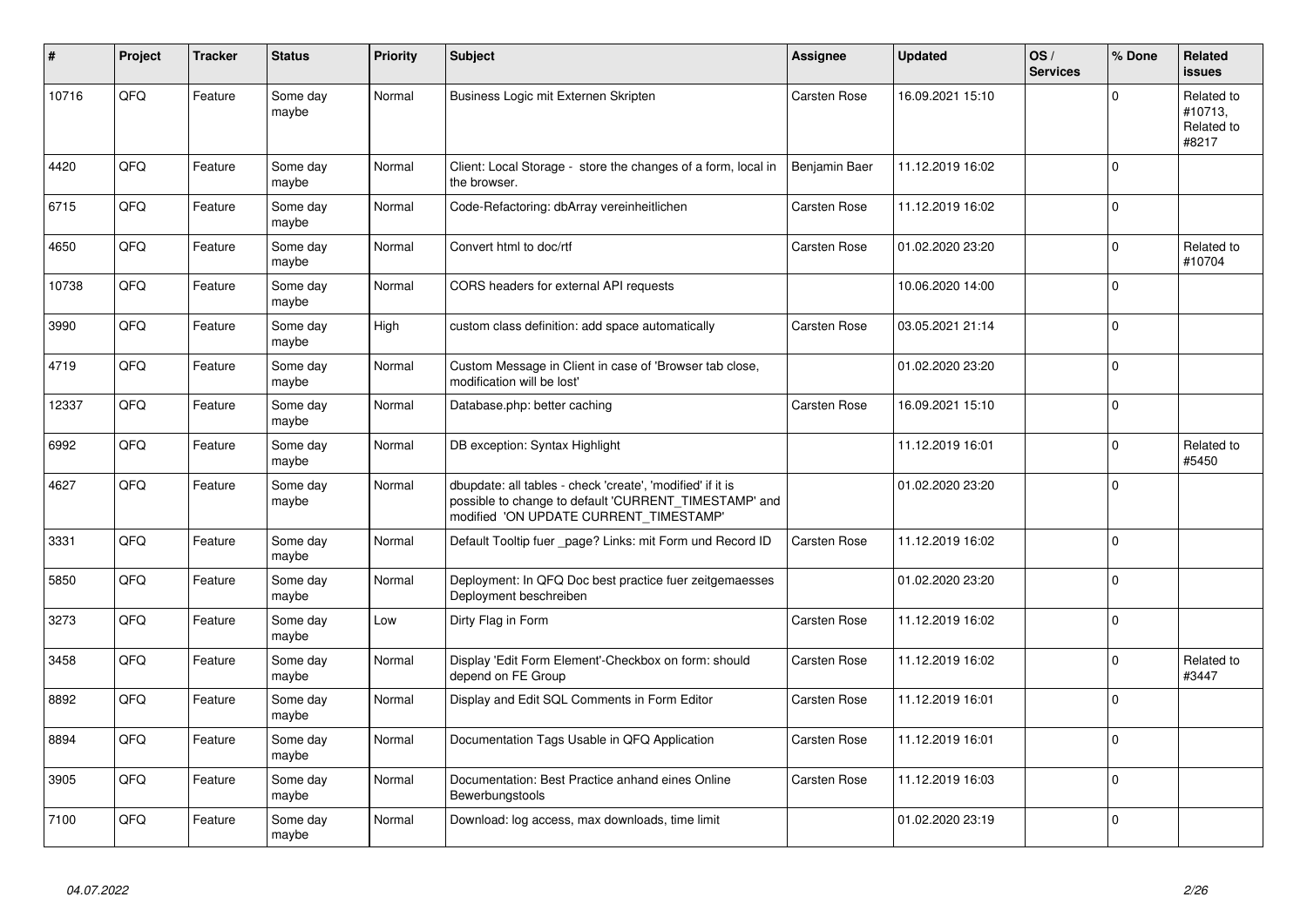| #     | Project | <b>Tracker</b> | <b>Status</b>     | <b>Priority</b> | Subject                                                                                                                 | Assignee      | <b>Updated</b>   | OS/<br><b>Services</b> | % Done      | Related<br>issues                                                     |
|-------|---------|----------------|-------------------|-----------------|-------------------------------------------------------------------------------------------------------------------------|---------------|------------------|------------------------|-------------|-----------------------------------------------------------------------|
| 2995  | QFQ     | Feature        | Some day<br>maybe | Normal          | Dropdown JQuery Plugin: 'chosen' - Moeglichkeit um Select<br>Listen mehr Funktion zu geben. Kein Bootstrap noetig.      | Carsten Rose  | 11.12.2019 16:03 |                        | $\Omega$    |                                                                       |
| 4869  | QFQ     | Feature        | Some day<br>maybe | Normal          | Dynamic Update (show, hide, readonly?, required?) for<br><b>Template Group Elements</b>                                 | Carsten Rose  | 01.02.2020 23:19 |                        | $\mathbf 0$ | Related to<br>#4865                                                   |
| 3216  | QFQ     | Feature        | Some day<br>maybe | Normal          | dynamic update für checkbox label2                                                                                      | Carsten Rose  | 11.12.2019 16:03 |                        | $\mathbf 0$ | Related to<br>#2081                                                   |
| 6083  | QFQ     | Feature        | Some day<br>maybe | Normal          | Dynamic Update: Value Check via SQL                                                                                     |               | 11.12.2019 16:02 |                        | $\mathbf 0$ |                                                                       |
| 5893  | QFQ     | Feature        | Some day<br>maybe | Normal          | Edit on double-click                                                                                                    |               | 01.02.2020 23:19 |                        | $\mathbf 0$ | Related to<br>#5894                                                   |
| 5579  | QFQ     | Feature        | Some day<br>maybe | Normal          | Enhance Doc / Presentation: variable type 'link column type'                                                            | Carsten Rose  | 01.02.2020 23:19 |                        | $\mathbf 0$ |                                                                       |
| 5132  | QFQ     | Feature        | Some day<br>maybe | Normal          | Error Message sendmail missing attachment: more details                                                                 | Carsten Rose  | 01.02.2020 23:19 |                        | $\mathbf 0$ |                                                                       |
| 4330  | QFQ     | Feature        | Some day<br>maybe | Normal          | Error Message: report missing {{ / }} in sqlUpdate, sqlInsert,<br>sqlDelete, sqlAfter, sqlBefore in FE action elements. | Carsten Rose  | 01.02.2020 23:20 |                        | $\mathbf 0$ |                                                                       |
| 3900  | QFQ     | Feature        | Some day<br>maybe | Normal          | Extend documentation of 'Copy / Paste'                                                                                  | Carsten Rose  | 11.12.2019 16:03 |                        | $\mathbf 0$ | Related to<br>#3899                                                   |
| 11217 | QFQ     | Feature        | Some day<br>maybe | Normal          | <b>Extend Script Functionality</b>                                                                                      | Carsten Rose  | 16.09.2021 15:10 |                        | $\mathbf 0$ |                                                                       |
| 6972  | QFQ     | Feature        | Some day<br>maybe | Normal          | Fabric Clipboard / cross browser tab                                                                                    | Benjamin Baer | 01.02.2020 23:21 |                        | $\mathbf 0$ |                                                                       |
| 5024  | QFQ     | Feature        | Some day<br>maybe | Normal          | Fabric: Generate PDF with edits                                                                                         | Benjamin Baer | 01.02.2020 23:20 |                        | $\mathbf 0$ | Related to<br>#10704                                                  |
| 3415  | QFQ     | Feature        | Some day<br>maybe | Normal          | FE Login Box Templatefile                                                                                               | Benjamin Baer | 11.12.2019 16:02 |                        | $\Omega$    |                                                                       |
| 4536  | QFQ     | Feature        | Some day<br>maybe | Normal          | FE upload: problem with delete if mutliple uploads an<br>FE.name="                                                      |               | 01.02.2020 23:20 |                        | $\mathbf 0$ |                                                                       |
| 10013 | QFQ     | Feature        | Some day<br>maybe | Normal          | FE.typ=editor: CodeMirror                                                                                               | Carsten Rose  | 08.06.2022 10:37 |                        | $\Omega$    | Related to<br>#12611,<br>Related to<br>#12490,<br>Related to<br>#7732 |
| 4444  | QFQ     | Feature        | Some day<br>maybe | Normal          | FE.type=upload: detect mime type                                                                                        |               | 11.12.2019 16:02 |                        | $\mathbf 0$ | Related to<br>#4303                                                   |
| 4872  | QFQ     | Feature        | Some day<br>maybe | Normal          | Fields of Typo3 page available in STORE TYPO3                                                                           | Carsten Rose  | 01.02.2020 23:19 |                        | $\mathbf 0$ |                                                                       |
| 5923  | QFQ     | Feature        | Some day<br>maybe | Normal          | fillStoreSystemBySqlLate                                                                                                |               | 01.02.2020 23:19 |                        | $\mathbf 0$ |                                                                       |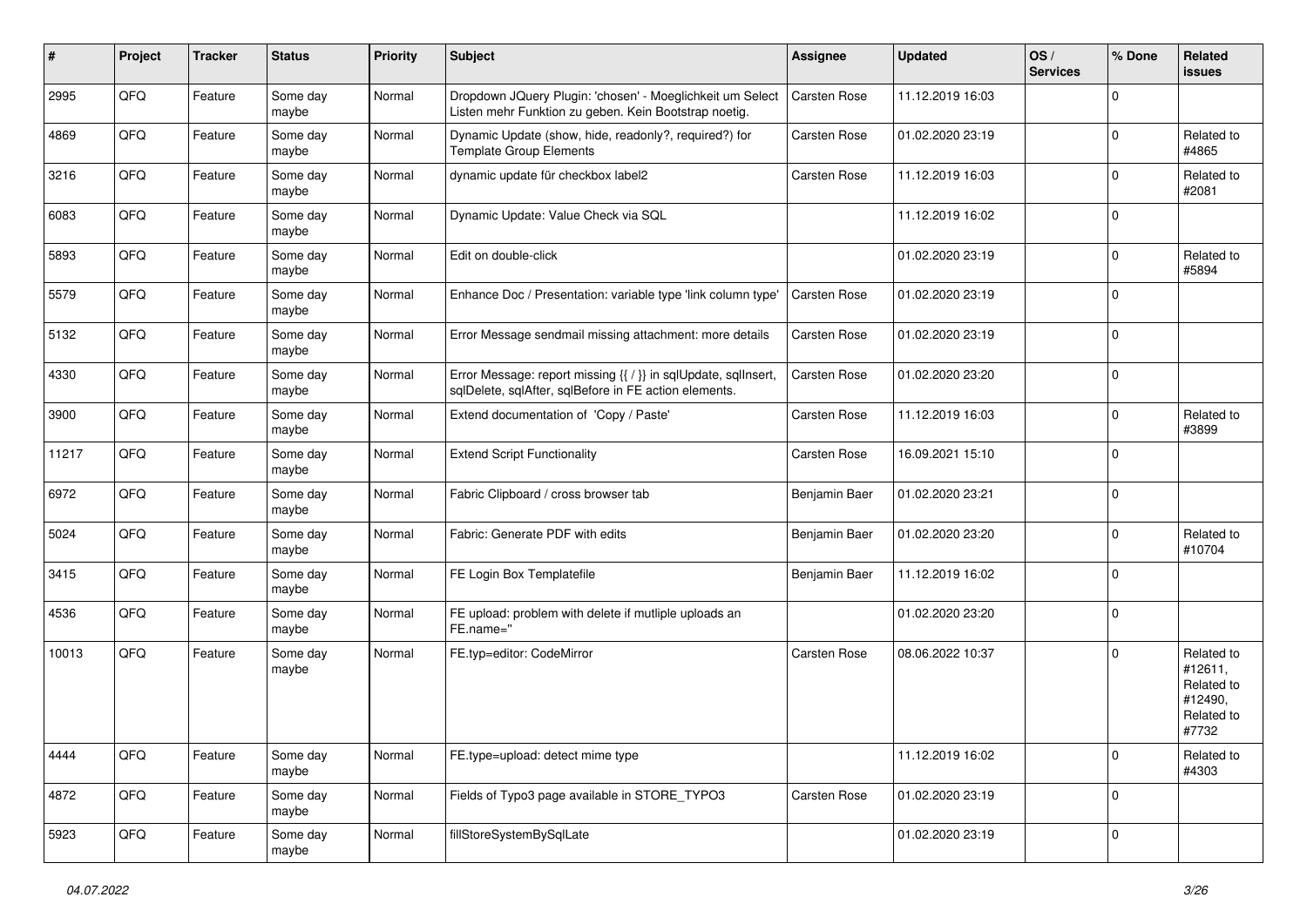| ∦     | Project | <b>Tracker</b> | <b>Status</b>     | <b>Priority</b> | Subject                                                                                                                                                  | Assignee            | <b>Updated</b>   | OS/<br><b>Services</b> | % Done      | <b>Related</b><br><b>issues</b> |
|-------|---------|----------------|-------------------|-----------------|----------------------------------------------------------------------------------------------------------------------------------------------------------|---------------------|------------------|------------------------|-------------|---------------------------------|
| 3880  | QFQ     | Feature        | Some day<br>maybe | Normal          | Form 'Form': anlegen einer Tabelle                                                                                                                       |                     | 14.01.2021 10:12 |                        | $\mathbf 0$ |                                 |
| 3879  | QFQ     | Feature        | Some day<br>maybe | Normal          | Form 'FormElement': Beim Feld 'name' rechts in der Notiz<br>einen Link einblenden - a) aktuelle Definition anzeigen, b)<br>Spalte in der Tabelle anlegen |                     | 11.12.2019 16:03 |                        | $\mathbf 0$ |                                 |
| 3878  | QFQ     | Feature        | Some day<br>maybe | Normal          | Form 'FormElement': Spalte 'name' typeAhead mit<br>Spaltennamen der Primarytable.                                                                        |                     | 11.12.2019 16:03 |                        | $\mathbf 0$ |                                 |
| 11322 | QFQ     | Feature        | Some day<br>maybe | Normal          | Form Element JSON - (multiline parameter field)                                                                                                          | Carsten Rose        | 16.09.2021 15:10 |                        | $\mathbf 0$ |                                 |
| 12315 | QFQ     | Feature        | Some day<br>maybe | Normal          | Form History (Diffs) / Backups                                                                                                                           | Carsten Rose        | 16.09.2021 15:10 |                        | $\mathbf 0$ |                                 |
| 5983  | QFQ     | Feature        | Some day<br>maybe | Normal          | Form Submit (save & update): normalize date/-time FE                                                                                                     | Carsten Rose        | 01.02.2020 23:19 |                        | $\mathbf 0$ |                                 |
| 3708  | QFQ     | Feature        | Some day<br>maybe | Normal          | Form: input - 'specialchars', 'none'  gewisse tags<br>erlauben, andere verbieten                                                                         | Carsten Rose        | 11.12.2019 16:02 |                        | $\mathbf 0$ | Related to<br>#14320            |
| 4443  | QFQ     | Feature        | Some day<br>maybe | Normal          | Form: multiple secondary tables                                                                                                                          |                     | 01.02.2020 23:20 |                        | $\Omega$    |                                 |
| 7278  | QFQ     | Feature        | Some day<br>maybe | Normal          | Form: Wert vordefinieren der immer gesetzt wird                                                                                                          |                     | 02.05.2021 09:27 |                        | $\mathbf 0$ |                                 |
| 3877  | QFQ     | Feature        | Some day<br>maybe | Normal          | FormEditor: die Felder die aktuell nicht gebraucht werden<br>nur auf readonly/disabled setzen (nicht ausblenden > das<br>irritiert.                      | Carsten Rose        | 11.12.2019 16:03 |                        | $\mathbf 0$ |                                 |
| 3350  | QFQ     | Feature        | Some day<br>maybe | Normal          | FormEditor: Hilfetext hinter 'checktype'                                                                                                                 | Carsten Rose        | 11.12.2019 16:02 |                        | $\Omega$    |                                 |
| 6515  | QFQ     | Feature        | Some day<br>maybe | Normal          | Formular: Felder dynamisch ein/ausblenden                                                                                                                |                     | 11.12.2019 16:02 |                        | $\Omega$    |                                 |
| 10095 | QFQ     | Feature        | Some day<br>maybe | Normal          | Generic Gitlab Integration into QFQ                                                                                                                      | Carsten Rose        | 16.09.2021 15:10 |                        | $\Omega$    |                                 |
| 7453  | QFQ     | Feature        | Some day<br>maybe | Normal          | import / export forms QFQ                                                                                                                                | Carsten Rose        | 16.09.2021 15:10 |                        | $\Omega$    |                                 |
| 2950  | QFQ     | Feature        | Some day<br>maybe | Normal          | Inhalt QFQ Records als File                                                                                                                              |                     | 11.12.2019 16:03 |                        | $\Omega$    |                                 |
| 11036 | QFQ     | Feature        | Some day<br>maybe | Normal          | inline report editor permissions                                                                                                                         | Carsten Rose        | 16.09.2021 15:09 |                        | $\Omega$    | Related to<br>#11323            |
| 4259  | QFQ     | Feature        | Some day<br>maybe | Normal          | Instant trigger a cron job                                                                                                                               | <b>Carsten Rose</b> | 11.12.2019 16:03 |                        | $\mathbf 0$ |                                 |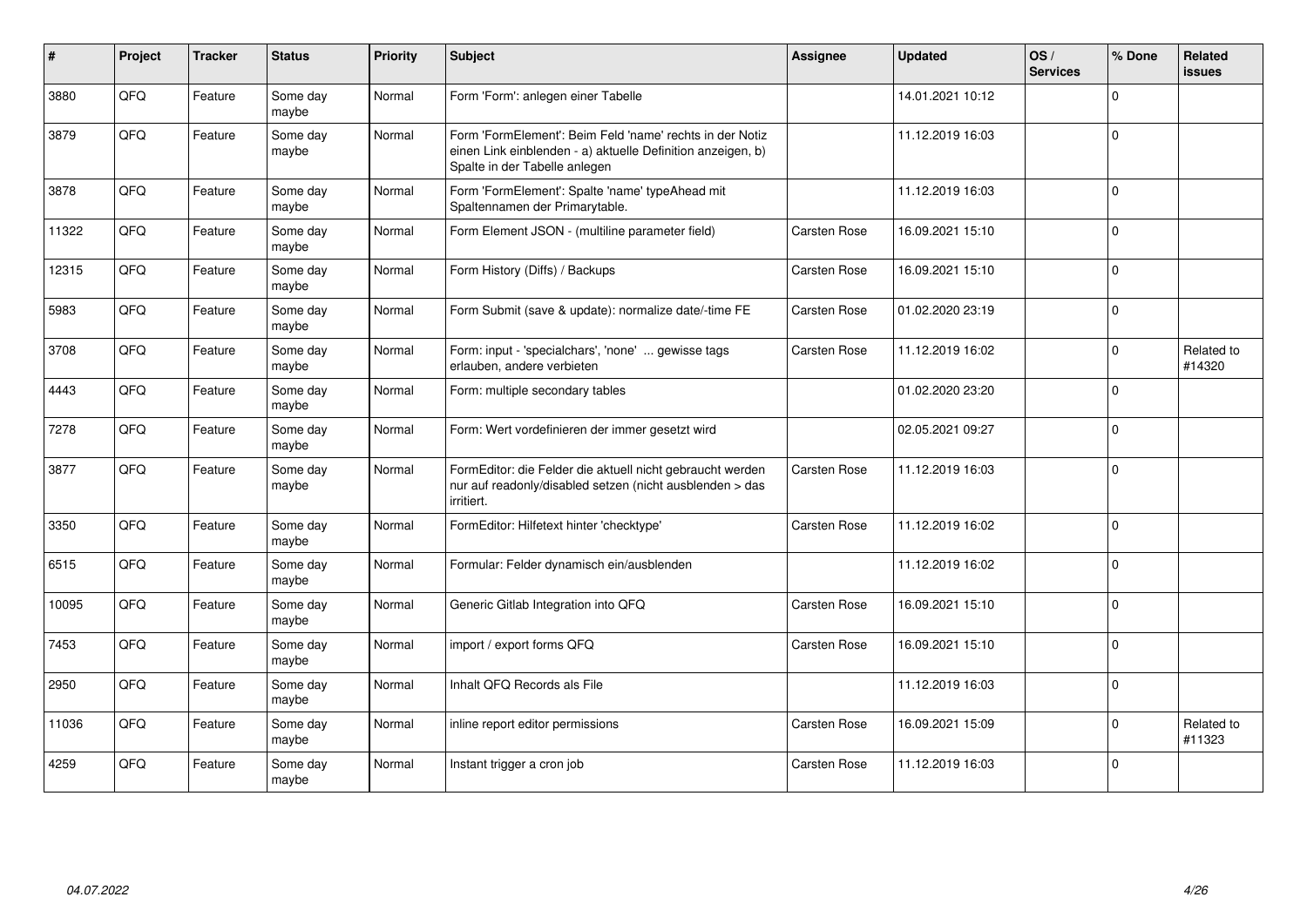| #    | Project | <b>Tracker</b> | <b>Status</b>     | <b>Priority</b> | <b>Subject</b>                                                                                         | Assignee      | <b>Updated</b>   | OS/<br><b>Services</b> | % Done      | Related<br><b>issues</b>                                               |
|------|---------|----------------|-------------------|-----------------|--------------------------------------------------------------------------------------------------------|---------------|------------------|------------------------|-------------|------------------------------------------------------------------------|
| 7732 | QFQ     | Feature        | Some day<br>maybe | Normal          | Javascript: Lazy Loading der add on libs                                                               | Benjamin Baer | 08.06.2022 10:38 |                        | $\mathbf 0$ | Related to<br>#12611,<br>Related to<br>#12490,<br>Related to<br>#10013 |
| 1510 | QFQ     | Feature        | Some day<br>maybe | Normal          | jquery von google laden, falls das nicht geht lokal                                                    |               | 11.12.2019 16:03 |                        | $\mathbf 0$ |                                                                        |
| 1946 | QFQ     | Feature        | Some day<br>maybe | Normal          | Kontrolle ob der ReadOnly Modus bei den<br>Formularelementen korrekt implementiert ist                 | Carsten Rose  | 11.12.2019 16:03 |                        | $\mathbf 0$ |                                                                        |
| 3457 | QFQ     | Feature        | Some day<br>maybe | Normal          | LDAP: concat multi values to one single entry                                                          | Carsten Rose  | 11.12.2019 16:02 |                        | $\mathbf 0$ |                                                                        |
| 3617 | QFQ     | Feature        | Some day<br>maybe | Normal          | Load javascripts at bottom                                                                             |               | 11.12.2019 16:02 |                        | $\pmb{0}$   |                                                                        |
| 4433 | QFQ     | Feature        | Some day<br>maybe | Normal          | Log when SIP will be destroyed by QFQ for any (security)<br>reason                                     |               | 01.02.2020 23:20 |                        | $\mathbf 0$ | Related to<br>#4432,<br>Related to<br>#5458                            |
| 4439 | QFQ     | Feature        | Some day<br>maybe | Normal          | Log: report all actions fired by an FE Element, incl. the<br>original directive (slaveld, sqllnsert, ) |               | 01.02.2020 23:20 |                        | $\mathbf 0$ | Related to<br>#4432.<br>Related to<br>#5458                            |
| 5852 | QFQ     | Feature        | Some day<br>maybe | Normal          | Logging: mail.log / sql.log - im FE anzeigen und via AJAX<br>aktualisieren                             | Carsten Rose  | 01.02.2020 23:19 |                        | $\mathbf 0$ | Related to<br>#5885                                                    |
| 4974 | QFQ     | Feature        | Some day<br>maybe | Normal          | Long polling - inform all listening clients of changes                                                 |               | 11.12.2019 16:02 |                        | $\Omega$    |                                                                        |
| 5455 | QFQ     | Feature        | Some day<br>maybe | Normal          | Mail Redirects grld abhaengig                                                                          |               | 01.02.2020 23:20 |                        | $\pmb{0}$   |                                                                        |
| 2084 | QFQ     | Feature        | Some day<br>maybe | Normal          | Mailto mit encryption: Subrecord                                                                       | Carsten Rose  | 11.12.2019 16:03 |                        | $\pmb{0}$   | Related to<br>#2082                                                    |
| 4440 | QFQ     | Feature        | Some day<br>maybe | Normal          | Manual.rst: explain how to. expand PHP Session to 4h                                                   |               | 11.12.2019 16:02 |                        | $\pmb{0}$   |                                                                        |
| 7104 | QFQ     | Feature        | Some day<br>maybe | Normal          | Manual: hint about escaping if '\r' appears in mail body                                               |               | 11.12.2019 16:01 |                        | $\mathbf 0$ |                                                                        |
| 4027 | QFQ     | Feature        | Some day<br>maybe | Normal          | Missing: orange 'check' / 'bullet'                                                                     |               | 11.12.2019 16:03 |                        | $\mathbf 0$ |                                                                        |
| 4626 | QFQ     | Feature        | Some day<br>maybe | Normal          | Mobile View: 'classBody=qfq-form-right' makes no sense                                                 |               | 01.02.2020 23:20 |                        | $\pmb{0}$   |                                                                        |
| 3646 | QFQ     | Feature        | Some day<br>maybe | Normal          | Moeglichkeit HTML Tags in Reports auszugeben (zu<br>enkodieren: htmlspecialchars)                      |               | 11.12.2019 16:02 |                        | $\mathbf 0$ | Related to<br>#14320                                                   |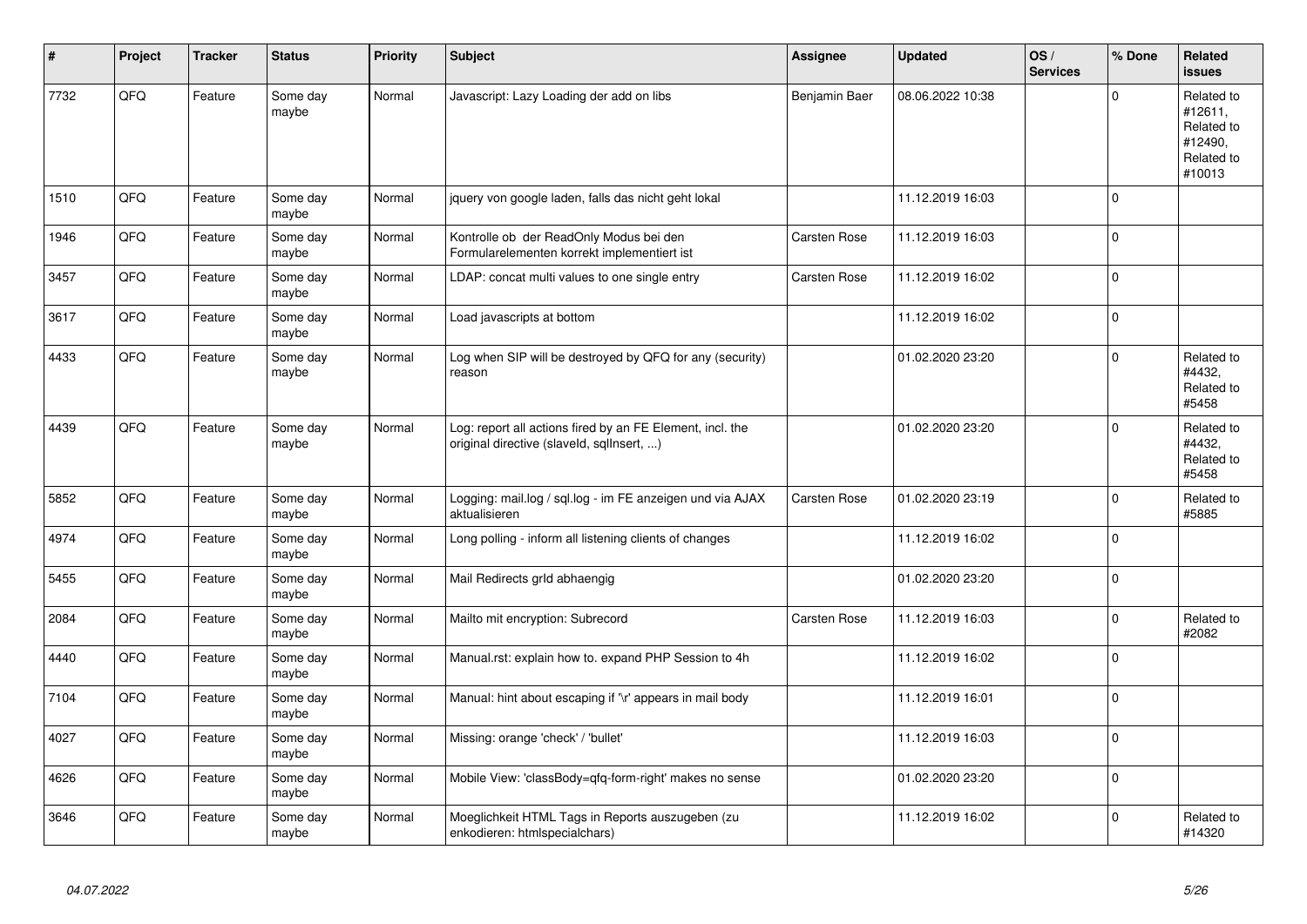| $\sharp$ | Project | <b>Tracker</b> | <b>Status</b>     | <b>Priority</b> | <b>Subject</b>                                                                                              | Assignee            | <b>Updated</b>   | OS/<br><b>Services</b> | % Done         | Related<br><b>issues</b> |
|----------|---------|----------------|-------------------|-----------------|-------------------------------------------------------------------------------------------------------------|---------------------|------------------|------------------------|----------------|--------------------------|
| 4365     | QFQ     | Feature        | Some day<br>maybe | Normal          | Multi Language: new way of config                                                                           | <b>Carsten Rose</b> | 01.02.2020 23:20 |                        | $\mathbf{0}$   |                          |
| 9579     | QFQ     | Feature        | Some day<br>maybe | Normal          | Multiform with Process Row                                                                                  | <b>Carsten Rose</b> | 11.12.2019 16:01 |                        | $\mathbf 0$    |                          |
| 6084     | QFQ     | Feature        | Some day<br>maybe | Normal          | New escape type: 'D' - convert date                                                                         |                     | 01.02.2020 23:19 |                        | $\mathbf 0$    |                          |
| 4446     | QFQ     | Feature        | Some day<br>maybe | Normal          | New FE get same feldContainerId as last modifed FE                                                          |                     | 01.02.2020 23:20 |                        | $\overline{0}$ |                          |
| 7229     | QFQ     | Feature        | Some day<br>maybe | Normal          | New FormElement.type: Button                                                                                |                     | 01.02.2021 12:32 |                        | $\mathbf 0$    |                          |
| 8101     | QFQ     | Feature        | Some day<br>maybe | Normal          | Password hash: support further hashing methods                                                              | Carsten Rose        | 16.09.2021 15:10 |                        | $\pmb{0}$      |                          |
| 7336     | QFQ     | Feature        | Some day<br>maybe | Normal          | PDF Upload: disallow PDFs with specific Meta information                                                    | Carsten Rose        | 11.12.2019 16:01 |                        | $\overline{0}$ |                          |
| 3495     | QFQ     | Feature        | Some day<br>maybe | Normal          | Predifined Parameter werden nicht in '+' (add new record)<br>SIP gerendert.                                 |                     | 11.12.2019 16:02 |                        | $\mathbf 0$    |                          |
| 1253     | QFQ     | Feature        | Some day<br>maybe | Normal          | QF: Colorpicker                                                                                             |                     | 11.12.2019 16:03 |                        | $\pmb{0}$      |                          |
| 1251     | QFQ     | Feature        | Some day<br>maybe | Normal          | QF: Combo                                                                                                   |                     | 11.12.2019 16:03 |                        | $\overline{0}$ |                          |
| 955      | QFQ     | Feature        | Some day<br>maybe | Normal          | QF: Notizen vor/nach dem Form                                                                               |                     | 01.02.2020 23:20 |                        | $\mathbf 0$    |                          |
| 1234     | QFQ     | Feature        | Some day<br>maybe | Normal          | QF: Record numbering: Im Grid soll in Spalte 1optional die<br>laufende Nummer der Records angezeigt werden. |                     | 01.02.2020 23:20 |                        | $\mathbf 0$    |                          |
| 5160     | QFQ     | Feature        | Some day<br>maybe | Normal          | QFQ collaborative / together.js, ShareJS, y-js, collaborative,                                              |                     | 11.12.2019 16:02 |                        | $\mathbf 0$    |                          |
| 5389     | QFQ     | Feature        | Some day<br>maybe | Normal          | QFQ Design: Multline label / note                                                                           | Benjamin Baer       | 01.02.2020 23:19 |                        | $\pmb{0}$      |                          |
| 1635     | QFQ     | Feature        | Some day<br>maybe | Normal          | QFQ Extension content record: weitere Optionen<br>einblenden.                                               | Carsten Rose        | 11.12.2019 16:03 |                        | $\mathbf 0$    |                          |
| 5892     | QFQ     | Feature        | Some day<br>maybe | Normal          | QFQ should use T3 API to manipulate FE GROUP<br>membership                                                  |                     | 01.02.2020 23:20 |                        | $\overline{0}$ |                          |
| 3692     | QFQ     | Feature        | Some day<br>maybe | Normal          | QFQ Webseite                                                                                                | Benjamin Baer       | 11.12.2019 16:02 |                        | $\mathbf 0$    | Related to<br>#5033      |
| 7108     | QFQ     | Feature        | Some day<br>maybe | Normal          | QFQ Wrap Elements                                                                                           |                     | 11.12.2019 16:01 |                        | $\pmb{0}$      |                          |
| 4839     | QFQ     | Feature        | Some day<br>maybe | Normal          | qfq-handle in <head> Abschnitt</head>                                                                       | <b>Carsten Rose</b> | 11.12.2019 16:02 |                        | $\overline{0}$ |                          |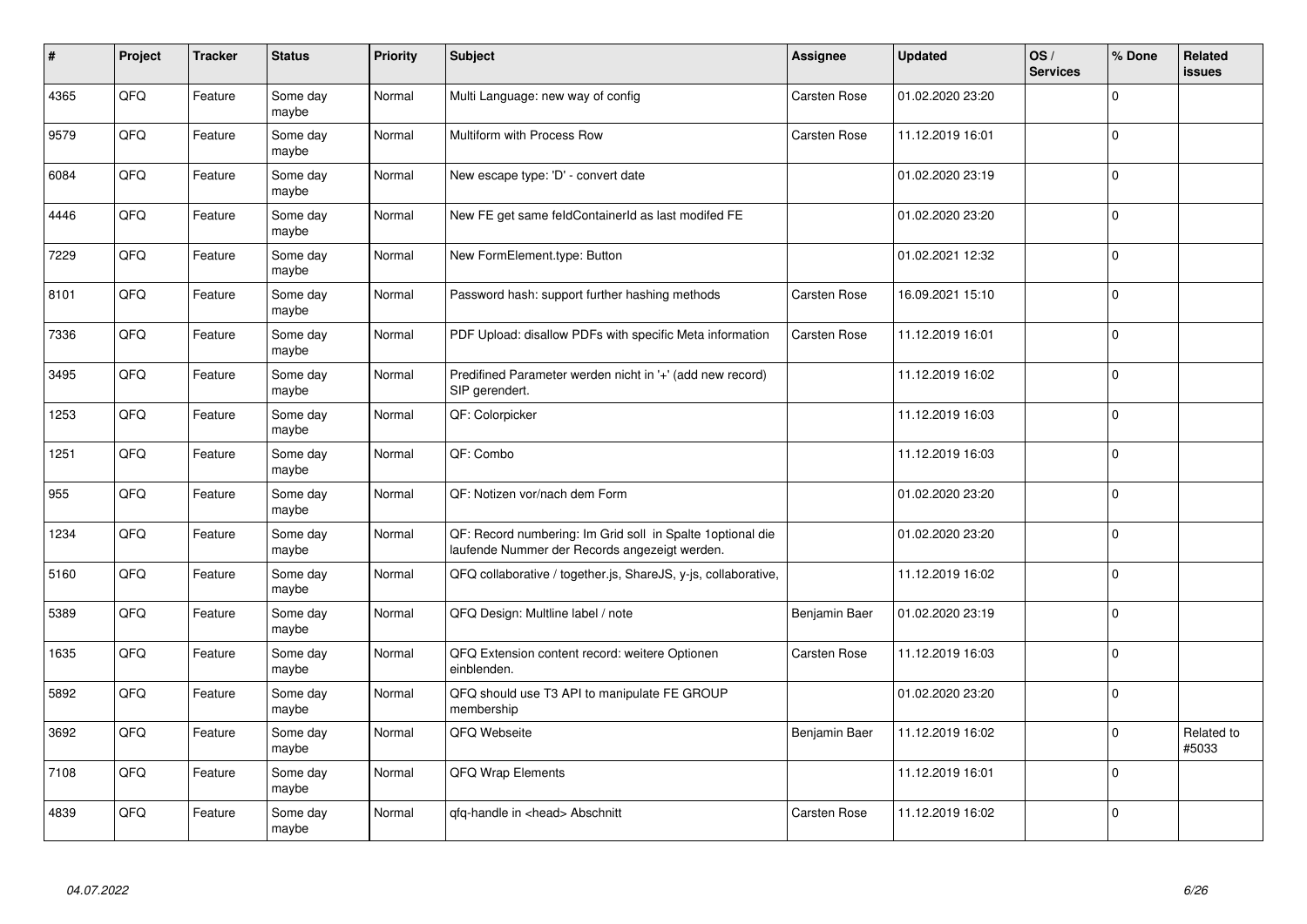| #     | Project | <b>Tracker</b> | <b>Status</b>     | <b>Priority</b> | Subject                                                                                        | <b>Assignee</b> | <b>Updated</b>   | OS/<br><b>Services</b> | % Done      | <b>Related</b><br>issues                                              |
|-------|---------|----------------|-------------------|-----------------|------------------------------------------------------------------------------------------------|-----------------|------------------|------------------------|-------------|-----------------------------------------------------------------------|
| 5480  | QFQ     | Feature        | Some day<br>maybe | Normal          | QFQ: Dokumentation mit Screenshots versehen                                                    | Carsten Rose    | 01.02.2020 23:20 |                        | $\Omega$    | Related to<br>#9879                                                   |
| 8586  | QFQ     | Feature        | Some day<br>maybe | Normal          | QFQ: Enhance Error message for 'record not found'                                              | Carsten Rose    | 16.09.2021 15:10 |                        | $\mathbf 0$ |                                                                       |
| 5851  | QFQ     | Feature        | Some day<br>maybe | Normal          | Queue System implementieren: MQTT, RabbitMQ                                                    |                 | 01.02.2020 23:20 |                        | $\mathbf 0$ | Related to<br>#5715                                                   |
| 1623  | QFQ     | Feature        | Some day<br>maybe | Normal          | RealURL                                                                                        |                 | 11.12.2019 16:03 |                        | 30          |                                                                       |
| 12611 | QFQ     | Feature        | Some day<br>maybe | Normal          | Refactoring: Bootstrap with Lazy Loading                                                       | Carsten Rose    | 08.06.2022 10:37 |                        | $\Omega$    | Related to<br>#12490,<br>Related to<br>#10013,<br>Related to<br>#7732 |
| 4640  | QFQ     | Feature        | Some day<br>maybe | Normal          | Rename System Forms                                                                            |                 | 01.02.2020 23:20 |                        | $\mathbf 0$ |                                                                       |
| 11323 | QFQ     | Feature        | Some day<br>maybe | Normal          | Report Frontend Editor Modal + Codemirror                                                      | Carsten Rose    | 16.09.2021 15:10 |                        | $\Omega$    | Related to<br>#11036                                                  |
| 3967  | QFQ     | Feature        | Some day<br>maybe | High            | Report: Checkbox, Radio, Dropdown, Input welches ohne<br>Submit funktioniert - 'Inline-Form'   | Carsten Rose    | 03.05.2021 21:14 |                        | $\Omega$    |                                                                       |
| 3991  | QFQ     | Feature        | Some day<br>maybe | Normal          | report: Columnname '_skipWrap' skips 'fbeg', 'fend'                                            | Carsten Rose    | 11.12.2019 16:03 |                        | $\Omega$    |                                                                       |
| 4435  | QFQ     | Feature        | Some day<br>maybe | Normal          | Report: striptags - specify allowed tags                                                       |                 | 01.02.2020 23:20 |                        | $\Omega$    |                                                                       |
| 5129  | QFQ     | Feature        | Some day<br>maybe | Normal          | Reports: SQL fuer x Achse und y Achse                                                          |                 | 11.12.2019 16:02 |                        | $\Omega$    |                                                                       |
| 7921  | QFQ     | Feature        | Some day<br>maybe | Normal          | Rest API Export: URL kuerzer machen                                                            |                 | 01.02.2020 23:19 |                        | $\mathbf 0$ |                                                                       |
| 5428  | QFQ     | Feature        | Some day<br>maybe | Normal          | secure thumbnail: late render on access.                                                       | Carsten Rose    | 01.02.2020 23:20 |                        | $\mathbf 0$ |                                                                       |
| 880   | QFQ     | Feature        | Some day<br>maybe | Urgent          | Security: PHP, SQL Injection, XSS                                                              |                 | 03.05.2021 21:14 |                        | $\Omega$    | Related to<br>#14320                                                  |
| 4956  | QFQ     | Feature        | Some day<br>maybe | Normal          | Sendmail: Benutzerdefinierte Headers                                                           | Carsten Rose    | 11.12.2019 16:02 |                        | $\Omega$    |                                                                       |
| 4551  | QFQ     | Feature        | Some day<br>maybe | Normal          | Set 'pills' via dynamicUpdate to show/hide/disabled                                            |                 | 01.02.2020 23:20 |                        | 0           | Related to<br>#3752                                                   |
| 3537  | QFQ     | Feature        | Some day<br>maybe | Low             | SHOW COLUMNS FROM tableName - Extend '{{!'<br>definition                                       | Carsten Rose    | 11.12.2019 16:02 |                        | 0           |                                                                       |
| 7107  | QFQ     | Feature        | Some day<br>maybe | Normal          | Showcase Registration Tool: Anmeldung / Administration :<br>Liste Anmeldungen / Emaileinaldung | Carsten Rose    | 11.12.2019 16:01 |                        | 0           |                                                                       |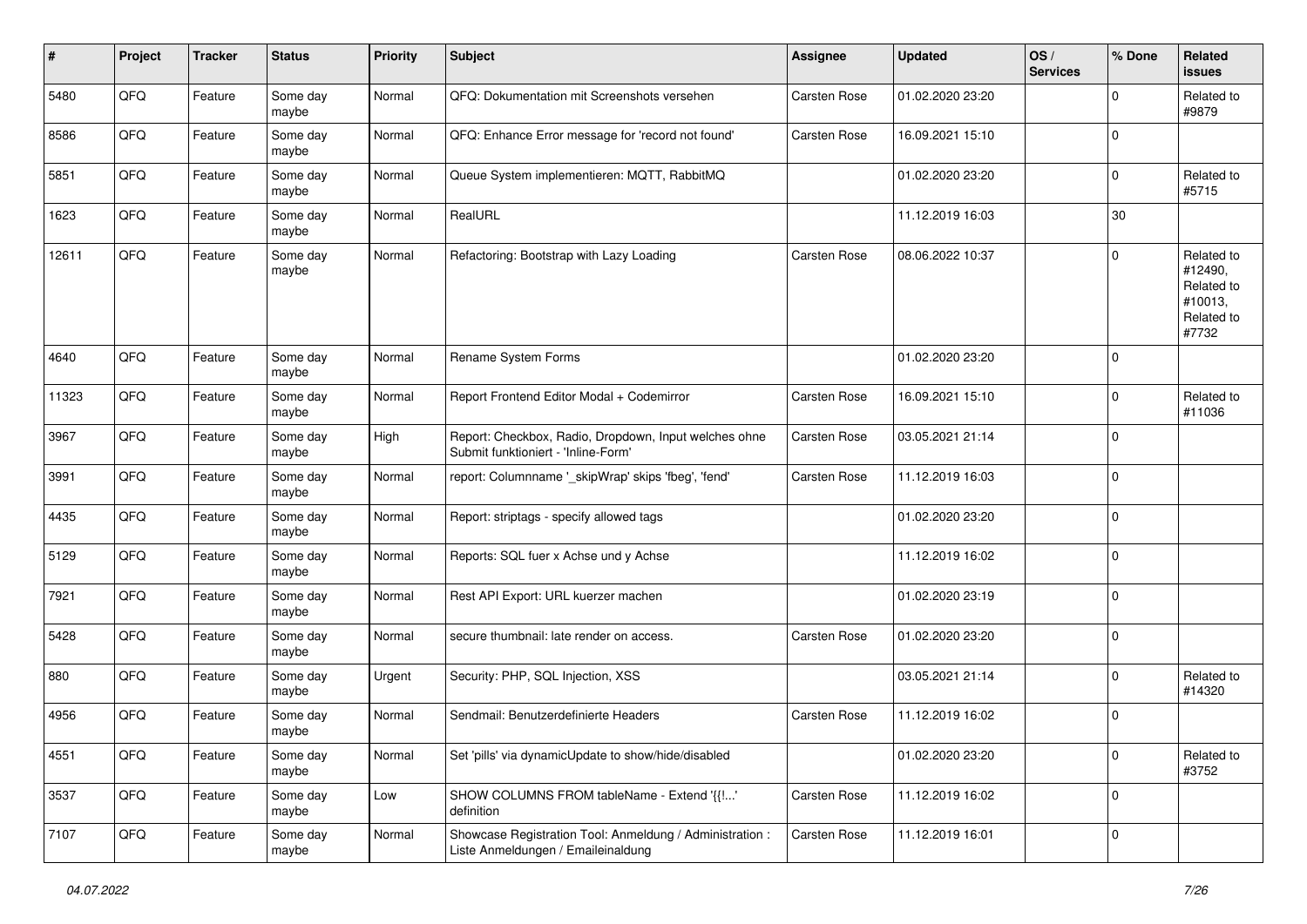| #     | Project | <b>Tracker</b> | <b>Status</b>     | <b>Priority</b> | <b>Subject</b>                                                                      | Assignee      | <b>Updated</b>   | OS/<br><b>Services</b> | % Done       | <b>Related</b><br>issues |
|-------|---------|----------------|-------------------|-----------------|-------------------------------------------------------------------------------------|---------------|------------------|------------------------|--------------|--------------------------|
| 4442  | QFQ     | Feature        | Some day<br>maybe | Normal          | Special Column Name: _link - new symbol G (Glyph) to<br>choose any available symbol |               | 11.12.2019 16:02 |                        | $\Omega$     |                          |
| 3941  | QFQ     | Feature        | Some day<br>maybe | Normal          | sglAfter: es sollten mehrere moeglich sein                                          | Carsten Rose  | 11.12.2019 16:03 |                        | $\Omega$     | Related to<br>#3942      |
| 4026  | QFQ     | Feature        | Some day<br>maybe | Normal          | sglLog.sgl: log number of FE.id                                                     | Carsten Rose  | 11.12.2019 16:03 |                        | $\mathbf 0$  | Related to<br>#5458      |
| 3402  | QFQ     | Feature        | Some day<br>maybe | Normal          | Syntax Highlighting via CodeMirror                                                  | Carsten Rose  | 11.12.2019 16:02 |                        | 100          | Related to<br>#3207      |
| 4258  | QFQ     | Feature        | Some day<br>maybe | High            | <b>System Defaults: Forms</b>                                                       | Carsten Rose  | 03.05.2021 21:14 |                        | $\mathbf 0$  |                          |
| 10745 | QFQ     | Feature        | Some day<br>maybe | Normal          | <b>Tablesorter Excel Export</b>                                                     | Carsten Rose  | 16.09.2021 15:09 |                        | $\mathbf{0}$ |                          |
| 9130  | QFQ     | Feature        | Some day<br>maybe | Normal          | tablesorter: Automatic Row numbering / Zeilenummer                                  | Benjamin Baer | 01.02.2020 23:22 |                        | $\mathbf 0$  |                          |
| 6970  | QFQ     | Feature        | Some day<br>maybe | Normal          | tablesorter: default fuer 'sortReset' aendern von 'Ctrl' zu 'Alt'                   | Benjamin Baer | 01.02.2020 23:21 |                        | $\mathbf{0}$ |                          |
| 4445  | QFQ     | Feature        | Some day<br>maybe | Normal          | template group: Option to simulate fieldset                                         |               | 28.06.2021 14:11 |                        | $\mathbf 0$  |                          |
| 3385  | QFQ     | Feature        | Some day<br>maybe | Normal          | templateGroup: insert/update/delete non primary records                             | Carsten Rose  | 11.12.2019 16:02 |                        | $\mathbf 0$  |                          |
| 4816  | QFQ     | Feature        | Some day<br>maybe | Normal          | Templates for QFQ Reports (Tables, Radios, )                                        |               | 01.02.2020 23:20 |                        | $\mathbf 0$  |                          |
| 8056  | QFQ     | Feature        | Some day<br>maybe | Normal          | Termin Organisation (Reservation)                                                   |               | 01.02.2020 23:19 |                        | $\mathbf 0$  | Related to<br>#8658      |
| 4757  | QFQ     | Feature        | Some day<br>maybe | Normal          | Test subrecord: download links ok? Links ok?                                        | Carsten Rose  | 01.02.2020 23:20 |                        | $\mathbf 0$  |                          |
| 5452  | QFQ     | Feature        | Some day<br>maybe | Normal          | Thumbnails from PDF: bad quality                                                    |               | 01.02.2020 23:20 |                        | $\mathbf 0$  |                          |
| 9704  | QFQ     | Feature        | Some day<br>maybe | Normal          | Thumbnails Generieren beim Splitten von PDF Files                                   | Carsten Rose  | 11.12.2019 16:01 |                        | $\Omega$     |                          |
| 5895  | QFQ     | Feature        | Some day<br>maybe | Normal          | Tutorial: List of all QFQ Features                                                  |               | 01.02.2020 23:19 |                        | $\mathbf{0}$ |                          |
| 5805  | QFQ     | Feature        | Some day<br>maybe | Normal          | TypeAHead SQL value instead of key stored                                           |               | 01.02.2020 23:19 |                        | $\Omega$     | Related to<br>#5444      |
| 10116 | QFQ     | Feature        | Some day<br>maybe | Normal          | TypeAhead: Tag - show inside 'input' element                                        | Carsten Rose  | 16.09.2021 15:09 |                        | $\mathbf 0$  |                          |
| 4197  | QFQ     | Feature        | Some day<br>maybe | Normal          | Unit Test fuer JSON Stream von QuickFormQuery.php ><br>doForm()                     | Carsten Rose  | 11.12.2019 16:03 |                        | $\mathbf 0$  |                          |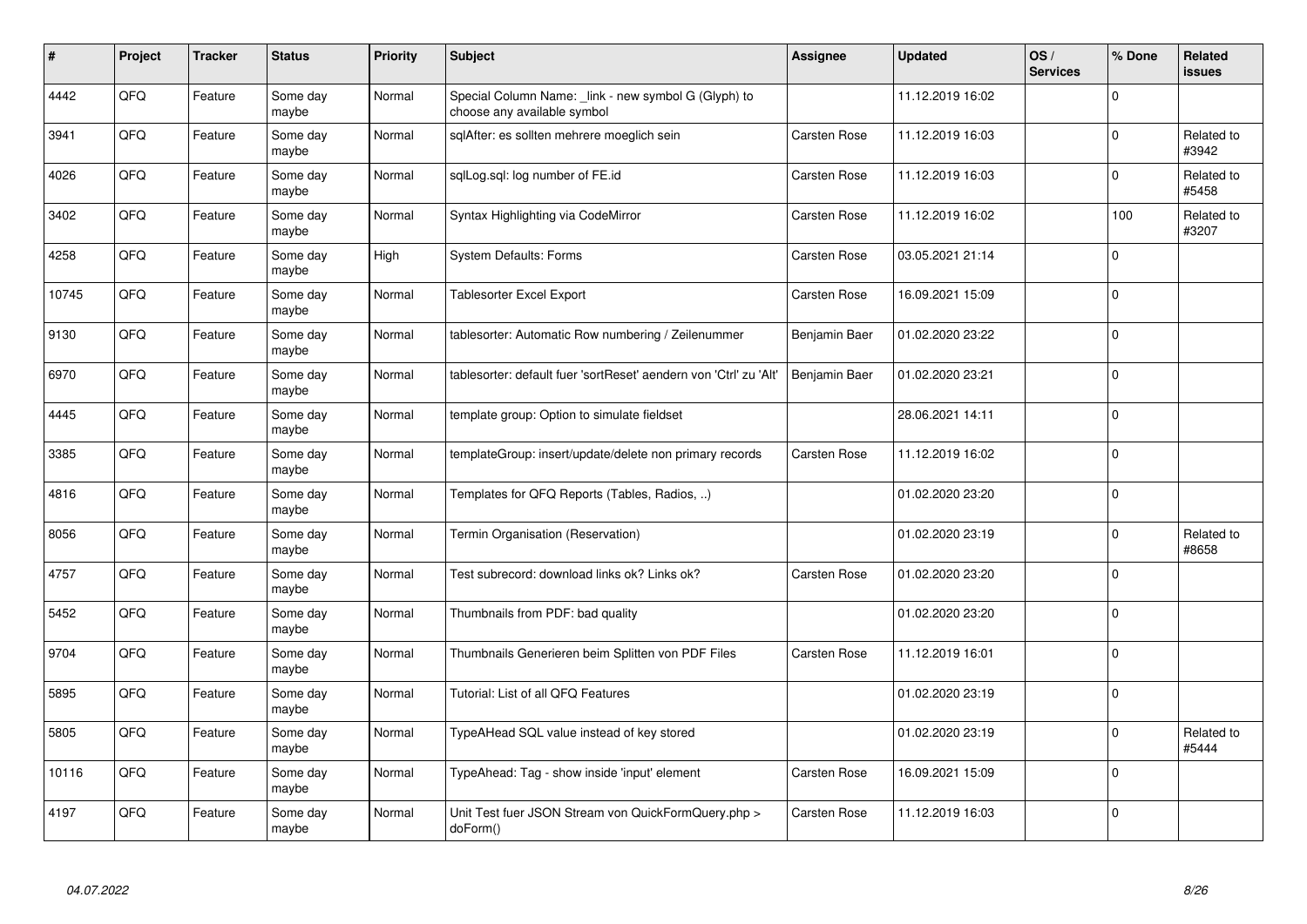| #    | Project | <b>Tracker</b> | <b>Status</b>     | <b>Priority</b> | Subject                                                                                                            | <b>Assignee</b>     | <b>Updated</b>   | OS/<br><b>Services</b> | % Done      | Related<br>issues                           |
|------|---------|----------------|-------------------|-----------------|--------------------------------------------------------------------------------------------------------------------|---------------------|------------------|------------------------|-------------|---------------------------------------------|
| 6704 | QFQ     | Feature        | Some day<br>maybe | Normal          | Upload Mode: Bilder in Notizen rechts sollen aktuellen<br>Upload repräsentieren.                                   |                     | 01.02.2020 23:19 |                        | $\Omega$    | Related to<br>#3264                         |
| 3332 | QFQ     | Feature        | Some day<br>maybe | Normal          | Uploads: Thumbnails, Details zum hochgeladenen File                                                                | <b>Carsten Rose</b> | 11.12.2019 16:02 |                        | $\Omega$    | Related to<br>#3264,<br>Related to<br>#5333 |
| 4652 | QFQ     | Feature        | Some day<br>maybe | Normal          | UZH CD: Weiterleitung auf benutzerdefinierte 403/404 Seite                                                         | Carsten Rose        | 01.02.2020 23:20 |                        | $\Omega$    |                                             |
| 5665 | QFQ     | Feature        | Some day<br>maybe | Normal          | Versuch das '{{!' nicht mehr noetig ist.                                                                           | Carsten Rose        | 01.02.2020 23:20 |                        | $\Omega$    | Related to<br>#7432,<br>Related to<br>#7434 |
| 3677 | QFQ     | Feature        | Some day<br>maybe | Normal          | wkhtmltopdf: FE User access prohibited, if client IP changes<br>\$TYPO3_CONF_VARS[FE][lockIP]                      | Carsten Rose        | 11.12.2019 16:02 |                        | $\Omega$    |                                             |
| 3285 | QFQ     | Feature        | Some day<br>maybe | Normal          | Zeichenlimit pro Feld: textarea / editor                                                                           | Carsten Rose        | 11.12.2019 16:02 |                        | $\mathbf 0$ |                                             |
| 5342 | QFQ     | Feature        | Some day<br>maybe | Normal          | link - with HTML Attributes                                                                                        |                     | 01.02.2020 23:20 |                        | $\Omega$    | Related to<br>#14077                        |
| 4343 | QFQ     | Feature        | Some day<br>maybe | Normal          | Link: Classifier to add 'attributes'                                                                               | Carsten Rose        | 01.02.2020 23:20 |                        | $\Omega$    | Related to<br>#14077                        |
| 4606 | QFQ     | Feature        | Some day<br>maybe | Normal          | link: qualifier to render bootstrap button                                                                         | Carsten Rose        | 01.02.2020 23:19 |                        | $\Omega$    |                                             |
| 4349 | QFQ     | Feature        | Some day<br>maybe | Normal          | link download: downloaded external URL to<br>deliver/concatenate - check mimetipe and handle it correctly          | Carsten Rose        | 11.12.2019 16:02 |                        | $\Omega$    |                                             |
| 4651 | QFQ     | <b>Bug</b>     | Some day<br>maybe | Normal          | "Loading document" Modal wird angezeigt bei uzhcd type=2<br>Ansicht                                                | <b>Carsten Rose</b> | 01.02.2020 23:20 |                        | $\Omega$    |                                             |
| 4441 | QFQ     | Bug            | Some day<br>maybe | Normal          | \$ SERVER Vars sollten nur aus dem Store genommen<br>werden - Code entsprechend anpassen.                          |                     | 11.12.2019 16:02 |                        | $\Omega$    |                                             |
| 7101 | QFQ     | Bug            | Some day<br>maybe | Normal          | 'form' in SIP and 'report' - breaks                                                                                |                     | 01.02.2020 23:20 |                        | $\mathbf 0$ |                                             |
| 5768 | QFQ     | <b>Bug</b>     | Some day<br>maybe | Normal          | {{pageLanguage:T}}' missing if QFQ is called via api                                                               | Carsten Rose        | 01.02.2020 23:19 |                        | $\mathbf 0$ |                                             |
| 4092 | QFQ     | Bug            | Some day<br>maybe | Normal          | 1) Logging verbessern wann welches FE warum<br>ausgefuehrt wird, 2) Documentation: Best Practice Template<br>Group | Carsten Rose        | 01.02.2020 23:19 |                        | $\Omega$    | Related to<br>#3504                         |
| 9281 | QFQ     | <b>Bug</b>     | Some day<br>maybe | Normal          | Allow STRICT_TRANS_TABLES                                                                                          | Carsten Rose        | 02.01.2021 18:43 |                        | $\mathbf 0$ |                                             |
| 9669 | QFQ     | Bug            | Some day<br>maybe | Normal          | Checkbox / Template Group: radio/checkbox visible broken<br>after 'add'                                            | Carsten Rose        | 16.06.2021 13:47 |                        | 0           | Related to<br>#8091                         |
| 4279 | QFQ     | Bug            | Some day<br>maybe | High            | config.linkVars lost                                                                                               | Carsten Rose        | 03.05.2021 21:14 |                        | 0           |                                             |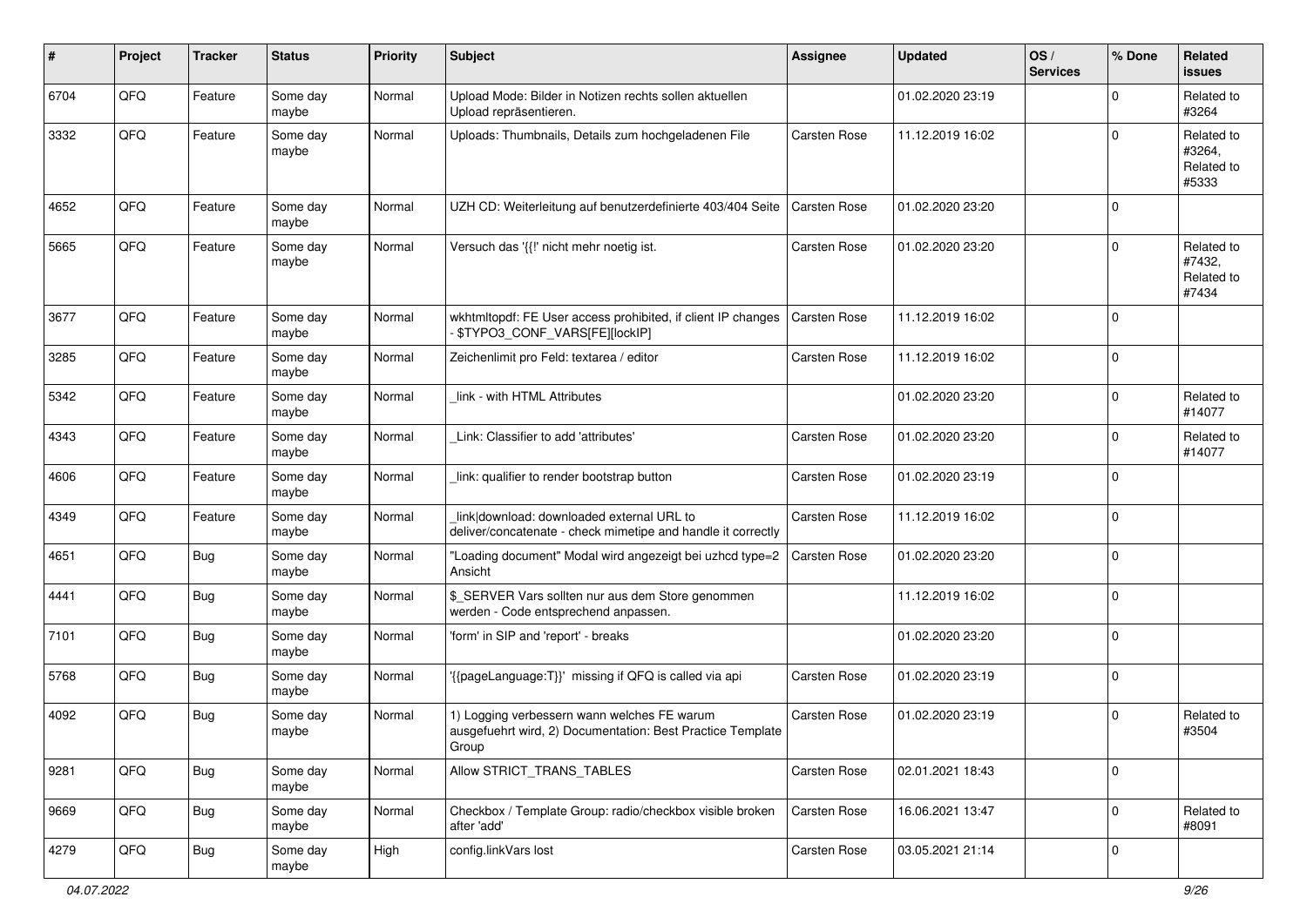| #    | Project | <b>Tracker</b> | <b>Status</b>     | <b>Priority</b> | <b>Subject</b>                                                                                                                | Assignee            | <b>Updated</b>   | OS/<br><b>Services</b> | % Done      | Related<br><b>issues</b> |
|------|---------|----------------|-------------------|-----------------|-------------------------------------------------------------------------------------------------------------------------------|---------------------|------------------|------------------------|-------------|--------------------------|
| 3349 | QFQ     | Bug            | Some day<br>maybe | Normal          | config.qfq.ini: a) vertraegt keine '=' im Value (z.B. Passwort),<br>b) Values sollten in ticks einschliessbar sein (spaces, ) | <b>Carsten Rose</b> | 11.12.2019 16:02 |                        | $\Omega$    |                          |
| 3130 | QFQ     | Bug            | Some day<br>maybe | Normal          | Debug Info's nicht korrekt nach 'New > Save'.                                                                                 | Carsten Rose        | 11.12.2019 16:03 |                        | $\mathbf 0$ | Related to<br>#3253      |
| 4293 | QFQ     | Bug            | Some day<br>maybe | Normal          | Download broken if token 'd:' is missing - but no error<br>message                                                            | <b>Carsten Rose</b> | 11.12.2019 16:03 |                        | $\mathbf 0$ | Related to<br>#7514      |
| 4583 | QFQ     | <b>Bug</b>     | Some day<br>maybe | Normal          | Dynamic Update bei TypeAhead Feldern                                                                                          | <b>Carsten Rose</b> | 01.02.2020 23:19 |                        | $\mathbf 0$ |                          |
| 3811 | QFQ     | Bug            | Some day<br>maybe | Normal          | Dynamic Update: extraButtonInfo - Text aktualisieren                                                                          | Carsten Rose        | 11.12.2019 16:03 |                        | $\mathbf 0$ | Related to<br>#11517     |
| 8106 | QFQ     | Bug            | Some day<br>maybe | Normal          | Dynamic Update: Feld kann nicht auf empty zurückgesetzt<br>werden                                                             | Carsten Rose        | 11.12.2019 16:01 |                        | $\Omega$    |                          |
| 3682 | QFQ     | Bug            | Some day<br>maybe | Normal          | Dynamic update: Radio buttons                                                                                                 | Carsten Rose        | 11.12.2019 16:02 |                        | $\mathbf 0$ |                          |
| 4328 | QFQ     | Bug            | Some day<br>maybe | Normal          | Error Message: Show FE name/number on problems in FE                                                                          | Carsten Rose        | 01.02.2020 23:20 |                        | $\mathbf 0$ |                          |
| 4528 | QFQ     | Bug            | Some day<br>maybe | Normal          | extraButtonLock mit SQLAhead Bug                                                                                              | Carsten Rose        | 01.02.2020 23:19 |                        | $\mathbf 0$ |                          |
| 3750 | QFQ     | Bug            | Some day<br>maybe | Normal          | FE in a row: if one violates check, all are red                                                                               | Carsten Rose        | 11.12.2019 16:03 |                        | $\pmb{0}$   |                          |
| 5021 | QFQ     | Bug            | Some day<br>maybe | Normal          | FE.typ=extra - during save displays error 'datum2' already<br>filled in STORE_SIP - the value is stored nevertheless          | Carsten Rose        | 01.02.2020 23:19 |                        | $\mathbf 0$ | Related to<br>#3875      |
| 5877 | QFQ     | Bug            | Some day<br>maybe | Normal          | FE.type=note:bsColumn strange behaviour                                                                                       |                     | 01.02.2020 23:19 |                        | $\mathbf 0$ |                          |
| 5557 | QFQ     | Bug            | Some day<br>maybe | Normal          | Form load: STORE RECORD filled, but should be empty                                                                           | <b>Carsten Rose</b> | 01.02.2020 23:19 |                        | $\mathbf 0$ |                          |
| 4008 | QFQ     | <b>Bug</b>     | Some day<br>maybe | Normal          | FormElemen.type=sendmail: wrong 'TO' if 'real<br>name <rea@mail.to>' is used</rea@mail.to>                                    | <b>Carsten Rose</b> | 11.12.2019 16:03 |                        | $\mathbf 0$ |                          |
| 3570 | QFQ     | Bug            | Some day<br>maybe | High            | Formular mit prmitnew permitEdit=Always wird nicht<br>aufgerufen (ist leer)                                                   | <b>Carsten Rose</b> | 03.05.2021 21:14 |                        | $\mathbf 0$ |                          |
| 9126 | QFQ     | Bug            | Some day<br>maybe | Normal          | hidden Form elements are present in page source                                                                               |                     | 02.01.2021 18:41 |                        | $\Omega$    |                          |
| 4659 | QFQ     | <b>Bug</b>     | Some day<br>maybe | Normal          | infoButtonExtra                                                                                                               | Carsten Rose        | 01.02.2020 23:20 |                        | $\Omega$    |                          |
| 4546 | QFQ     | Bug            | Some day<br>maybe | Normal          | NH: SIP storage is destroyed                                                                                                  |                     | 01.02.2020 23:20 |                        | $\mathbf 0$ |                          |
| 3613 | QFQ     | Bug            | Some day<br>maybe | Normal          | note /note unchecked -> note div (col-md) wird weiterhin<br>gerendert                                                         | Elias Villiger      | 01.02.2020 23:19 |                        | 100         |                          |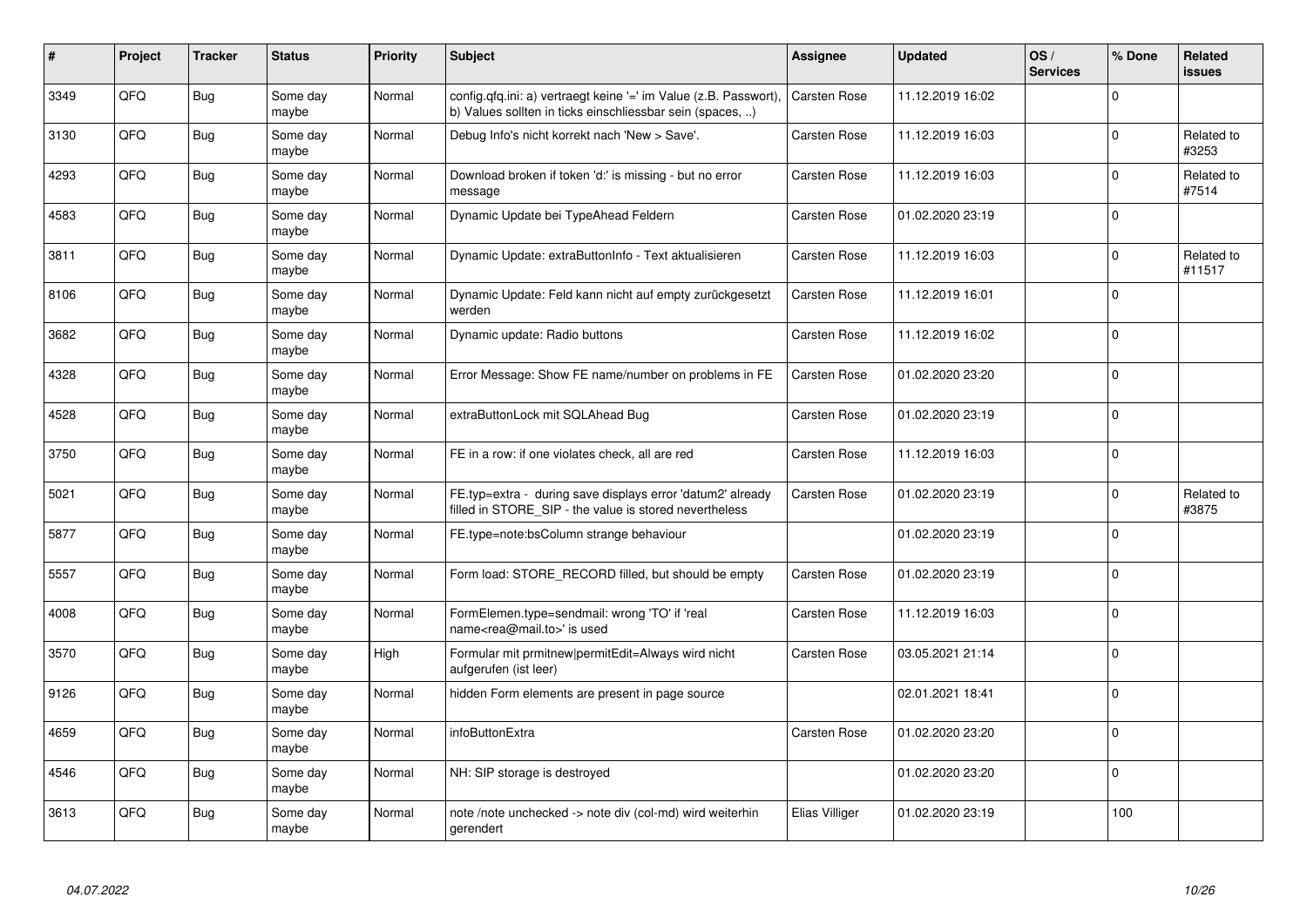| #    | Project | <b>Tracker</b> | <b>Status</b>     | <b>Priority</b> | <b>Subject</b>                                                                                                                                           | Assignee      | <b>Updated</b>   | OS/<br><b>Services</b> | % Done      | Related<br>issues                              |
|------|---------|----------------|-------------------|-----------------|----------------------------------------------------------------------------------------------------------------------------------------------------------|---------------|------------------|------------------------|-------------|------------------------------------------------|
| 2063 | QFQ     | <b>Bug</b>     | Some day<br>maybe | Normal          | Pills auf 'inaktiv' setzen falls keine Element auf dem Pill<br>sichtbar sind.                                                                            | Benjamin Baer | 11.12.2019 16:03 |                        | $\Omega$    | Related to<br>#3752                            |
| 9024 | QFQ     | <b>Bug</b>     | Some day<br>maybe | Normal          | QFQ Einarbeitung                                                                                                                                         |               | 01.02.2020 15:56 |                        | $\mathbf 0$ |                                                |
| 4771 | QFQ     | <b>Bug</b>     | Some day<br>maybe | Normal          | qfq: select-down-values empty after save (edit-form for<br>program administrators)                                                                       | Carsten Rose  | 01.02.2020 23:20 |                        | $\Omega$    | Related to<br>#4549, Has<br>duplicate<br>#4282 |
| 9020 | QFQ     | Bug            | Some day<br>maybe | Normal          | radio mit buttonClass und dynamicUpdate lassen sich nicht<br>kombinieren                                                                                 |               | 11.12.2019 16:01 |                        | $\mathbf 0$ |                                                |
| 3109 | QFQ     | Bug            | Some day<br>maybe | High            | RealUrl: Links werden nicht korrekt gerendert                                                                                                            | Carsten Rose  | 03.05.2021 21:14 |                        | $\Omega$    |                                                |
| 4454 | QFQ     | Bug            | Some day<br>maybe | Normal          | Required Elements: multiple elements in a row - whole row<br>marked if only one input is empty.                                                          | Benjamin Baer | 01.02.2020 23:20 |                        | $\mathbf 0$ |                                                |
| 7281 | QFQ     | Bug            | Some day<br>maybe | Normal          | Subrecords: on large screen separator line too short                                                                                                     |               | 01.02.2020 23:19 |                        | $\mathbf 0$ |                                                |
| 3882 | QFQ     | <b>Bug</b>     | Some day<br>maybe | Normal          | templateGroup: disable 'add' if limit is reached - funktioniert<br>nicht wenn bereits records existierten                                                | Carsten Rose  | 11.12.2019 16:03 |                        | $\mathbf 0$ |                                                |
| 3588 | QFQ     | Bug            | Some day<br>maybe | Normal          | templateGroup: versteckte Elemente werden weiterhin<br>gespeichert.                                                                                      | Carsten Rose  | 11.12.2019 16:02 |                        | $\mathbf 0$ |                                                |
| 4549 | QFQ     | <b>Bug</b>     | Some day<br>maybe | Normal          | TemplateGroups: FE.type SELECT loose selected value<br>after save                                                                                        | Carsten Rose  | 01.02.2020 23:20 |                        | $\mathbf 0$ | Related to<br>#4548,<br>Related to<br>#4771    |
| 7402 | QFQ     | <b>Bug</b>     | Some day<br>maybe | Normal          | thumbnail cache: outdated picture when permission denied<br>and permission resolved.                                                                     |               | 01.02.2020 23:20 |                        | $\Omega$    |                                                |
| 7456 | QFQ     | <b>Bug</b>     | Some day<br>maybe | Low             | Todos in Code: solve or make ticket                                                                                                                      | Carsten Rose  | 16.09.2021 15:10 |                        | $\mathbf 0$ |                                                |
| 3895 | QFQ     | Bug            | Some day<br>maybe | Normal          | typeahead pedantic: on lehrkredit Idap webpass - if only one<br>person is in dropdown, such person can't be selected                                     | Carsten Rose  | 11.12.2019 16:03 |                        | $\mathbf 0$ |                                                |
| 4398 | QFQ     | <b>Bug</b>     | Some day<br>maybe | Normal          | Typeahead: mouse click in a prefilled input opens a single<br>item dropdown with the current value - click on it seems to<br>set the value, not the key. | Benjamin Baer | 01.02.2020 23:20 |                        | $\mathbf 0$ | Related to<br>#4457                            |
| 5706 | QFQ     | Bug            | Some day<br>maybe | Normal          | upload: fileDestination needs to be sanatized                                                                                                            | Carsten Rose  | 01.02.2020 23:19 |                        | 0           |                                                |
| 5991 | QFQ     | Bug            | Some day<br>maybe | Normal          | URLs with ' ' or long parameter are problematic                                                                                                          | Carsten Rose  | 01.02.2020 23:19 |                        | $\mathbf 0$ |                                                |
| 3061 | QFQ     | <b>Bug</b>     | Some day<br>maybe | High            | winstitute: mysql connection durcheinander - nmhp17<br>(ag7)/QFQ arbeitet mit DB/Tabellen von biostat.                                                   | Carsten Rose  | 03.05.2021 21:14 |                        | $\mathbf 0$ |                                                |
| 2643 | QFQ     | <b>Bug</b>     | Some day<br>maybe | Normal          | Zend / PHP Webinars anschauen                                                                                                                            | Carsten Rose  | 01.02.2020 15:56 |                        | $\mathbf 0$ |                                                |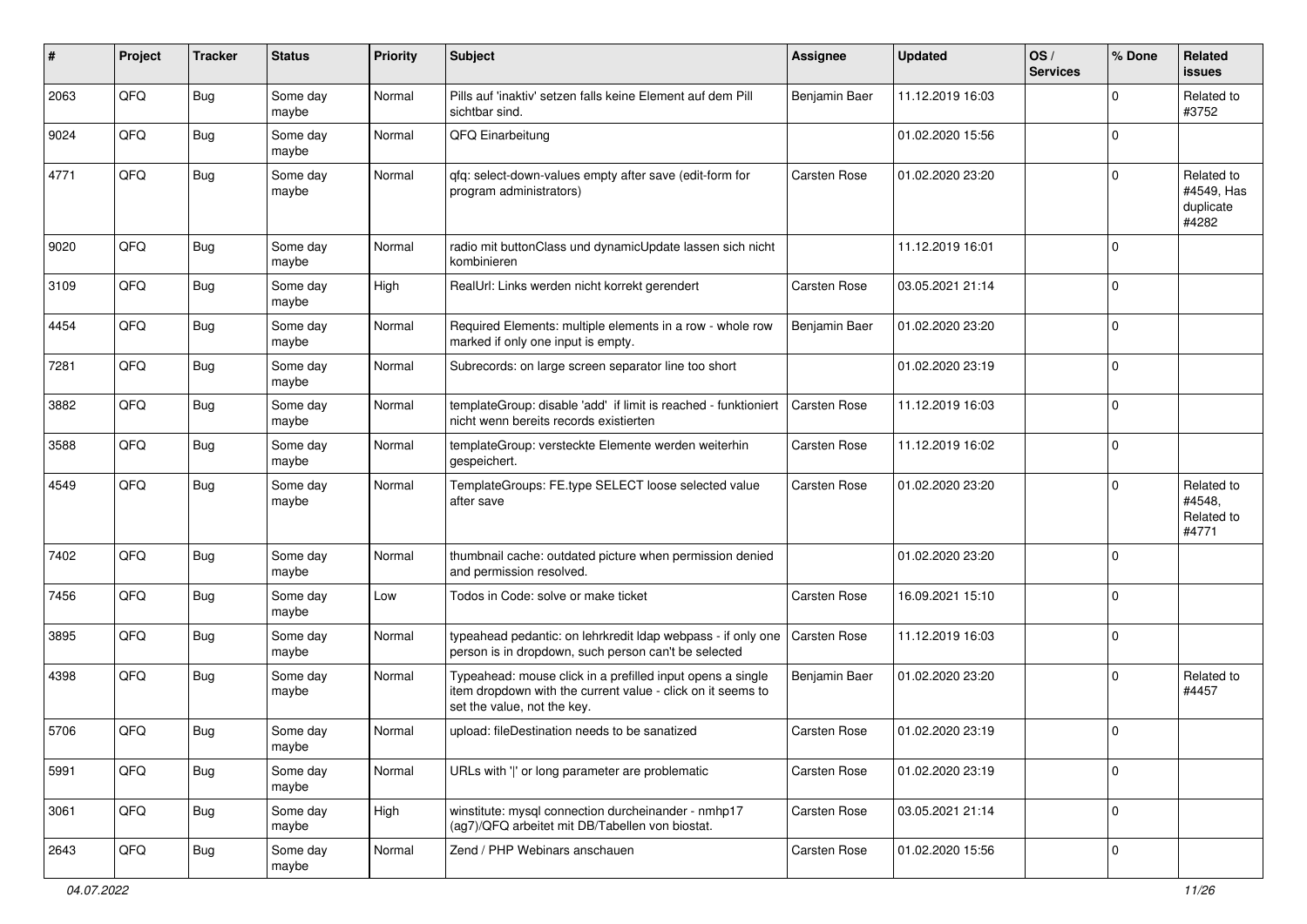| #     | Project | <b>Tracker</b> | <b>Status</b>              | <b>Priority</b> | <b>Subject</b>                                                                       | Assignee          | <b>Updated</b>   | OS/<br><b>Services</b> | % Done      | <b>Related</b><br>issues                    |
|-------|---------|----------------|----------------------------|-----------------|--------------------------------------------------------------------------------------|-------------------|------------------|------------------------|-------------|---------------------------------------------|
| 4122  | QFQ     | Bug            | Some day<br>maybe          | Normal          | file: Render Mode hat keinen Effekt                                                  |                   | 11.12.2019 16:03 |                        | $\mathbf 0$ |                                             |
| 4138  | QFQ     | Bug            | Some day<br>maybe          | Normal          | style fehlt                                                                          |                   | 11.12.2019 16:03 |                        | $\mathbf 0$ |                                             |
| 13572 | QFQ     | Feature        | Feedback                   | Normal          | Form Load: misleading error message on trying to load non<br>existent primary record | Enis Nuredini     | 16.05.2022 23:16 |                        | 100         |                                             |
| 9548  | QFQ     | Feature        | Feedback                   | High            | FormElement: Pattern mismatch - optional report only on<br>focus lost                | Benjamin Baer     | 03.05.2021 21:14 |                        | $\mathbf 0$ |                                             |
| 10124 | QFQ     | Feature        | Feedback                   | Normal          | qfq AAI-Login                                                                        | Karin Niffeler    | 07.05.2020 09:36 |                        | $\mathbf 0$ |                                             |
| 9052  | QFQ     | Feature        | Feedback                   | High            | Report: CodeMirror with SQL Syntax Highlight in FE                                   | Enis Nuredini     | 08.06.2022 10:25 |                        | $\Omega$    |                                             |
| 12584 | QFQ     | Feature        | Feedback                   | Normal          | T3 v10 migration script: replace alias-patterns (v11)                                | Carsten Rose      | 28.05.2022 11:12 |                        | 100         |                                             |
| 10782 | QFQ     | Feature        | Feedback                   | Normal          | Tiny MCE: Image Upload                                                               | Enis Nuredini     | 16.05.2022 23:16 |                        | $\Omega$    | Related to<br>#12452                        |
| 5894  | QFQ     | Feature        | Feedback                   | Normal          | Typeahead in Report: show/hide rows dynamically                                      | Carsten Rose      | 18.02.2022 08:50 |                        | $\mathbf 0$ | Related to<br>#5893.<br>Related to<br>#5885 |
| 11630 | QFQ     | Bug            | Feedback                   | High            | Bitte check ob CALL() in 20.11.0 noch so funktioniert wie in<br>20.4.1               | Enis Nuredini     | 28.05.2022 13:45 |                        | $\Omega$    | Related to<br>#11325                        |
| 12546 | QFQ     | Bug            | Feedback                   | Normal          | Branch 'Development' - Unit Tests mit dirty workaround<br>angepasst                  | Carsten Rose      | 19.03.2022 17:48 |                        | $\mathbf 0$ |                                             |
| 13767 | QFQ     | Bug            | Feedback                   | Normal          | date/time-picker: required shows up/down button orange                               | Enis Nuredini     | 16.05.2022 23:16 |                        | $\mathbf 0$ |                                             |
| 8316  | QFQ     | Bug            | Feedback                   | Normal          | Documentation/Behaviour for Nested Queries and<br>Record-Store confusing             | Nicola Chiapolini | 20.11.2019 09:14 |                        | $\Omega$    |                                             |
| 9898  | QFQ     | <b>Bug</b>     | Feedback                   | Normal          | Formular trotz Timeout gespeichert                                                   | Benjamin Baer     | 01.02.2020 15:56 |                        | $\mathbf 0$ |                                             |
| 11347 | QFQ     | <b>Bug</b>     | Feedback                   | Normal          | If Bedingungen funktionieren nicht korrekt                                           | Christoph Fuchs   | 21.03.2021 20:37 |                        | $\mathbf 0$ |                                             |
| 9535  | QFQ     | Bug            | Feedback                   | Normal          | Report:  AS '_vertical' - column to wide - vertical >> rot45,<br>rot <sub>90</sub>   | Benjamin Baer     | 01.02.2020 15:56 |                        | $\Omega$    |                                             |
| 13566 | QFQ     | Feature        | Ready to sync<br>(develop) | Normal          | Delete config-example.gfg.php file                                                   | Carsten Rose      | 23.12.2021 09:25 |                        | $\mathbf 0$ |                                             |
| 4194  | QFQ     | Feature        | In Progress                | Normal          | Bootstrap 4 ist jetzt offiziel                                                       |                   | 03.05.2021 20:47 |                        | $\mathbf 0$ | Related to<br>#10114                        |
| 6250  | QFQ     | Feature        | In Progress                | Normal          | Enhance layout: a) Subrecord, b) Subrecord-Title                                     | Carsten Rose      | 01.02.2020 23:22 |                        | $\Omega$    | Related to<br>#5391                         |
| 9517  | QFQ     | Feature        | In Progress                | High            | Input multiple tags with typeahead                                                   | Carsten Rose      | 03.05.2021 21:14 |                        | 40          | Related to<br>#10150                        |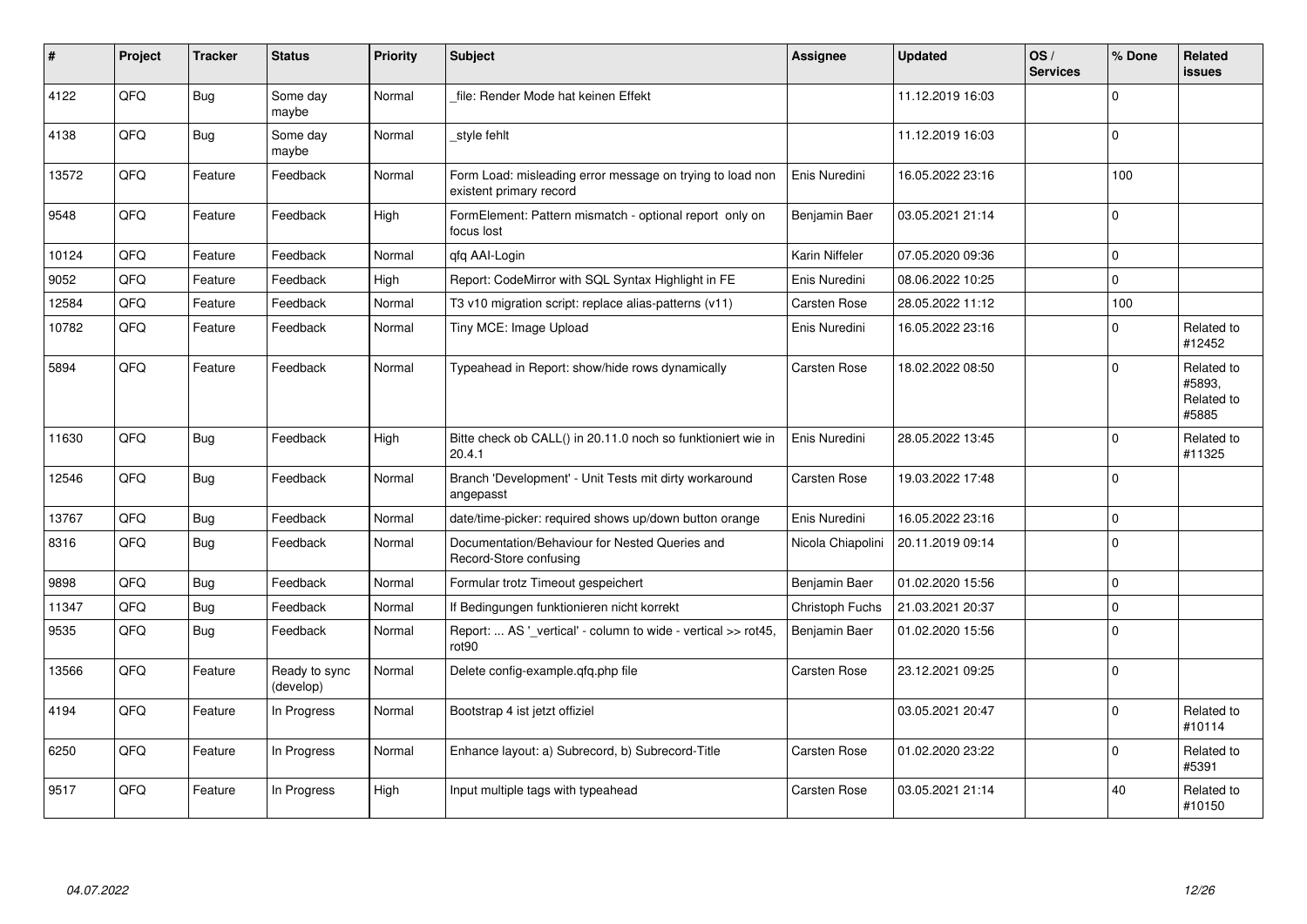| $\vert$ # | Project | <b>Tracker</b> | <b>Status</b> | Priority | <b>Subject</b>                                   | Assignee       | <b>Updated</b>   | OS/<br><b>Services</b> | % Done      | Related<br><b>issues</b>                                                                                                       |
|-----------|---------|----------------|---------------|----------|--------------------------------------------------|----------------|------------------|------------------------|-------------|--------------------------------------------------------------------------------------------------------------------------------|
| 12630     | QFQ     | Feature        | In Progress   | Normal   | Input: date[time]: min / max values              | Enis Nuredini  | 20.06.2022 18:31 |                        | $\Omega$    | Related to<br>#10096,<br>Related to<br>#14302.<br>Related to<br>#14303                                                         |
| 10443     | QFQ     | Feature        | In Progress   | Normal   | Konzept_api / _live                              | Carsten Rose   | 07.05.2020 09:39 |                        | 0           |                                                                                                                                |
| 13330     | QFQ     | Feature        | In Progress   | Normal   | Multi Form: Upload                               | Carsten Rose   | 07.11.2021 12:40 |                        | 50          | Related to<br>#9706                                                                                                            |
| 5695      | QFQ     | Feature        | In Progress   | Normal   | <b>Multiform</b>                                 | Carsten Rose   | 02.01.2021 18:38 |                        | $\mathbf 0$ |                                                                                                                                |
| 11980     | QFQ     | Feature        | In Progress   | Normal   | protected verzeichnis MUSS geschützt werden      | Carsten Rose   | 07.09.2021 13:30 |                        | $\mathbf 0$ |                                                                                                                                |
| 11076     | QFQ     | Feature        | In Progress   | Normal   | SELECT  AS _websocket                            | Carsten Rose   | 30.08.2020 17:49 |                        | $\Omega$    |                                                                                                                                |
| 12439     | QFQ     | Feature        | In Progress   | Normal   | TinyMCE Paste from Word & Character Count/Limit  | Carsten Rose   | 05.05.2021 22:15 |                        | $\mathbf 0$ |                                                                                                                                |
| 12440     | QFQ     | Feature        | In Progress   | Normal   | Typo3 V10 upgrade (durchfuehren und testen)      | Carsten Rose   | 21.03.2022 09:53 |                        | 50          | Related to<br>#12357,<br>Related to<br>#12067,<br>Related to<br>#10661                                                         |
| 10793     | QFQ     | Feature        | In Progress   | Normal   | Update NPM Packages                              | Carsten Rose   | 07.09.2021 13:25 |                        | 30          |                                                                                                                                |
| 9691      | QFQ     | <b>Bug</b>     | In Progress   | Normal   | Checkbox: dynamic update > readonly              | Carsten Rose   | 01.02.2020 23:22 |                        | 50          | Related to<br>#9834                                                                                                            |
| 11517     | QFQ     | Bug            | In Progress   | Normal   | extraButtonInfo Broken for multiple FormElements | Carsten Rose   | 12.05.2022 13:12 |                        | $\Omega$    | Related to<br>#7890,<br>Related to<br>#3811, Has<br>duplicate<br>#10905, Has<br>duplicate<br>#10553, Has<br>duplicate<br>#6779 |
| 14175     | QFQ     | <b>Bug</b>     | In Progress   | Normal   | Opening a form with no QFQ Session cookie fails  | Carsten Rose   | 03.06.2022 10:40 |                        | $\mathbf 0$ |                                                                                                                                |
| 12508     | QFQ     | <b>Bug</b>     | In Progress   | High     | qfq Form: sendMail                               | Karin Niffeler | 19.03.2022 17:48 |                        | $\pmb{0}$   |                                                                                                                                |
| 9789      | QFO     | <b>Bug</b>     | In Progress   | High     | Record Lock: release to early on 'leave page'    | Carsten Rose   | 10.01.2022 09:25 |                        | 100         | Related to<br>#10081,<br>Related to<br>#9173,<br>Related to<br>#8702                                                           |
| 14323     | QFQ     | <b>Bug</b>     | In Progress   | Normal   | Report: render=both single - no impact           | Carsten Rose   | 19.06.2022 18:31 |                        | $\Omega$    |                                                                                                                                |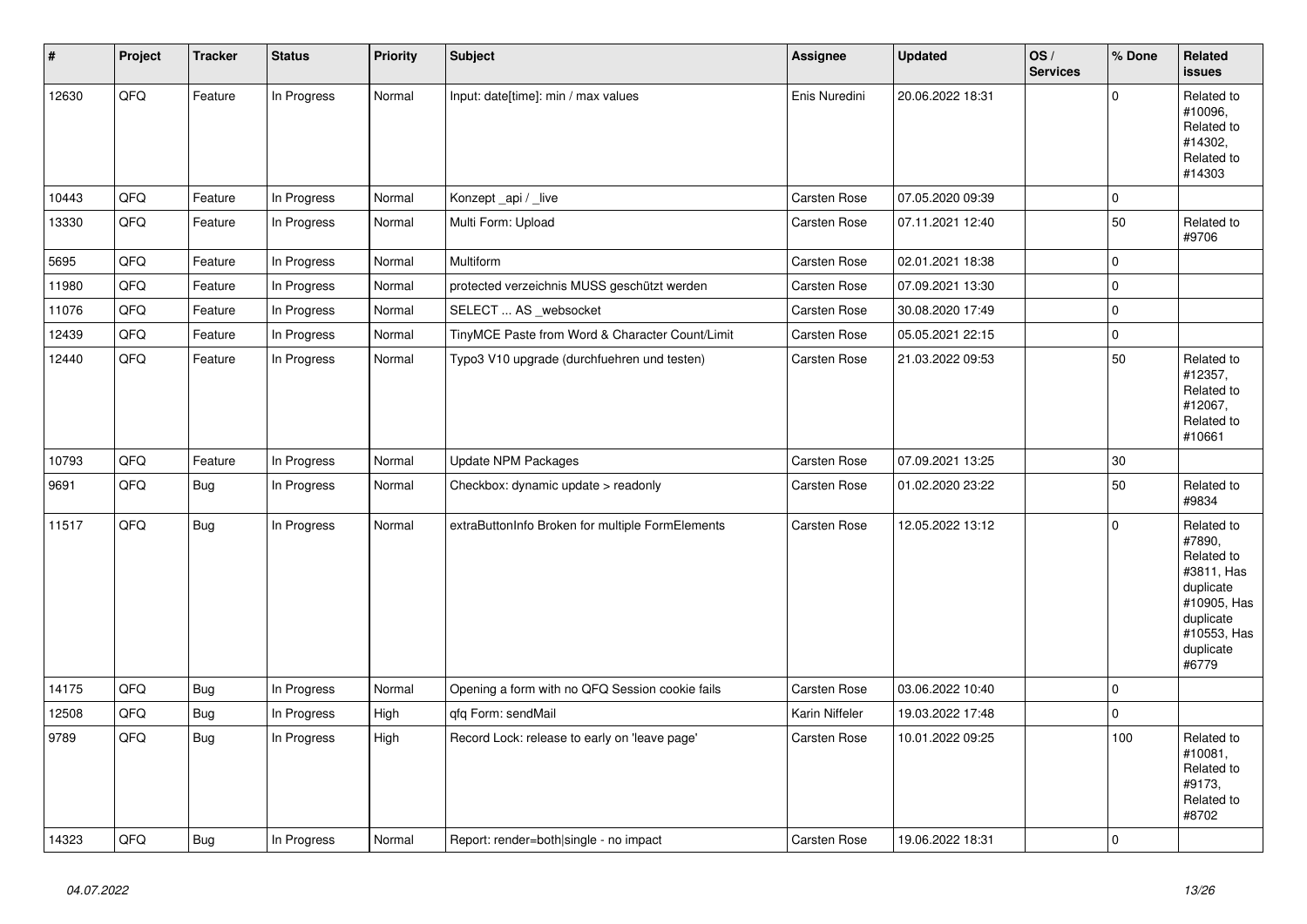| #     | Project | <b>Tracker</b> | <b>Status</b> | <b>Priority</b> | Subject                                                                                 | Assignee            | <b>Updated</b>   | OS/<br><b>Services</b> | % Done      | Related<br><b>issues</b>                                                                                                                                              |
|-------|---------|----------------|---------------|-----------------|-----------------------------------------------------------------------------------------|---------------------|------------------|------------------------|-------------|-----------------------------------------------------------------------------------------------------------------------------------------------------------------------|
| 10661 | QFQ     | Bug            | In Progress   | Normal          | Typo3 Warnungen                                                                         | Carsten Rose        | 07.09.2021 13:23 |                        | $\mathbf 0$ | Related to<br>#12440                                                                                                                                                  |
| 14320 | QFQ     | Feature        | ToDo          | Normal          | Allow specific HTML Tags and Attributes: general, TinyMCE                               | Enis Nuredini       | 17.06.2022 10:44 |                        | $\pmb{0}$   | Related to<br>#12664,<br>Related to<br>#12039,<br>Related to<br>#11702,<br>Related to<br>#7239,<br>Related to<br>#3708,<br>Related to<br>#3646,<br>Related to<br>#880 |
| 12262 | QFQ     | Feature        | ToDo          | Normal          | Form buttons on top: more customable                                                    | Enis Nuredini       | 17.06.2022 10:44 |                        | 0           | Related to<br>#13945, Has<br>duplicate<br>#4046, Has<br>duplicate<br>#10080                                                                                           |
| 7602  | QFQ     | Feature        | ToDo          | High            | Multi Select: with checkboxes                                                           | Benjamin Baer       | 22.03.2022 09:07 |                        | $\pmb{0}$   |                                                                                                                                                                       |
| 14303 | QFQ     | <b>Bug</b>     | ToDo          | Normal          | datetime broken with picker                                                             | Enis Nuredini       | 17.06.2022 09:02 |                        | $\mathbf 0$ | Related to<br>#12630                                                                                                                                                  |
| 12463 | QFQ     | <b>Bug</b>     | ToDo          | High            | QFQ Function: 'function' and 'sql' on same level - output of<br>sql is shown two times. | Carsten Rose        | 15.12.2021 16:31 |                        | $\pmb{0}$   |                                                                                                                                                                       |
| 12395 | QFQ     | Bug            | ToDo          | High            | QFQ Function: Result two times shown                                                    | <b>Carsten Rose</b> | 18.02.2022 08:59 |                        | $\pmb{0}$   |                                                                                                                                                                       |
| 13899 | QFQ     | Bug            | ToDo          | Normal          | Selenium: zum laufen bringen                                                            | Enis Nuredini       | 25.03.2022 10:24 |                        | $\pmb{0}$   |                                                                                                                                                                       |
| 5942  | QFQ     | Feature        | Priorize      | Normal          | 'L' and 'type': append to links, generate via '_link' by using<br>'u.' .                | Carsten Rose        | 01.02.2020 10:13 |                        | $\mathbf 0$ |                                                                                                                                                                       |
| 12452 | QFQ     | Feature        | Priorize      | Normal          | BaseURL: alsways with '/' at the end                                                    | <b>Carsten Rose</b> | 19.06.2022 13:45 |                        | $\mathbf 0$ | Related to<br>#10782                                                                                                                                                  |
| 9346  | QFQ     | Feature        | Priorize      | Normal          | beforeSave: check if an upload is given                                                 | Carsten Rose        | 11.06.2021 21:18 |                        | $\pmb{0}$   |                                                                                                                                                                       |
| 6870  | QFQ     | Feature        | Priorize      | Normal          | Click on '_link' triggers an API call                                                   | Benjamin Baer       | 03.01.2022 08:25 |                        | $\mathbf 0$ |                                                                                                                                                                       |
| 8082  | QFQ     | Feature        | Priorize      | High            | Contact form without saving record                                                      | Carsten Rose        | 07.12.2021 15:20 |                        | 0           | Related to<br>#8587,<br><b>Blocks</b><br>#11850                                                                                                                       |
| 7630  | QFQ     | Feature        | Priorize      | Normal          | detailed error message for simple upload                                                | Carsten Rose        | 01.02.2020 10:13 |                        | $\pmb{0}$   |                                                                                                                                                                       |
| 12503 | QFQ     | Feature        | Priorize      | Normal          | Detect dangerous UPDATE statement with missing WHERE                                    | Carsten Rose        | 05.05.2021 22:09 |                        | $\pmb{0}$   |                                                                                                                                                                       |
| 7217  | QFQ     | Feature        | Priorize      | Normal          | Download: notice User if `_sip=?` is missing                                            | Carsten Rose        | 01.02.2020 10:13 |                        | $\mathsf 0$ |                                                                                                                                                                       |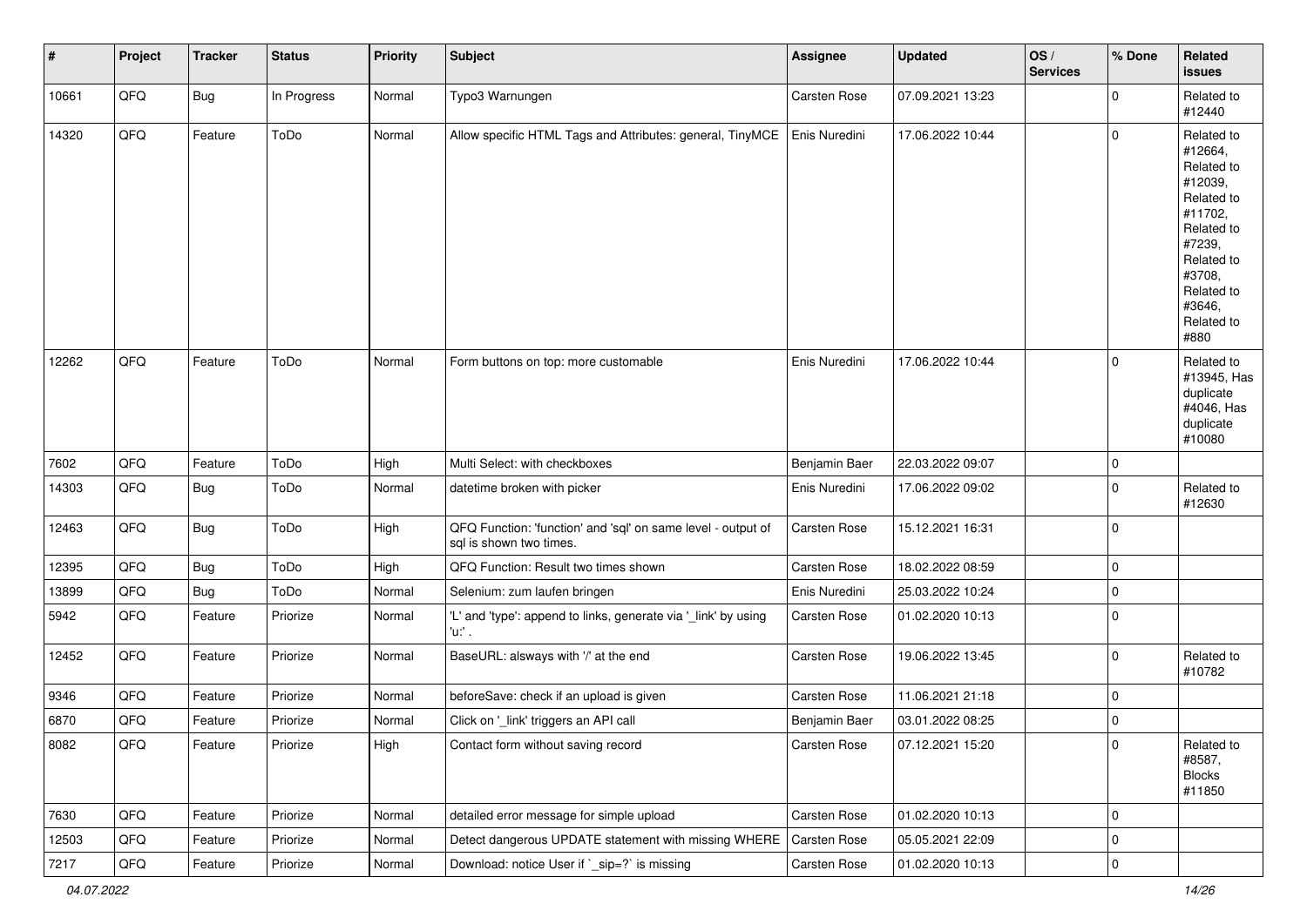| #     | Project | <b>Tracker</b> | <b>Status</b> | <b>Priority</b> | <b>Subject</b>                                                            | Assignee            | <b>Updated</b>   | OS/<br><b>Services</b> | % Done       | <b>Related</b><br><b>issues</b>               |
|-------|---------|----------------|---------------|-----------------|---------------------------------------------------------------------------|---------------------|------------------|------------------------|--------------|-----------------------------------------------|
| 5562  | QFQ     | Feature        | Priorize      | Normal          | Drag'n'Drop fuer Uploads                                                  | Benjamin Baer       | 21.03.2022 09:52 |                        | $\Omega$     | Related to<br>#9706                           |
| 6224  | QFQ     | Feature        | Priorize      | Normal          | Dynamic update: fade in/out fields                                        | Benjamin Baer       | 21.03.2022 09:50 |                        | $\Omega$     |                                               |
| 8585  | QFQ     | Feature        | Priorize      | Normal          | Enhance Error message for 'unknown form'                                  | Carsten Rose        | 01.02.2020 10:13 |                        | $\mathbf 0$  |                                               |
| 6801  | QFQ     | Feature        | Priorize      | Normal          | Fabric: Maximize / FullIscreen                                            | Benjamin Baer       | 21.03.2022 09:56 |                        | $\Omega$     |                                               |
| 8584  | QFQ     | Feature        | Priorize      | Normal          | FE 'Action' - never assign to Container (except Template<br>Group)        | Carsten Rose        | 01.02.2020 10:13 |                        | $\mathbf 0$  |                                               |
| 8277  | QFQ     | Feature        | Priorize      | Normal          | fe.parameter.default=                                                     | Carsten Rose        | 01.02.2020 23:17 |                        | $\Omega$     | Related to<br>#8113                           |
| 10003 | QFQ     | Feature        | Priorize      | Normal          | fieldset: stronger visualize group                                        | Benjamin Baer       | 12.02.2020 08:13 |                        | $\mathbf 0$  |                                               |
| 9668  | QFQ     | Feature        | Priorize      | Normal          | Form.mode: rename 'hidden' to 'hide'                                      | Carsten Rose        | 05.05.2021 22:14 |                        | $\mathbf 0$  | Related to<br>#6437                           |
| 6998  | QFQ     | Feature        | Priorize      | Normal          | Form: with debug=on show column information as tooltip of<br>column label | Carsten Rose        | 01.02.2020 10:13 |                        | $\Omega$     |                                               |
| 14290 | QFQ     | Feature        | Priorize      | Normal          | FormEditor: Show Table Definition                                         | Carsten Rose        | 19.06.2022 16:37 |                        | $\mathbf 0$  |                                               |
| 7290  | QFQ     | Feature        | Priorize      | Normal          | FormEditor: title as textarea if LEN(title)>60                            | Carsten Rose        | 01.02.2020 10:13 |                        | $\Omega$     | Blocked by<br>#7682                           |
| 8034  | QFQ     | Feature        | Priorize      | Normal          | FormElement 'data': 22.22.2222 should not be accepted                     | Carsten Rose        | 01.02.2020 10:13 |                        | $\mathbf 0$  |                                               |
| 9900  | QFQ     | Feature        | Priorize      | Normal          | Generic API Call: tt-content record >> JSON                               | Carsten Rose        | 01.02.2020 10:13 |                        | $\Omega$     |                                               |
| 7965  | QFQ     | Feature        | Priorize      | Normal          | Input type 'text' with visual format - currency                           | Benjamin Baer       | 03.01.2022 07:45 |                        | $\mathbf 0$  |                                               |
| 7522  | QFQ     | Feature        | Priorize      | Normal          | Inserting default index.html to folder (Avoid Apache<br>Indexing)         | Carsten Rose        | 01.02.2020 10:13 |                        | $\mathbf 0$  |                                               |
| 14371 | QFQ     | Feature        | Priorize      | Normal          | <b>LDAP via REPORT</b>                                                    | Carsten Rose        | 19.06.2022 16:37 |                        | $\mathbf{0}$ |                                               |
| 10569 | QFQ     | Feature        | Priorize      | Normal          | link blank more safe                                                      | Enis Nuredini       | 25.03.2022 12:44 |                        | $\mathbf 0$  |                                               |
| 10015 | QFQ     | Feature        | Priorize      | Normal          | Monospace in Textarea                                                     | Carsten Rose        | 03.02.2020 13:40 |                        | $\mathbf 0$  |                                               |
| 10011 | QFQ     | Feature        | Priorize      | Normal          | Offer new STORE_TYPO3 Variable 'beUser', 'beEmail'                        | Carsten Rose        | 08.05.2021 09:51 |                        | $\Omega$     | Related to<br>#10012,<br>Related to<br>#12511 |
| 8204  | QFQ     | Feature        | Priorize      | High            | Position 'required mark'                                                  | <b>Carsten Rose</b> | 16.06.2021 13:44 |                        | $\mathbf 0$  |                                               |
| 9135  | QFQ     | Feature        | Priorize      | Normal          | Progress Bar generic / replace old hourglass download<br>popup            | Benjamin Baer       | 03.01.2022 07:43 |                        | $\mathbf 0$  |                                               |
| 3867  | QFQ     | Feature        | Priorize      | Normal          | Readonly Formular: Template Groups add/delete<br>ausbeldnen               | Carsten Rose        | 05.05.2021 22:12 |                        | $\mathbf 0$  |                                               |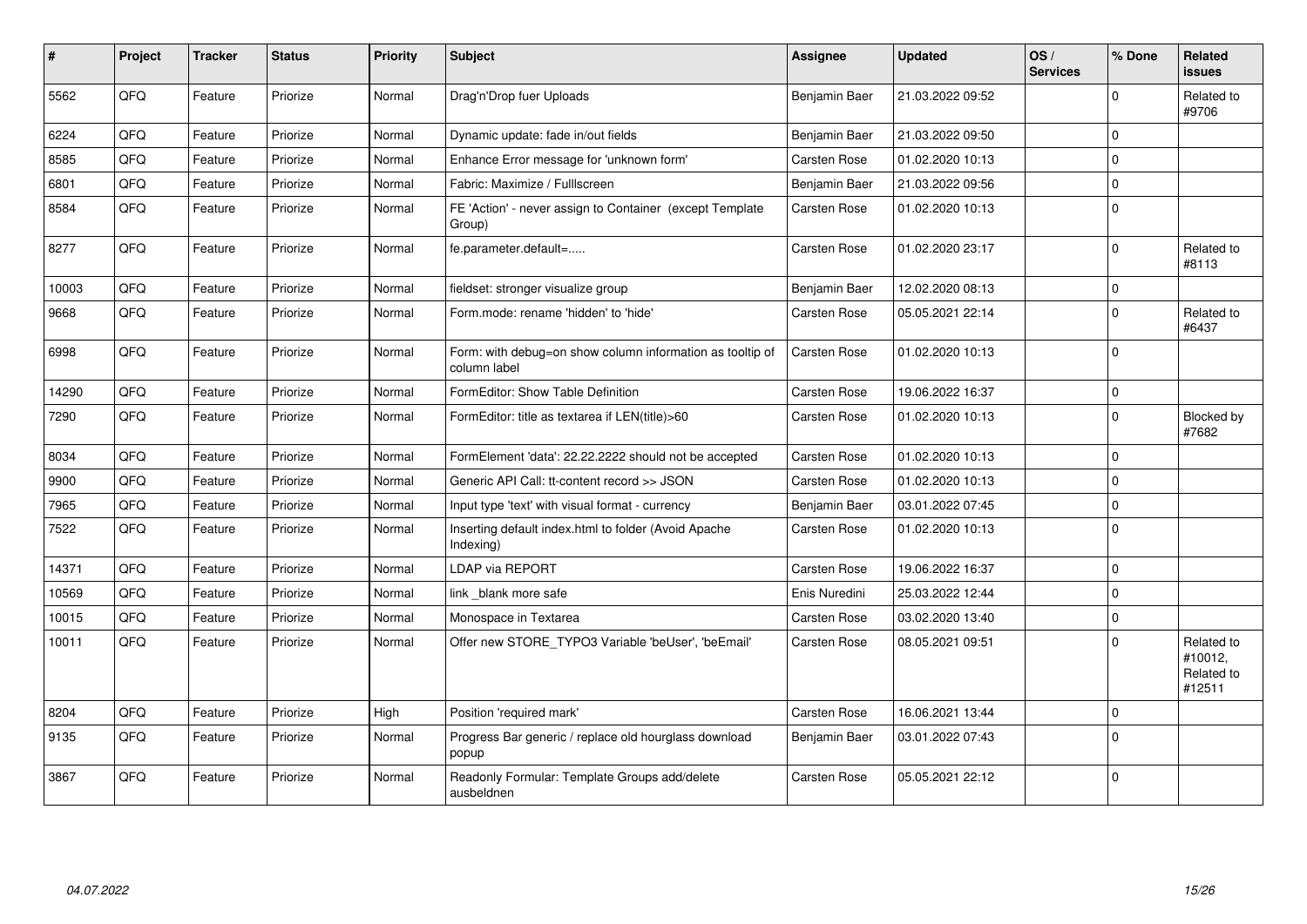| ∦     | Project | <b>Tracker</b> | <b>Status</b> | <b>Priority</b> | Subject                                                                                             | Assignee            | <b>Updated</b>   | OS/<br><b>Services</b> | % Done      | <b>Related</b><br><b>issues</b>                                        |
|-------|---------|----------------|---------------|-----------------|-----------------------------------------------------------------------------------------------------|---------------------|------------------|------------------------|-------------|------------------------------------------------------------------------|
| 10012 | QFQ     | Feature        | Priorize      | Normal          | redirectAllMailTo: {{beEmail:T}}                                                                    | <b>Carsten Rose</b> | 08.05.2021 09:54 |                        | $\Omega$    | Related to<br>#12412,<br>Related to<br>#12413,<br>Related to<br>#10011 |
| 10005 | QFQ     | Feature        | Priorize      | Normal          | Report / special column name:  AS calendar                                                          | <b>Carsten Rose</b> | 03.06.2020 17:28 |                        | $\mathbf 0$ |                                                                        |
| 9394  | QFQ     | Feature        | Priorize      | Normal          | REST: allow for non numerical ids in get requests                                                   | <b>Carsten Rose</b> | 05.05.2021 22:10 |                        | $\mathbf 0$ |                                                                        |
| 5366  | QFQ     | Feature        | Priorize      | Normal          | Saving with keyboard shortcuts                                                                      | Benjamin Baer       | 21.03.2022 09:47 |                        | $\mathbf 0$ |                                                                        |
| 7730  | QFQ     | Feature        | Priorize      | Normal          | SELECT Box: title in between                                                                        | Benjamin Baer       | 01.02.2020 23:22 |                        | $\mathbf 0$ |                                                                        |
| 13900 | QFQ     | Feature        | Priorize      | Normal          | Selenium: Check das Cookie/PDF funktioniert                                                         | Enis Nuredini       | 25.03.2022 12:45 |                        | $\mathbf 0$ |                                                                        |
| 8963  | QFQ     | Feature        | Priorize      | Normal          | Setting values in a store: flexible way                                                             | Carsten Rose        | 05.05.2021 22:10 |                        | $\pmb{0}$   | Related to<br>#8975                                                    |
| 9928  | QFQ     | Feature        | Priorize      | Normal          | SpecialColumnName: a) Deprecated: ' AS "_+tag " ', b)<br>New: ' AS "_ <tag1><tag2>"</tag2></tag1>   | Carsten Rose        | 01.02.2020 23:17 |                        | $\mathbf 0$ | Related to<br>#9929                                                    |
| 12504 | QFQ     | Feature        | Priorize      | Normal          | sql.log: report fe.id                                                                               | Carsten Rose        | 05.05.2021 22:09 |                        | $\mathbf 0$ |                                                                        |
| 9968  | QFQ     | Feature        | Priorize      | Normal          | Tooltip in Links for Developer                                                                      | <b>Carsten Rose</b> | 01.02.2020 23:17 |                        | $\mathbf 0$ |                                                                        |
| 8044  | QFQ     | Feature        | Priorize      | Normal          | Transaction: a) Form, b) Report                                                                     | <b>Carsten Rose</b> | 05.05.2021 22:14 |                        | $\mathbf 0$ | Related to<br>#8043                                                    |
| 11320 | QFQ     | Feature        | Priorize      | Normal          | Typo3 Version 10 support                                                                            | <b>Carsten Rose</b> | 05.05.2021 22:09 |                        | $\Omega$    |                                                                        |
| 3782  | QFQ     | <b>Bug</b>     | Priorize      | Normal          | Bei fehlerhafter Eingabe (z.B. Datum) sollte das erwartete<br>Format angezeigt werden               | Carsten Rose        | 01.02.2020 10:13 |                        | $\mathbf 0$ |                                                                        |
| 9958  | QFQ     | Bug            | Priorize      | Normal          | Broken subrecord query: no error message                                                            | <b>Carsten Rose</b> | 05.02.2021 15:15 |                        | $\mathbf 0$ |                                                                        |
| 9975  | QFQ     | Bug            | Priorize      | Normal          | Dropdown Menu: 'r:3' broken                                                                         | <b>Carsten Rose</b> | 01.02.2020 10:13 |                        | $\mathbf 0$ |                                                                        |
| 2665  | QFQ     | Bug            | Priorize      | Normal          | Dynamic Update funktioniert nicht, wenn beim<br>entsprechenden FormElement eine size angegeben ist. | Benjamin Baer       | 03.01.2022 08:12 |                        | 30          |                                                                        |
| 9862  | QFQ     | <b>Bug</b>     | Priorize      | Normal          | Failed writing to sql mail qfq.log should throw an exception                                        | <b>Carsten Rose</b> | 01.02.2020 10:13 |                        | $\pmb{0}$   |                                                                        |
| 7656  | QFQ     | <b>Bug</b>     | Priorize      | Normal          | FE with required, 'pattern' and 'extraButtonLock': always<br>complain about missing value           | Carsten Rose        | 01.02.2020 10:13 |                        | $\mathbf 0$ |                                                                        |
| 8037  | QFQ     | Bug            | Priorize      | Normal          | FE.type=upload (advanced mode): {{slaveld:V}} missing<br>during dynamic update                      | <b>Carsten Rose</b> | 01.02.2020 10:13 |                        | $\mathbf 0$ |                                                                        |
| 9534  | QFQ     | Bug            | Priorize      | Urgent          | FE.type=upload: 'Unknown Mode: ID"                                                                  | Carsten Rose        | 03.05.2021 21:14 |                        | $\mathbf 0$ | Related to<br>#9532                                                    |
| 14283 | QFQ     | Bug            | Priorize      | Normal          | HEIC / HEIF convert doesn't trigger                                                                 | Carsten Rose        | 19.06.2022 16:37 |                        | $\mathbf 0$ |                                                                        |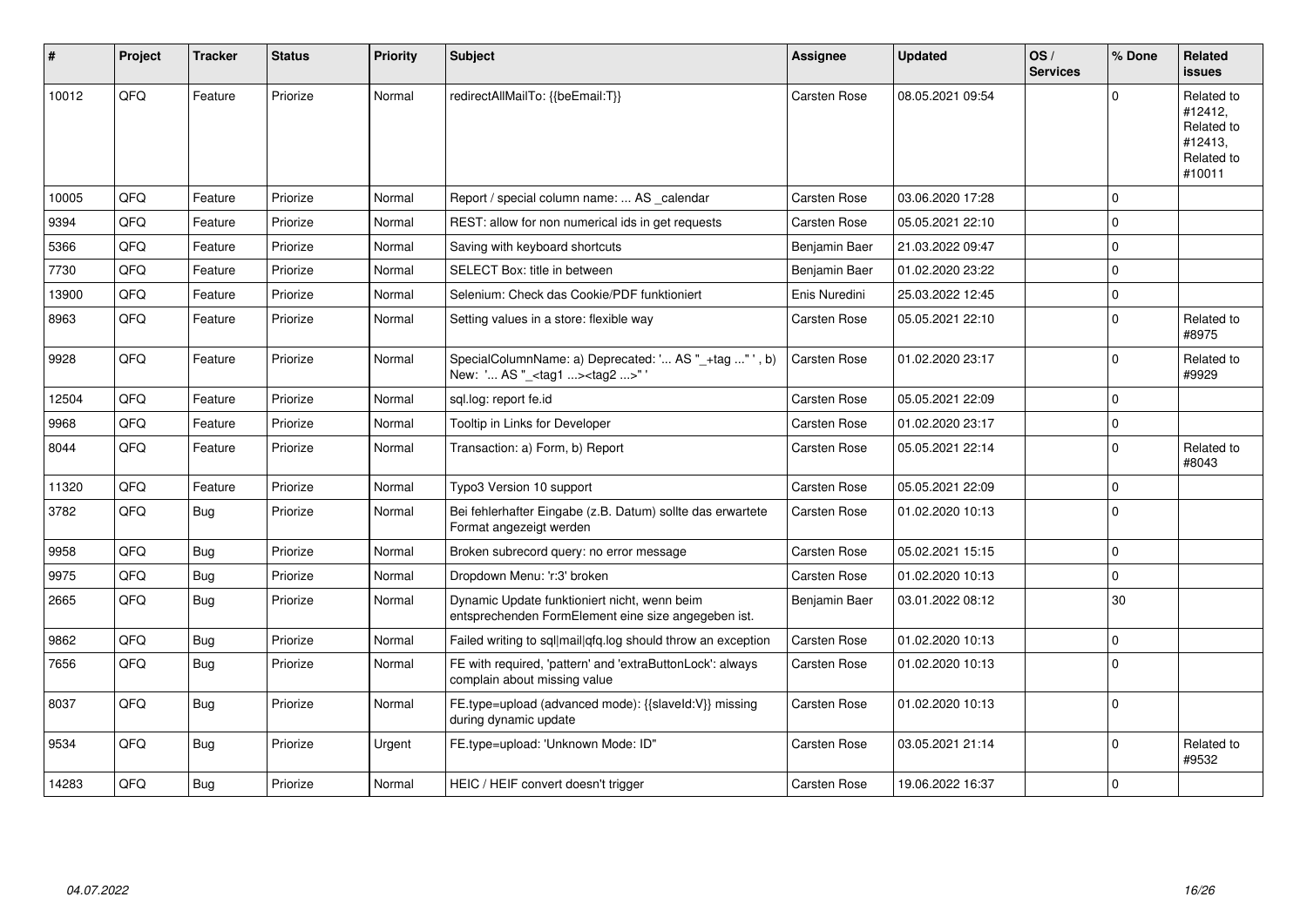| #     | Project | <b>Tracker</b> | <b>Status</b> | <b>Priority</b> | Subject                                                                                                                               | Assignee            | <b>Updated</b>   | OS/<br><b>Services</b> | % Done      | Related<br>issues                                                       |
|-------|---------|----------------|---------------|-----------------|---------------------------------------------------------------------------------------------------------------------------------------|---------------------|------------------|------------------------|-------------|-------------------------------------------------------------------------|
| 9834  | QFQ     | Bug            | Priorize      | Normal          | Input elements with tag 'disabled' are missing on<br>form-submit: server option 'processReadOnly' broken                              | Carsten Rose        | 07.12.2021 16:43 |                        | $\Omega$    | Related to<br>#9691,<br>Related to<br>#5305, Has<br>duplicate<br>#12331 |
| 6566  | QFQ     | Bug            | Priorize      | Normal          | Link Function 'delete': provided parameter missing on page<br>reload                                                                  | Benjamin Baer       | 03.01.2022 08:08 |                        | $\Omega$    |                                                                         |
| 12325 | QFQ     | Bug            | Priorize      | Normal          | MultiDB form.dblndex not working for report syntax                                                                                    | Carsten Rose        | 07.09.2021 13:37 |                        | $\mathbf 0$ | Related to<br>#12145,<br>Related to<br>#12314                           |
| 6140  | QFQ     | <b>Bug</b>     | Priorize      | Normal          | QFQ DnD Sort: Locked fields                                                                                                           | Benjamin Baer       | 21.03.2022 09:56 |                        | $\mathbf 0$ |                                                                         |
| 6574  | QFQ     | Bug            | Priorize      | Normal          | qfq.log: Fehlermeldung wurde angezeigt, aber nicht geloggt                                                                            | Carsten Rose        | 01.02.2020 10:13 |                        | $\Omega$    |                                                                         |
| 7616  | QFQ     | <b>Bug</b>     | Priorize      | Normal          | Selectlist with Enum & Dynamic Update                                                                                                 | <b>Carsten Rose</b> | 01.02.2020 10:13 |                        | $\Omega$    |                                                                         |
| 9121  | QFQ     | Bug            | Priorize      | High            | sip links have r and dblndexData set                                                                                                  | Carsten Rose        | 12.06.2021 10:41 |                        | $\mathbf 0$ |                                                                         |
| 9173  | QFQ     | <b>Bug</b>     | Priorize      | Urgent          | Stale Record Lock: Firefox                                                                                                            | Carsten Rose        | 03.05.2021 21:14 |                        | $\Omega$    | Related to<br>#9789                                                     |
| 4457  | QFQ     | Bug            | Priorize      | Normal          | typeahead: pressing return to select an item, saves the form<br>and closes the form.                                                  | Benjamin Baer       | 03.01.2022 08:01 |                        | $\Omega$    | Related to<br>#4398                                                     |
| 13943 | QFQ     | Bug            | Priorize      | Normal          | unable to find formgroup                                                                                                              | Enis Nuredini       | 28.05.2022 11:03 |                        | $\mathbf 0$ |                                                                         |
| 9947  | QFQ     | Bug            | Priorize      | Normal          | Unwanted error message if missing 'typeAheadSqlPrefetch'                                                                              | Carsten Rose        | 01.02.2020 10:13 |                        | $\Omega$    |                                                                         |
| 6116  | QFQ     | Bug            | Priorize      | High            | value of checkbox not saved                                                                                                           | <b>Carsten Rose</b> | 07.12.2021 17:19 |                        | $\Omega$    |                                                                         |
| 12269 | QFQ     | Feature        | New           | Normal          | 2FA - Login                                                                                                                           | Carsten Rose        | 03.05.2021 20:45 |                        | $\mathbf 0$ |                                                                         |
| 12544 | QFQ     | Feature        | New           | High            | a) ' AS _link' new also as ' AS _format', b) sortierung via<br>'display: none;', c) '_format' benoeitgt nicht zwingend<br>u/U/p/m/z/d | Carsten Rose        | 14.12.2021 16:03 |                        | $\Omega$    |                                                                         |
| 12038 | QFQ     | Feature        | <b>New</b>    | Normal          | a) STORE_VAR: filenameOnlyStripUniq, b) SP:<br>QSTRIPUNIQ()                                                                           |                     | 17.02.2021 23:55 |                        | $\mathbf 0$ |                                                                         |
| 11535 | QFQ     | Feature        | <b>New</b>    | Normal          | Ability to create SQL columns in frontend QFQ forms                                                                                   |                     | 17.11.2020 12:11 |                        | $\mathbf 0$ |                                                                         |
| 12412 | QFQ     | Feature        | New           | Normal          | Action/Escape qualifier 'e' (empty), '0': if given, an empty<br>string (or '0') will be treated as 'not found'                        | <b>Carsten Rose</b> | 08.05.2021 09:40 |                        | $\Omega$    | Related to<br>#12413.<br>Related to<br>#10012                           |
| 5131  | QFQ     | Feature        | New           | Normal          | Activate Spin Gear ('wait/busy' indicator) via LINK attribute                                                                         | Carsten Rose        | 01.02.2020 23:21 |                        | 0           |                                                                         |
| 7342  | QFQ     | Feature        | New           | Normal          | add content $=$ hide this                                                                                                             | Carsten Rose        | 01.02.2020 23:21 |                        | 0           |                                                                         |
| 10979 | QFQ     | Feature        | New           | Normal          | Ajax Calls an API - dataReport                                                                                                        | Carsten Rose        | 11.05.2022 12:15 |                        | $\mathbf 0$ |                                                                         |
| 8962  | QFQ     | Feature        | New           | High            | allow for form fields with identical names                                                                                            | Carsten Rose        | 03.05.2021 21:14 |                        | $\pmb{0}$   |                                                                         |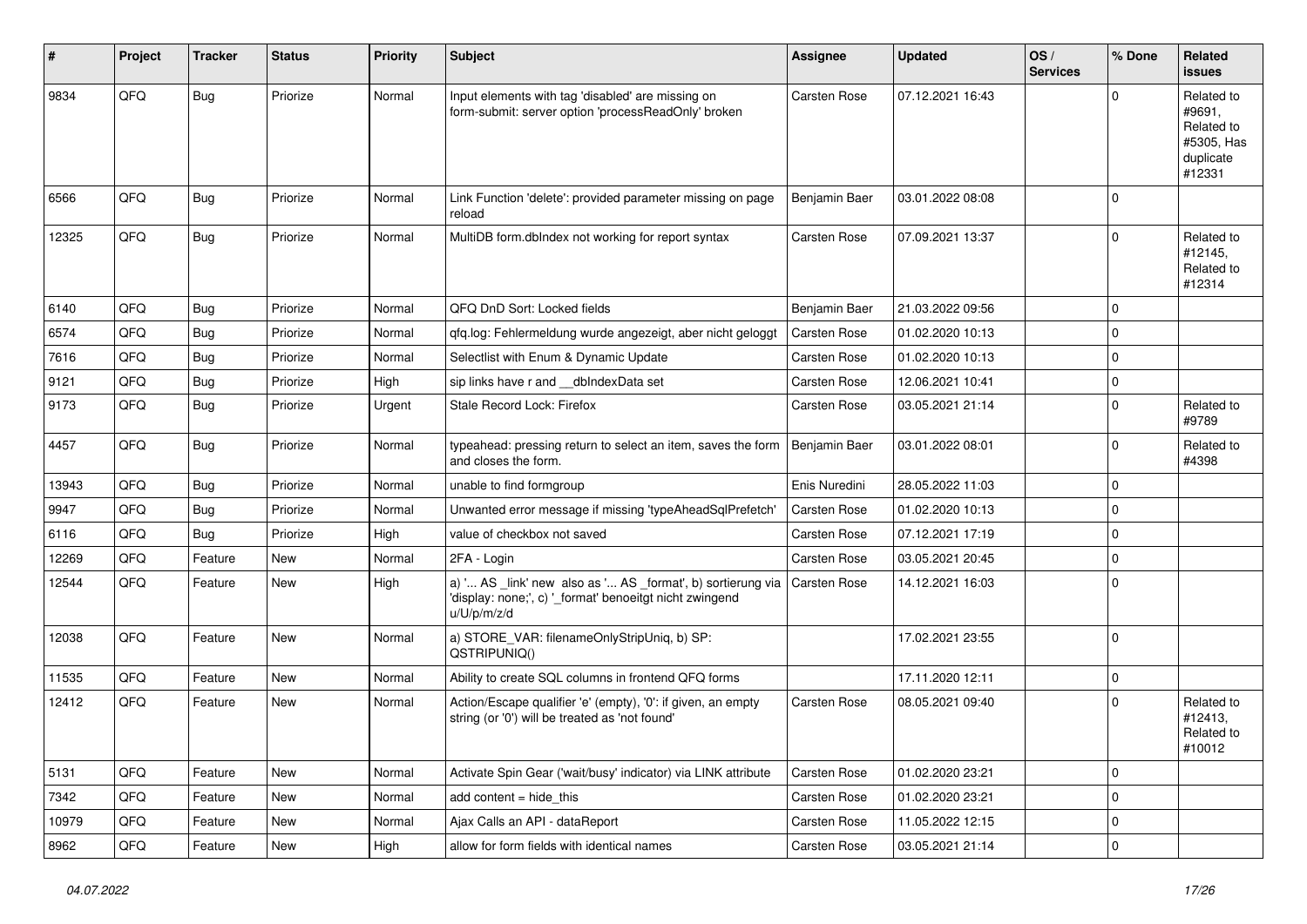| #     | Project | <b>Tracker</b> | <b>Status</b> | <b>Priority</b> | <b>Subject</b>                                                                                        | Assignee            | <b>Updated</b>   | OS/<br><b>Services</b> | % Done      | Related<br>issues                             |
|-------|---------|----------------|---------------|-----------------|-------------------------------------------------------------------------------------------------------|---------------------|------------------|------------------------|-------------|-----------------------------------------------|
| 12119 | QFQ     | Feature        | <b>New</b>    | Normal          | AS paged: error message missing if there ist no 'r'<br>argument.                                      | Carsten Rose        | 03.05.2021 20:51 |                        | $\Omega$    |                                               |
| 13945 | QFQ     | Feature        | New           | Normal          | As _link: content before/after link                                                                   | Enis Nuredini       | 28.05.2022 11:01 |                        | $\mathbf 0$ | Related to<br>#12262                          |
| 4250  | QFQ     | Feature        | <b>New</b>    | Normal          | AutoCron in QFQ via PHP                                                                               | Carsten Rose        | 01.02.2020 23:21 |                        | $\Omega$    | Related to<br>#3292,<br>Related to<br>#3291   |
| 12146 | QFQ     | Feature        | New           | Normal          | Autocron Job: Anzeigen wann der naechste Job<br>ausgefuehrt wird, resp das er nicht ausgefuehrt wird  | Carsten Rose        | 15.03.2021 15:23 |                        | $\mathbf 0$ |                                               |
| 11893 | QFQ     | Feature        | <b>New</b>    | High            | Broken SIP: a) only report one time, b) only report in main<br>column                                 | Carsten Rose        | 12.05.2021 12:13 |                        | $\Omega$    | Related to<br>#12532,<br>Related to<br>#14187 |
| 9781  | QFQ     | Feature        | <b>New</b>    | Normal          | Button: CSS class to make buttons smaller                                                             | <b>Carsten Rose</b> | 01.02.2020 23:22 |                        | $\mathbf 0$ |                                               |
| 13467 | QFQ     | Feature        | New           | Normal          | ChangeLog Generator                                                                                   | Carsten Rose        | 19.03.2022 17:46 |                        | $\mathbf 0$ | Related to<br>#11460                          |
| 12474 | QFQ     | Feature        | <b>New</b>    | Normal          | Check BaseConfigURL if it is given and the the last char is '/                                        | Carsten Rose        | 03.05.2021 20:45 |                        | $\mathbf 0$ |                                               |
| 9853  | QFQ     | Feature        | <b>New</b>    | Normal          | Check das SQL / QFQ / Mail Logfile geschrieben wird                                                   |                     | 09.01.2020 11:15 |                        | $\Omega$    |                                               |
| 12163 | QFQ     | Feature        | New           | Normal          | Checkbox: table wrap                                                                                  | Carsten Rose        | 03.05.2021 20:51 |                        | $\mathbf 0$ |                                               |
| 12476 | QFQ     | Feature        | New           | Normal          | clearMe: a) should trigger 'dirty', b) sticky on textarea resize                                      | Benjamin Baer       | 04.01.2022 08:40 |                        | $\mathbf 0$ | Related to<br>#9528                           |
| 7102  | QFQ     | Feature        | <b>New</b>    | Normal          | Comment sign in report: '#' and '--'                                                                  | Carsten Rose        | 01.02.2020 23:21 |                        | $\mathbf 0$ |                                               |
| 12330 | QFQ     | Feature        | New           | Normal          | Copy to input field / text area / TinyMCE                                                             | Carsten Rose        | 07.04.2021 09:01 |                        | $\mathbf 0$ |                                               |
| 8089  | QFQ     | Feature        | New           | Normal          | Copy/Paste for FormElements                                                                           | Carsten Rose        | 01.02.2020 23:22 |                        | $\mathbf 0$ |                                               |
| 13843 | QFQ     | Feature        | <b>New</b>    | Normal          | Create JWT via QFQ                                                                                    | Carsten Rose        | 19.03.2022 17:42 |                        | $\Omega$    |                                               |
| 13841 | QFQ     | Feature        | New           | Normal          | Create PDF via iText - evaluate                                                                       | Carsten Rose        | 19.03.2022 17:42 |                        | $\mathbf 0$ |                                               |
| 9136  | QFQ     | Feature        | <b>New</b>    | Normal          | Create ZIP files with dynamic PDFs                                                                    | Carsten Rose        | 01.02.2020 23:22 |                        | $\mathbf 0$ |                                               |
| 9348  | QFQ     | Feature        | New           | Normal          | defaultThumbnailSize: pre render thumbnails                                                           | Carsten Rose        | 12.06.2021 09:05 |                        | 0           |                                               |
| 7481  | QFQ     | Feature        | New           | Normal          | Detect 'BaseUrl' automatically                                                                        | Carsten Rose        | 01.02.2020 23:21 |                        | $\mathbf 0$ |                                               |
| 12109 | QFQ     | Feature        | New           | Normal          | Donwload Link: Plain, SIP, Persistent Link, Peristent SIP -<br>new notation                           | Carsten Rose        | 03.05.2021 20:45 |                        | $\Omega$    | Related to<br>#12085                          |
| 10996 | QFQ     | Feature        | New           | Normal          | Download video via sip: no seek                                                                       | Carsten Rose        | 12.08.2020 14:18 |                        | $\mathbf 0$ |                                               |
| 6292  | QFQ     | Feature        | New           | Normal          | Download: File speichern mit Hash aber original Filename in<br>der Datenbank vermerken fuer Downloads | <b>Carsten Rose</b> | 01.02.2020 23:21 |                        | $\mathbf 0$ |                                               |
| 12603 | QFQ     | Feature        | New           | Normal          | Dropdown (Select), Radio, checkbox:<br>itemListAlways={{!SELECT key, value}}                          | Carsten Rose        | 19.03.2022 17:47 |                        | $\mathbf 0$ |                                               |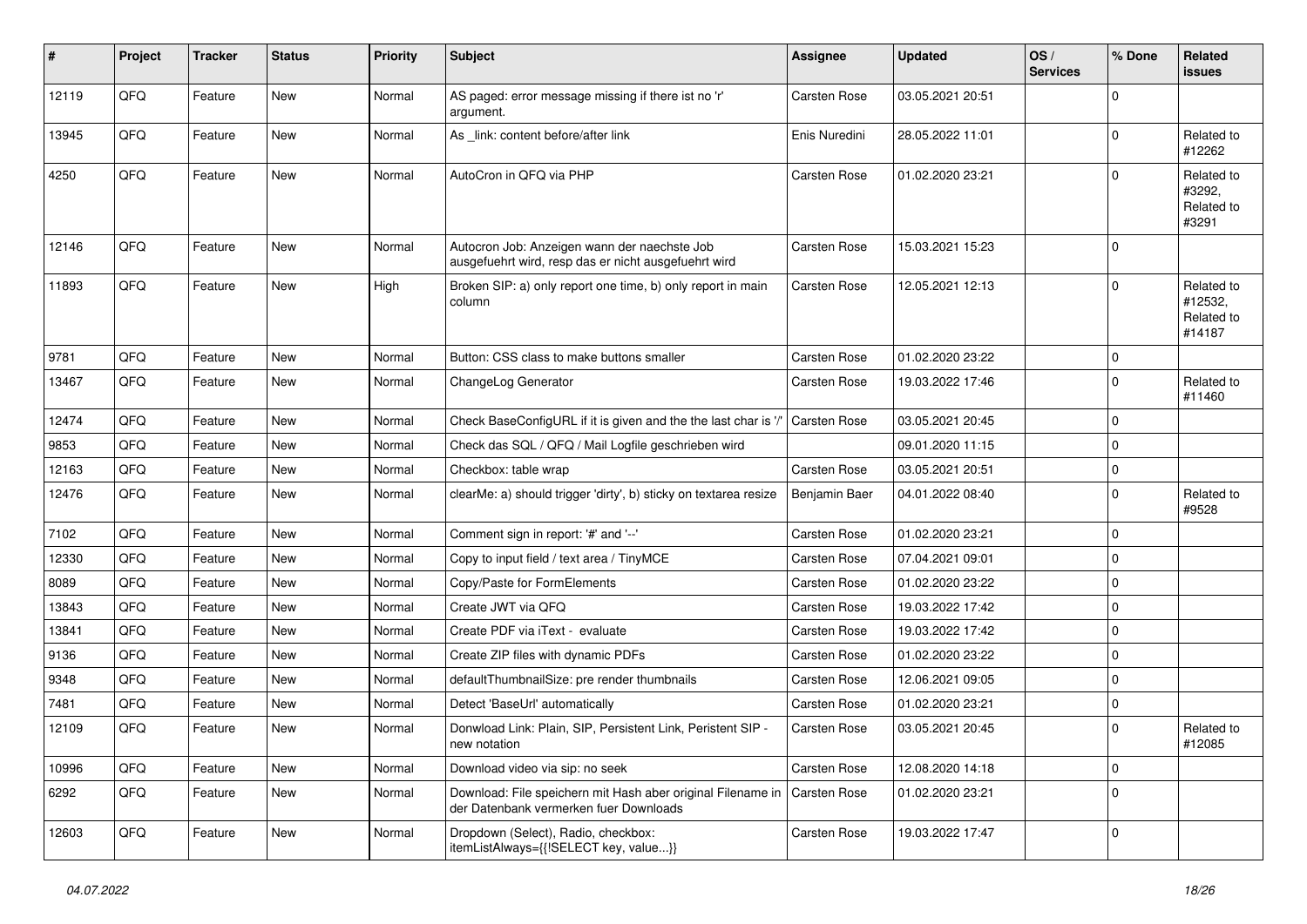| #     | <b>Project</b> | <b>Tracker</b> | <b>Status</b> | <b>Priority</b> | Subject                                                                                                | <b>Assignee</b> | <b>Updated</b>   | OS/<br><b>Services</b> | % Done      | Related<br>issues      |
|-------|----------------|----------------|---------------|-----------------|--------------------------------------------------------------------------------------------------------|-----------------|------------------|------------------------|-------------|------------------------|
| 10119 | QFQ            | Feature        | <b>New</b>    | Normal          | Dropdown (selectlist) & TypeAhead: format and catagorize<br>list                                       | Carsten Rose    | 07.05.2020 09:36 |                        | $\Omega$    |                        |
| 11504 | QFQ            | Feature        | New           | Normal          | Dynamic Update: Button text update for 'Save',' Close' &<br>'Delete'                                   | Carsten Rose    | 12.11.2020 23:44 |                        | $\Omega$    |                        |
| 4082  | QFQ            | Feature        | New           | Normal          | Dynamic Update: modeSql - useful default                                                               | Carsten Rose    | 01.02.2020 23:22 |                        | $\Omega$    |                        |
| 7109  | QFQ            | Feature        | New           | Normal          | Dynamic Updates: row/element hide                                                                      | Carsten Rose    | 01.02.2020 23:22 |                        | $\Omega$    | Has duplicate<br>#4081 |
| 11460 | QFQ            | Feature        | New           | Normal          | Easier creation of changelog: gitchangelog                                                             | Carsten Rose    | 12.06.2021 10:20 |                        | $\Omega$    | Related to<br>#13467   |
| 3864  | QFQ            | Feature        | New           | Normal          | Encrypt / decrypt field                                                                                | Enis Nuredini   | 30.06.2022 16:29 |                        | 0           |                        |
| 9128  | QFQ            | Feature        | New           | Normal          | Error Message: not replaced variables- a) replace back to<br>'{{', b) underline                        | Carsten Rose    | 01.02.2020 23:22 |                        | $\Omega$    | Related to<br>#9129    |
| 10874 | QFQ            | Feature        | <b>New</b>    | Normal          | Erstellen eines Foreign Keys in der Tabelle "FormElement"                                              |                 | 13.07.2020 10:11 |                        | $\Omega$    |                        |
| 10976 | QFQ            | Feature        | New           | Normal          | Excel Export Verbesserungen                                                                            | Carsten Rose    | 06.08.2020 10:56 |                        | $\mathbf 0$ |                        |
| 12024 | QFQ            | Feature        | New           | Normal          | Excel Export: text columns by default decode<br>htmlspeciachar()                                       | Carsten Rose    | 17.02.2021 23:55 |                        | $\Omega$    | Related to<br>#12022   |
| 6594  | QFQ            | Feature        | <b>New</b>    | Normal          | Excel: on download, check if there is a valid sip                                                      | Carsten Rose    | 01.02.2020 23:21 |                        | $\Omega$    |                        |
| 14185 | QFQ            | Feature        | New           | Normal          | External/Autocron.php - better suitable directory                                                      | Support: System | 28.05.2022 11:03 |                        | $\mathbf 0$ |                        |
| 8719  | QFQ            | Feature        | New           | Normal          | extraButtonLock: add support for 0/1                                                                   | Carsten Rose    | 01.02.2020 23:22 |                        | $\Omega$    |                        |
| 9352  | QFQ            | Feature        | New           | Normal          | FE 'Native' fire slaveld, sqlAfter, sqlIns                                                             | Carsten Rose    | 01.02.2020 23:22 |                        | $\Omega$    |                        |
| 7812  | QFQ            | Feature        | New           | Normal          | FE 'Subrecord' - new option 'subrecordShowFilter',<br>'subrecordPaging'                                | Carsten Rose    | 01.02.2020 23:22 |                        | $\Omega$    |                        |
| 12162 | QFQ            | Feature        | New           | Normal          | FE.type=sendmail: personalized mailing (several mails) via<br>template                                 | Carsten Rose    | 03.05.2021 20:45 |                        | $\Omega$    |                        |
| 7920  | QFQ            | Feature        | <b>New</b>    | Normal          | FE: Syntax Highlight, Zeinlenumbruch                                                                   | Carsten Rose    | 01.02.2020 10:03 |                        | $\Omega$    |                        |
| 4413  | QFQ            | Feature        | New           | Normal          | fieldset: show/hidden, modeSql, dynamicUpdate                                                          | Carsten Rose    | 09.02.2022 15:19 |                        | 0           |                        |
| 8336  | QFQ            | Feature        | New           | Normal          | Form > modified > Close New: a) Optional disable popup, b)<br>custom text, c) mode on save: close stay | Carsten Rose    | 01.02.2020 23:22 |                        | $\Omega$    | Related to<br>#8335    |
| 10763 | QFQ            | Feature        | New           | Normal          | form accessed and submitted despite logout?                                                            |                 | 16.06.2020 11:43 |                        | $\Omega$    |                        |
| 11716 | QFQ            | Feature        | New           | Normal          | Form an beliebiger Stelle im Report anzeigen                                                           |                 | 09.12.2020 09:47 |                        | $\mathbf 0$ |                        |
| 9602  | QFQ            | Feature        | New           | Normal          | Form definition as JSON                                                                                | Carsten Rose    | 01.02.2020 23:21 |                        | 0           | Related to<br>#9600    |
| 6289  | QFQ            | Feature        | New           | Normal          | Form: Log                                                                                              | Carsten Rose    | 01.02.2020 23:21 |                        | $\mathbf 0$ |                        |
| 12156 | QFQ            | Feature        | New           | Normal          | Form: Optional disable 'leave page'                                                                    |                 | 03.05.2021 20:45 |                        | 0           |                        |
| 9537  | QFQ            | Feature        | New           | Normal          | FormEditor: Edit fieldset in FrontEnd                                                                  | Carsten Rose    | 01.02.2020 23:22 |                        | $\mathbf 0$ |                        |
| 6602  | QFQ            | Feature        | New           | Normal          | Formlet: in Report auf Mausklick ein mini-form oeffnen                                                 | Carsten Rose    | 11.12.2019 16:16 |                        | 0           |                        |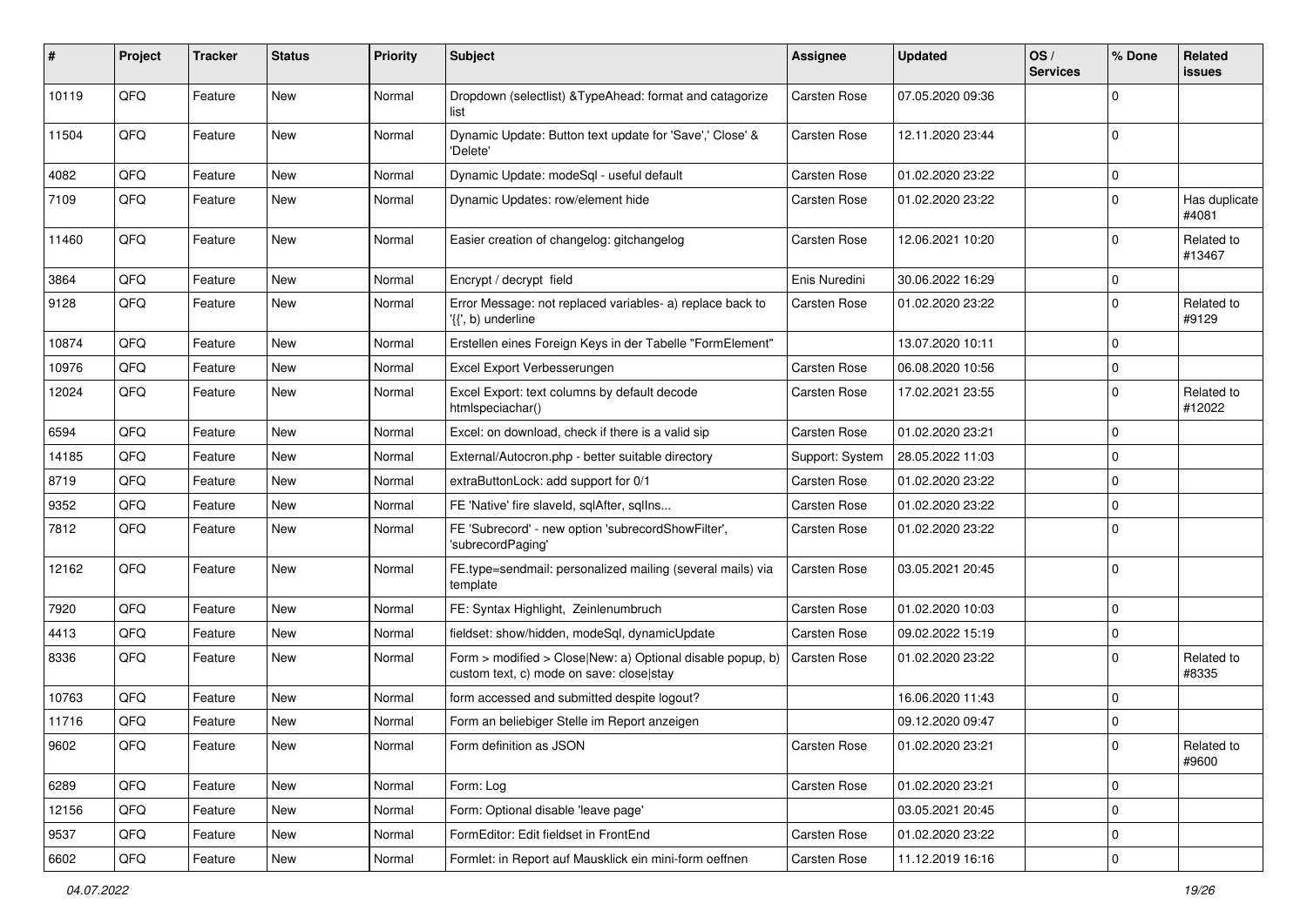| $\vert$ # | Project | <b>Tracker</b> | <b>Status</b> | <b>Priority</b> | Subject                                                                                  | <b>Assignee</b> | <b>Updated</b>   | OS/<br><b>Services</b> | % Done   | Related<br>issues                                                     |
|-----------|---------|----------------|---------------|-----------------|------------------------------------------------------------------------------------------|-----------------|------------------|------------------------|----------|-----------------------------------------------------------------------|
| 6609      | QFQ     | Feature        | <b>New</b>    | Normal          | Formlet: JSON API erweitern                                                              | Carsten Rose    | 01.02.2020 23:21 |                        | 50       |                                                                       |
| 11702     | QFQ     | Feature        | <b>New</b>    | Normal          | HTML Special Char makes no sense for 'allbut' if '&' is<br>forbidden                     | Carsten Rose    | 07.12.2021 16:35 |                        | $\Omega$ | Related to<br>#5112,<br>Related to<br>#14320                          |
| 12480     | QFQ     | Feature        | <b>New</b>    | Normal          | If QFQ upgrade is running, block further request                                         | Carsten Rose    | 03.05.2021 20:45 |                        | $\Omega$ |                                                                       |
| 8217      | QFQ     | Feature        | <b>New</b>    | Normal          | if-elseif-else construct                                                                 | Carsten Rose    | 16.03.2021 18:41 |                        | $\Omega$ | Related to<br>#10716                                                  |
| 7660      | QFQ     | Feature        | New           | Normal          | IMAP: import mails to DB, move / delete mails                                            | Carsten Rose    | 01.02.2020 09:52 |                        | $\Omega$ |                                                                       |
| 10593     | QFQ     | Feature        | <b>New</b>    | Normal          | label2: text behind input element                                                        | Carsten Rose    | 16.05.2020 10:57 |                        | $\Omega$ |                                                                       |
| 8702      | QFQ     | Feature        | New           | Normal          | Load Record which is locked: missing user info                                           | Carsten Rose    | 11.12.2019 16:16 |                        | $\Omega$ | Related to<br>#9789                                                   |
| 12490     | QFQ     | Feature        | New           | Normal          | Loading Plugins in QFQ - see what tinymce does. (lazy<br>loading)                        | Benjamin Baer   | 08.06.2022 10:37 |                        | $\Omega$ | Related to<br>#12611,<br>Related to<br>#10013,<br>Related to<br>#7732 |
| 9777      | QFQ     | Feature        | <b>New</b>    | Normal          | Logging QFQ Variables                                                                    | Carsten Rose    | 16.12.2019 17:17 |                        | $\Omega$ |                                                                       |
| 2361      | QFQ     | Feature        | New           | Normal          | Logging wer/wann/wo welches Formular aufgerufen hat                                      | Carsten Rose    | 11.12.2019 16:15 |                        | $\Omega$ | Related to<br>#4432,<br>Related to<br>#7480                           |
| 3504      | QFQ     | Feature        | <b>New</b>    | Normal          | Logging: welche Action FEs werden wann wie ausgefuehrt                                   | Carsten Rose    | 01.02.2020 23:21 |                        | $\Omega$ | Related to<br>#5458,<br>Related to<br>#4092                           |
| 11747     | QFQ     | Feature        | <b>New</b>    | Normal          | Maintenance Page with Redirect                                                           | Carsten Rose    | 03.05.2021 20:47 |                        | $\Omega$ | Related to<br>#11741                                                  |
| 9208      | QFQ     | Feature        | <b>New</b>    | Normal          | Manage 'recent' records                                                                  | Carsten Rose    | 01.02.2020 23:22 |                        | $\Omega$ |                                                                       |
| 10014     | QFQ     | Feature        | New           | Normal          | Manual.rst: describe behaviour and process order of<br>fillStoreVar, slaveId, sqlBefore, | Carsten Rose    | 01.02.2020 22:31 |                        | $\Omega$ |                                                                       |
| 12039     | QFQ     | Feature        | <b>New</b>    | Normal          | Missing htmlSpecialChar() in pre processing on form submit                               |                 | 18.02.2021 00:09 |                        | $\Omega$ | Related to<br>#14320                                                  |
| 11523     | QFQ     | Feature        | New           | Normal          | Mit dynamic Update erkennen, ob Upload gemacht wurde                                     | Carsten Rose    | 13.11.2020 15:07 |                        | $\Omega$ | Related to<br>#9533                                                   |
| 6765      | QFQ     | Feature        | <b>New</b>    | Normal          | Moeglichkeit via QFQ eigene Logs zu schreiben                                            | Carsten Rose    | 01.02.2020 23:21 |                        | $\Omega$ |                                                                       |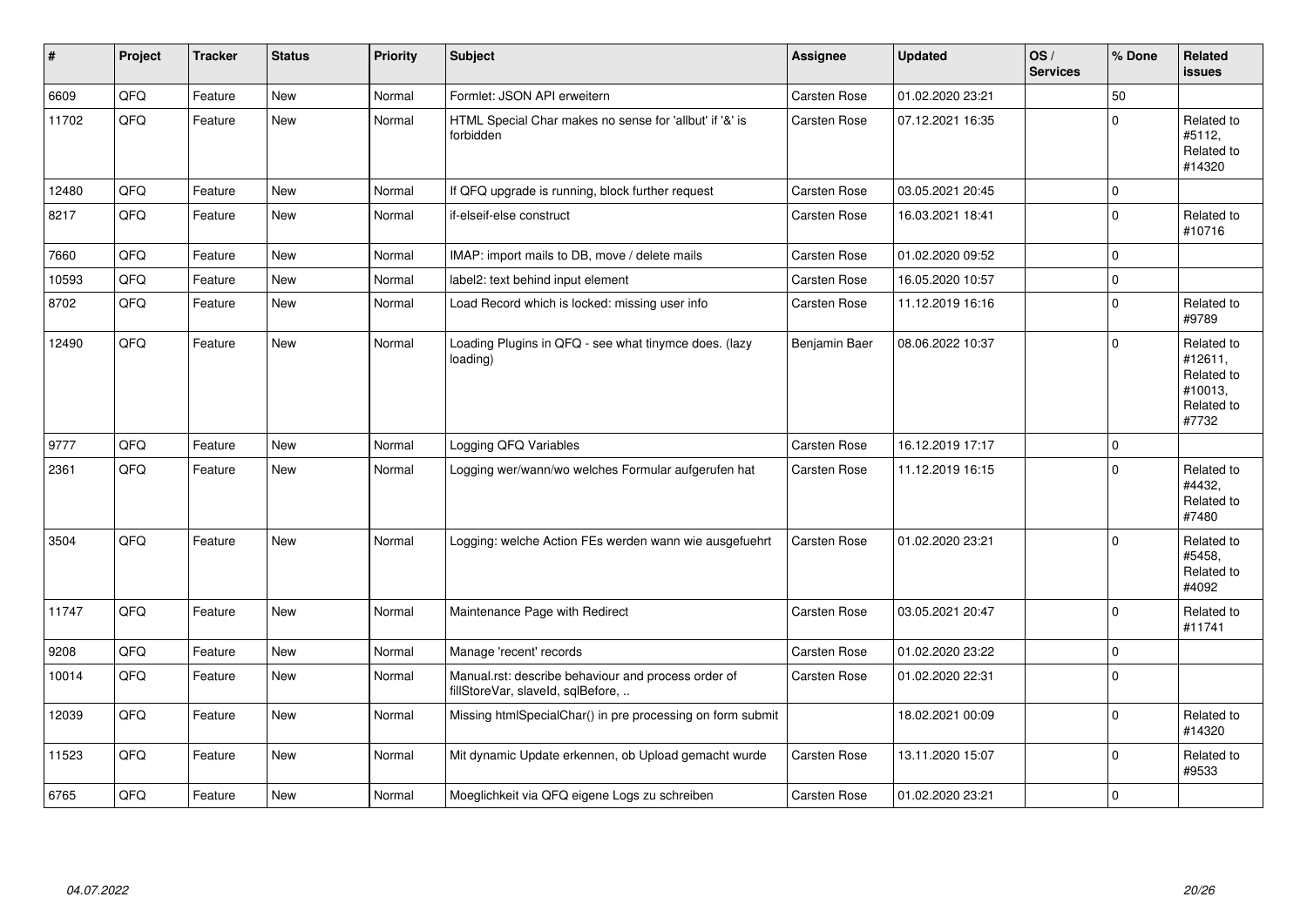| #     | Project | <b>Tracker</b> | <b>Status</b> | <b>Priority</b> | <b>Subject</b>                                                                                                                        | Assignee               | <b>Updated</b>   | OS/<br><b>Services</b> | % Done      | Related<br><b>issues</b>                                             |
|-------|---------|----------------|---------------|-----------------|---------------------------------------------------------------------------------------------------------------------------------------|------------------------|------------------|------------------------|-------------|----------------------------------------------------------------------|
| 9706  | QFQ     | Feature        | <b>New</b>    | Normal          | Multi File Upload (hidden template group)                                                                                             | Carsten Rose           | 01.02.2020 23:22 |                        | $\Omega$    | Related to<br>#7521,<br>Related to<br>#5562.<br>Related to<br>#13330 |
| 11516 | QFQ     | Feature        | <b>New</b>    | Normal          | Multi Page Form (Previous/Next Buttons)                                                                                               | Carsten Rose           | 16.03.2021 17:52 |                        | 0           |                                                                      |
| 10714 | QFQ     | Feature        | New           | Normal          | multi Table Form                                                                                                                      | Carsten Rose           | 16.03.2021 18:44 |                        | $\pmb{0}$   |                                                                      |
| 12023 | QFQ     | Feature        | New           | Normal          | MySQL Stored Precdure: QDECODESPECIALCHAR()                                                                                           | Carsten Rose           | 16.02.2021 11:16 |                        | 0           | Related to<br>#12022                                                 |
| 6437  | QFQ     | Feature        | New           | Normal          | Neuer Mode Button bei FormElementen                                                                                                   | Carsten Rose           | 01.02.2020 23:21 |                        | $\mathbf 0$ | Related to<br>#9668.<br>Blocked by<br>#9678                          |
| 5782  | QFQ     | Feature        | <b>New</b>    | Normal          | NextCloud API                                                                                                                         | Carsten Rose           | 01.02.2020 10:02 |                        | $\mathbf 0$ |                                                                      |
| 14090 | QFQ     | Feature        | <b>New</b>    | Normal          | Nützliche script funktionen                                                                                                           | Carsten Rose           | 28.05.2022 11:03 |                        | $\pmb{0}$   |                                                                      |
| 7681  | QFQ     | Feature        | New           | Normal          | Optional switch off 'check for modified record'                                                                                       | Carsten Rose           | 01.02.2020 23:21 |                        | $\pmb{0}$   |                                                                      |
| 10384 | QFQ     | Feature        | New           | Normal          | Parameter Exchange QFQ Instances                                                                                                      |                        | 07.05.2020 09:38 |                        | $\pmb{0}$   |                                                                      |
| 5715  | QFQ     | Feature        | New           | High            | <b>PDF Caching</b>                                                                                                                    | Carsten Rose           | 03.05.2021 21:14 |                        | 0           | Related to<br>#5851,<br>Related to<br>#6357                          |
| 6261  | QFQ     | Feature        | <b>New</b>    | Normal          | Persistent SIP                                                                                                                        | Carsten Rose           | 12.06.2021 09:07 |                        | $\pmb{0}$   | Related to<br>#10819                                                 |
| 10819 | QFQ     | Feature        | <b>New</b>    | Normal          | Persistent SIP - second try                                                                                                           | Carsten Rose           | 29.06.2020 23:02 |                        | $\mathbf 0$ | Related to<br>#6261                                                  |
| 12556 | QFQ     | Feature        | <b>New</b>    | Normal          | Pills Title: colored = static or dynamic on allrequiredgiven                                                                          | Benjamin Baer          | 19.03.2022 17:49 |                        | 0           |                                                                      |
| 10080 | QFQ     | Feature        | <b>New</b>    | Normal          | Popup on 'save' / 'close': configure dialog (answer<br>yes/no/cancle/)                                                                | Carsten Rose           | 28.03.2021 20:52 |                        | $\mathbf 0$ | Is duplicate<br>of #12262                                            |
| 4023  | QFQ     | Feature        | <b>New</b>    | Normal          | prepared statements - FE action: salveld, sqllnsert,<br>sqlUpdate, sqlDelete, sqlBefore, sqlAfter                                     | Carsten Rose           | 11.12.2019 16:15 |                        | $\pmb{0}$   |                                                                      |
| 14376 | QFQ     | Feature        | <b>New</b>    | Normal          | QFQ Bootstrap: if missing, create stored procedures                                                                                   | Enis Nuredini          | 19.06.2022 16:37 |                        | $\pmb{0}$   |                                                                      |
| 12465 | QFQ     | Feature        | <b>New</b>    | Normal          | QFQ Function: use in FE to fill StoreRecord                                                                                           | Carsten Rose           | 05.05.2021 21:58 |                        | 0           |                                                                      |
| 13609 | QFQ     | Feature        | New           | Normal          | QFQ Introduction: Seite aufloesen                                                                                                     | Philipp<br>Gröbelbauer | 28.05.2022 11:02 |                        | $\Omega$    |                                                                      |
| 9927  | QFQ     | Feature        | <b>New</b>    | Normal          | QFQ Update: a) Update nur machen wenn BE User<br>eingeloggt ist., b) Bei Fehler genaue Meldung welcher<br>Updateschritt Probleme hat. | Carsten Rose           | 22.01.2020 12:59 |                        | $\mathbf 0$ |                                                                      |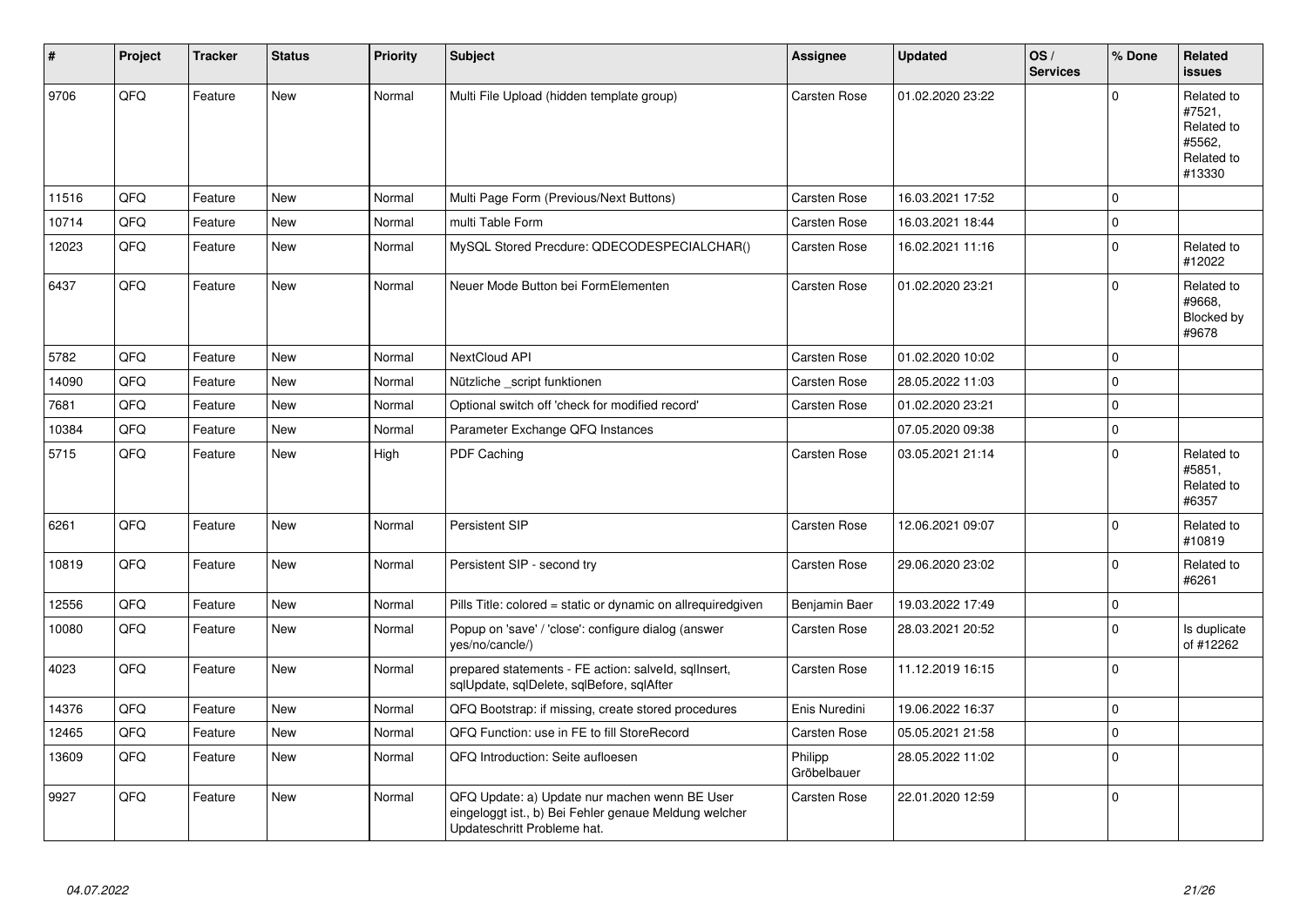| #     | Project | <b>Tracker</b> | <b>Status</b> | <b>Priority</b> | Subject                                                                                            | Assignee      | <b>Updated</b>   | OS/<br><b>Services</b> | % Done      | <b>Related</b><br>issues                                               |
|-------|---------|----------------|---------------|-----------------|----------------------------------------------------------------------------------------------------|---------------|------------------|------------------------|-------------|------------------------------------------------------------------------|
| 14187 | QFQ     | Feature        | New           | High            | qfq.log: show current URL                                                                          | Carsten Rose  | 28.05.2022 11:02 |                        | $\Omega$    | Related to<br>#13933,<br>Related to<br>#12532,<br>Related to<br>#11893 |
| 13757 | QFQ     | Feature        | New           | High            | QR / Bar-Code Plugin                                                                               | Enis Nuredini | 19.03.2022 17:43 |                        | $\Omega$    |                                                                        |
| 7520  | QFQ     | Feature        | New           | Normal          | QR Code:  AS _qr ( AS _link)                                                                       | Carsten Rose  | 01.02.2020 23:22 |                        | $\Omega$    |                                                                        |
| 7924  | QFQ     | Feature        | New           | Normal          | Radio/Checkbox with Tooltip                                                                        | Carsten Rose  | 01.02.2020 23:22 |                        | $\Omega$    |                                                                        |
| 7280  | QFQ     | Feature        | New           | Normal          | recently used table                                                                                | Carsten Rose  | 01.02.2020 23:21 |                        | $\mathbf 0$ |                                                                        |
| 7480  | QFQ     | Feature        | New           | Normal          | Record History (Undo / Redo)                                                                       | Carsten Rose  | 11.12.2019 16:16 |                        | $\Omega$    | Related to<br>#2361                                                    |
| 7099  | QFQ     | Feature        | New           | Normal          | Redesign FormEditor                                                                                | Carsten Rose  | 01.02.2020 23:21 |                        | $\mathbf 0$ |                                                                        |
| 13700 | QFQ     | Feature        | New           | Normal          | Redesign qfq.io Seite                                                                              | Carsten Rose  | 19.03.2022 17:43 |                        | $\Omega$    |                                                                        |
| 8975  | QFQ     | Feature        | <b>New</b>    | Normal          | Report Notation: 2.0                                                                               | Carsten Rose  | 01.02.2020 23:22 |                        | $\Omega$    | Related to<br>#8963                                                    |
| 9983  | QFQ     | Feature        | New           | Normal          | Report Notation: new keyword 'range'                                                               | Carsten Rose  | 01.02.2020 15:55 |                        | $\mathbf 0$ |                                                                        |
| 6723  | QFQ     | Feature        | New           | Normal          | Report QFQ Installation and Version                                                                | Carsten Rose  | 12.06.2021 09:07 |                        | $\Omega$    |                                                                        |
| 10463 | QFQ     | Feature        | New           | Normal          | Report_link: expliztes setzen von HTML Tags (Bedarf fuer<br>'data-selenium' & 'id')                | Enis Nuredini | 23.03.2022 09:23 |                        | $\Omega$    | Related to<br>#7648                                                    |
| 11534 | QFQ     | Feature        | <b>New</b>    | Normal          | Report: Action on selected rows - Table batchprocessing<br>feature                                 |               | 18.11.2020 08:15 |                        | $\Omega$    |                                                                        |
| 9811  | QFQ     | Feature        | <b>New</b>    | Normal          | Report: tag every n'th row                                                                         | Carsten Rose  | 01.02.2020 23:22 |                        | $\Omega$    |                                                                        |
| 5345  | QFQ     | Feature        | New           | Normal          | Report: UPDATE / INSERT / DELETE statements should<br>trigger subqueries, depending on the result. | Carsten Rose  | 27.05.2020 16:11 |                        | $\Omega$    |                                                                        |
| 14028 | QFQ     | Feature        | <b>New</b>    | Normal          | Required notification: visual nicer                                                                | Enis Nuredini | 28.05.2022 11:01 |                        | $\Omega$    |                                                                        |
| 3727  | QFQ     | Feature        | New           | High            | Security: Session Hijacking erschweren                                                             | Carsten Rose  | 03.05.2021 21:14 |                        | $\Omega$    |                                                                        |
| 7519  | QFQ     | Feature        | <b>New</b>    | Normal          | Select: Multi                                                                                      | Carsten Rose  | 01.02.2020 23:22 |                        | $\Omega$    |                                                                        |
| 14227 | QFQ     | Feature        | New           | Normal          | Selenium Konkurrenz: cypress.io                                                                    | Enis Nuredini | 28.05.2022 11:02 |                        | $\Omega$    |                                                                        |
| 11080 | QFQ     | Feature        | New           | Normal          | Send MQTT messages                                                                                 | Carsten Rose  | 29.08.2020 19:49 |                        | $\Omega$    |                                                                        |
| 9707  | QFQ     | Feature        | New           | Normal          | SIP security: encode pageId and check pageId on decode                                             | Carsten Rose  | 01.02.2020 23:22 |                        | 0           |                                                                        |
| 12532 | QFQ     | Feature        | New           | High            | SIP-Parameter bei Seitenaufruf in Browser-Console<br>anzeigen                                      | Carsten Rose  | 07.12.2021 17:19 |                        | $\mathbf 0$ | Related to<br>#11893,<br>Related to<br>#14187                          |
| 7683  | QFQ     | Feature        | New           | Normal          | Special column names in '{{ SELECT  AS _link }}' should<br>be detected                             | Carsten Rose  | 01.02.2020 23:21 |                        | $\mathbf 0$ |                                                                        |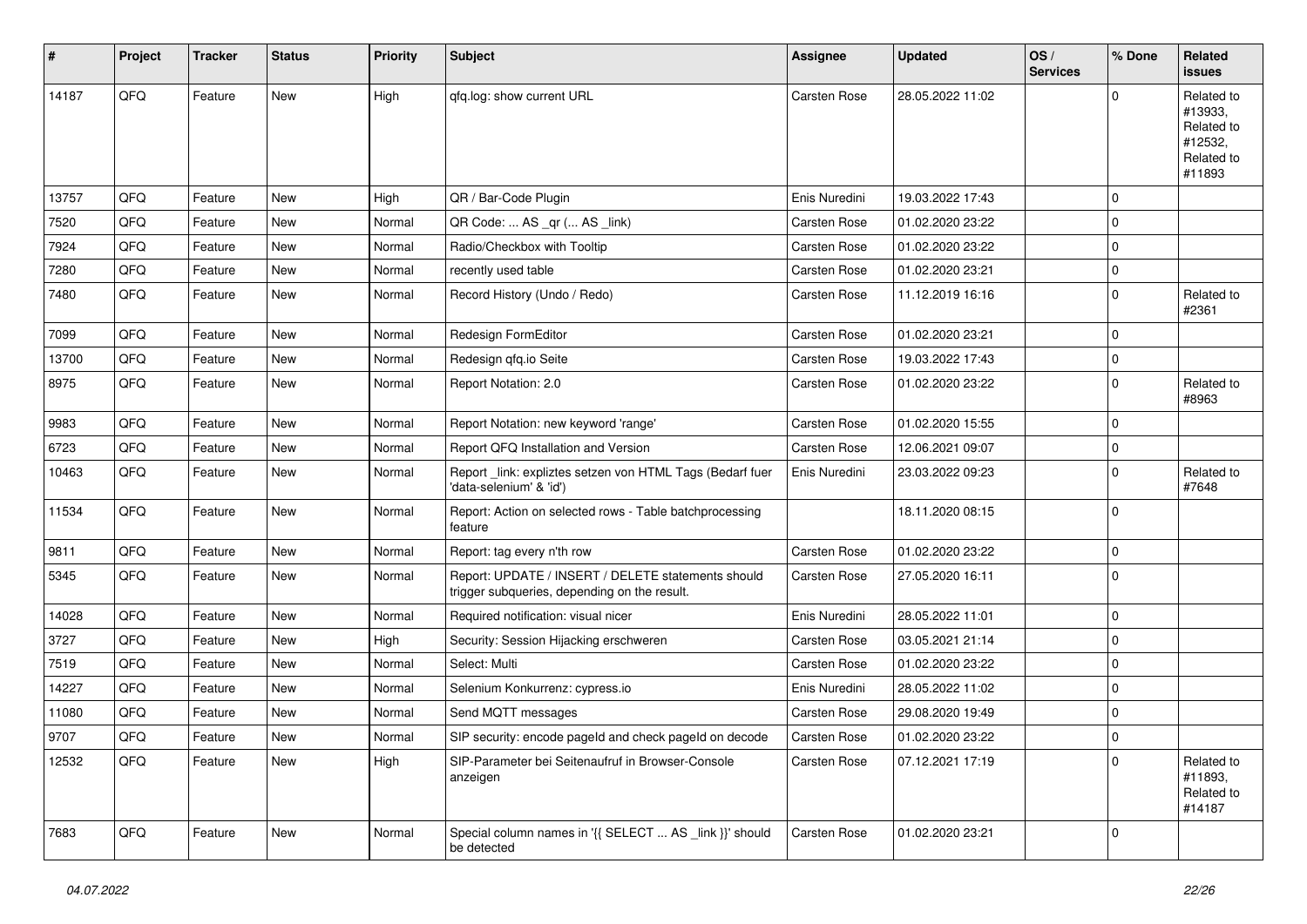| #     | Project | <b>Tracker</b> | <b>Status</b> | <b>Priority</b> | <b>Subject</b>                                                                                       | Assignee                                               | <b>Updated</b>   | OS/<br><b>Services</b> | % Done      | <b>Related</b><br><b>issues</b>               |                      |
|-------|---------|----------------|---------------|-----------------|------------------------------------------------------------------------------------------------------|--------------------------------------------------------|------------------|------------------------|-------------|-----------------------------------------------|----------------------|
| 8806  | QFQ     | Feature        | <b>New</b>    | Normal          | SQL Function nl2br                                                                                   | Carsten Rose                                           | 01.02.2020 23:22 |                        | $\mathbf 0$ |                                               |                      |
| 4050  | QFQ     | Feature        | <b>New</b>    | Normal          | sql.log: 1) FormElement ID which causes a specific action,<br>2) Result in the same row.             | Carsten Rose                                           | 15.04.2020 11:35 |                        | $\mathbf 0$ | Related to<br>#5458                           |                      |
| 9129  | QFQ     | Feature        | <b>New</b>    | Normal          | sqlValidate: Message as notification, not as error                                                   | Carsten Rose                                           | 01.02.2020 23:22 |                        | $\Omega$    | Related to<br>#9128                           |                      |
| 12413 | QFQ     | Feature        | New           | Normal          | STORE_TYPO3: enhance for {{be_users.email:T}},<br>{{fe_users.email:T}}                               | Carsten Rose                                           | 03.05.2021 20:45 |                        | $\mathbf 0$ | Related to<br>#12412.<br>Related to<br>#10012 |                      |
| 11775 | QFQ     | Feature        | <b>New</b>    | Normal          | Subrecord Tooltip pro Feld                                                                           | Carsten Rose                                           | 18.12.2020 15:22 |                        | $\Omega$    | Related to<br>#11955                          |                      |
| 3432  | QFQ     | Feature        | New           | Normal          | subrecord: dynamicUpdate                                                                             | Carsten Rose                                           | 11.06.2020 21:10 |                        | $\mathbf 0$ | Related to<br>#5691                           |                      |
| 8187  | QFQ     | Feature        | New           | Normal          | Subrecord: enable/hide new button - make new/edit/delete<br>customizeable.                           | Carsten Rose                                           | 06.03.2021 18:44 |                        | $\Omega$    | Related to<br>#11326                          |                      |
| 11955 | QFQ     | Feature        | New           | Normal          | subrecord: new title option to set <th> attributes - e.g. to<br/>customize tablesorter options.</th> | attributes - e.g. to<br>customize tablesorter options. | Carsten Rose     | 03.05.2021 20:47       |             | $\mathbf 0$                                   | Related to<br>#11775 |
| 12135 | QFQ     | Feature        | New           | Normal          | Subrecord: Notiz                                                                                     |                                                        | 24.04.2021 16:58 |                        | $\mathbf 0$ |                                               |                      |
| 12477 | QFQ     | Feature        | New           | Normal          | Support for refactoring: Form, FormElement, diverse<br>Tabellen/Spalten, tt-content Records          | Carsten Rose                                           | 03.05.2021 20:45 |                        | $\mathbf 0$ |                                               |                      |
| 10114 | QFQ     | Feature        | <b>New</b>    | High            | Symbol (Link): 'G:' (Glyphicon) replaced by 'i:' (icon)                                              |                                                        | 07.12.2021 17:19 |                        | $\Omega$    | Related to<br>#3797,<br>Related to<br>#4194   |                      |
| 11892 | QFQ     | Feature        | New           | Normal          | tablesorter: columns with links are hard to order - new<br>qualifier 'Y: <ord>'</ord>                | Enis Nuredini                                          | 23.03.2022 09:22 |                        | $\Omega$    |                                               |                      |
| 12679 | QFQ     | Feature        | <b>New</b>    | Normal          | tablesorter: custom column width                                                                     | Carsten Rose                                           | 16.06.2021 11:10 |                        | $\mathbf 0$ |                                               |                      |
| 7521  | QFQ     | Feature        | <b>New</b>    | Normal          | TemplateGroup: fe.type=upload                                                                        | Carsten Rose                                           | 01.02.2020 23:21 |                        | $\Omega$    | Related to<br>#9706                           |                      |
| 10345 | QFQ     | Feature        | New           | Normal          | Templates - Patterns QFQ Style                                                                       |                                                        | 03.05.2021 21:01 |                        | $\mathbf 0$ | Related to<br>#10713                          |                      |
| 12186 | QFQ     | Feature        | <b>New</b>    | High            | TinyMCE Config für Objekte                                                                           | Carsten Rose                                           | 07.12.2021 17:19 |                        | $\Omega$    | <b>Blocks</b><br>#12632                       |                      |
| 7239  | QFQ     | Feature        | <b>New</b>    | Normal          | TinyMCE: html tag whitelist                                                                          | Carsten Rose                                           | 01.02.2020 23:21 |                        | $\Omega$    | Related to<br>#14320                          |                      |
| 12632 | QFQ     | Feature        | New           | Normal          | TinyMCE: Prepare CSS classes for images                                                              | Carsten Rose                                           | 04.06.2021 14:35 |                        | 100         | Blocked by<br>#12186                          |                      |
| 12664 | QFQ     | Feature        | <b>New</b>    | Normal          | TinyMCE: report/remove malicous HTML/JS Code                                                         | Carsten Rose                                           | 19.03.2022 17:47 |                        | $\Omega$    | Related to<br>#14320                          |                      |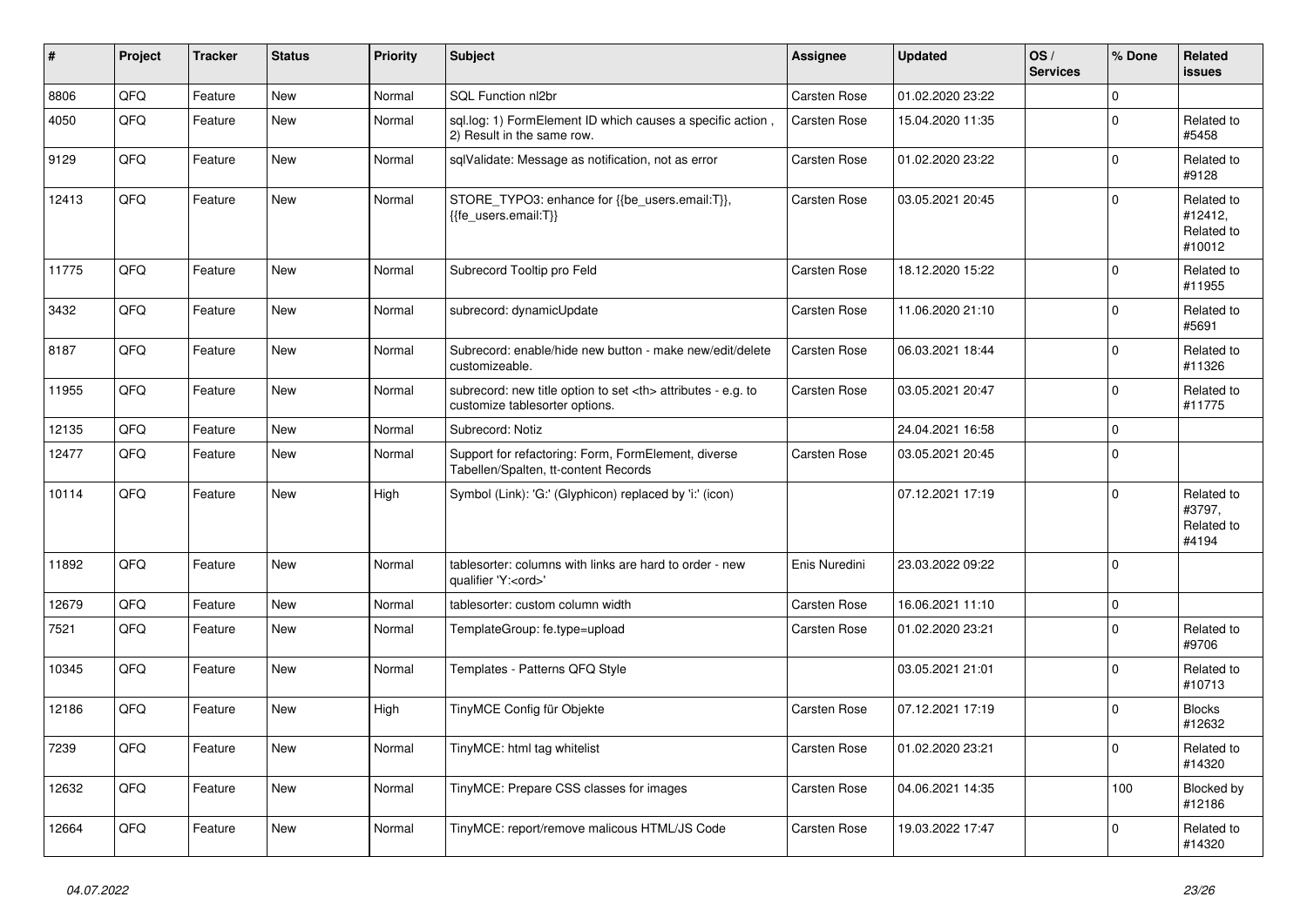| ∦     | Project | <b>Tracker</b> | <b>Status</b> | <b>Priority</b> | <b>Subject</b>                                                                                                                            | <b>Assignee</b>     | <b>Updated</b>   | OS/<br><b>Services</b> | % Done         | Related<br><b>issues</b>                    |
|-------|---------|----------------|---------------|-----------------|-------------------------------------------------------------------------------------------------------------------------------------------|---------------------|------------------|------------------------|----------------|---------------------------------------------|
| 12400 | QFQ     | Feature        | <b>New</b>    | Normal          | Tutorial ist in QFQ Doku, Wird in der Suche gefunden, es<br>gibt aber kein Menupunkt - Inhalt ueberpruefen                                | Carsten Rose        | 03.05.2021 20:45 |                        | $\mathbf 0$    |                                             |
| 4018  | QFQ     | Feature        | New           | Normal          | typeahead: long query parameter / answer triggers 'Attack<br>detected' and purges current SIP storage.                                    | <b>Carsten Rose</b> | 29.06.2022 22:46 |                        | $\overline{0}$ | Related to<br>#9077                         |
| 10115 | QFQ     | Feature        | <b>New</b>    | Normal          | TypeAhead: static list                                                                                                                    | Carsten Rose        | 26.02.2020 16:42 |                        | 100            |                                             |
| 9221  | QFQ     | Feature        | New           | Normal          | typeAhead: Zeichenlimite ausschalten                                                                                                      | Carsten Rose        | 29.06.2022 22:36 |                        | $\overline{0}$ |                                             |
| 7850  | QFQ     | Feature        | New           | High            | Upload records: non 'pathFileName' column                                                                                                 | Carsten Rose        | 03.05.2021 21:14 |                        | $\mathbf 0$    |                                             |
| 7175  | QFQ     | Feature        | New           | Normal          | Upload: md5 hash as filename                                                                                                              | Carsten Rose        | 01.02.2020 23:21 |                        | $\overline{0}$ |                                             |
| 7119  | QFQ     | Feature        | <b>New</b>    | Normal          | Upload: scaleDownWidth, scaleDownHeight                                                                                                   | Carsten Rose        | 01.02.2020 23:21 |                        | $\mathbf 0$    |                                             |
| 13354 | QFQ     | Feature        | New           | Normal          | Using Websocket in QFQ                                                                                                                    | Carsten Rose        | 10.11.2021 15:47 |                        | $\mathbf 0$    |                                             |
| 6855  | QFQ     | Feature        | New           | Normal          | With {{feUser:U}}!={{feUser:T}}: Save / Delete: only possible   Carsten Rose<br>with {{feUserSave:U}}='yes' and '{{feUserDelete:U}}='yes' |                     | 01.02.2020 23:21 |                        | $\mathbf 0$    |                                             |
| 11850 | QFQ     | Feature        | <b>New</b>    | Urgent          | Wizard Form: basierend auf einer Tabelle eine Form<br>anlegen.                                                                            |                     | 03.05.2021 21:12 |                        | $\mathbf 0$    | Blocked by<br>#8082                         |
| 5576  | QFQ     | <b>Bug</b>     | <b>New</b>    | Normal          | Using MySQL 'DROP' requires privilege - wich is not really<br>necessary.                                                                  | <b>Carsten Rose</b> | 01.02.2020 23:21 |                        | $\overline{0}$ |                                             |
| 11715 | QFQ     | Bug            | <b>New</b>    | Normal          | acceptZeroAsRequired and requiredOffButMark do not<br>coincide                                                                            |                     | 08.12.2020 12:13 |                        | $\overline{0}$ |                                             |
| 14077 | QFQ     | Bug            | New           | Normal          | As _link: Attribute 'class' missing by r:1 and r:3 - but should<br>set                                                                    | <b>Carsten Rose</b> | 28.05.2022 11:02 |                        | $\mathbf{0}$   | Related to<br>#5342,<br>Related to<br>#4343 |
| 14233 | QFQ     | Bug            | <b>New</b>    | Normal          | AS _link: question - HTML is not rendered                                                                                                 | Carsten Rose        | 28.05.2022 11:02 |                        | $\mathbf 0$    |                                             |
| 11522 | QFQ     | Bug            | New           | Normal          | Aus/Einblenden von Reitern                                                                                                                |                     | 13.11.2020 14:58 |                        | $\mathbf 0$    |                                             |
| 9275  | QFQ     | Bug            | New           | Normal          | autcron: t3 page, which takes to long to respond, is not<br>reported properly                                                             | Carsten Rose        | 01.02.2020 23:22 |                        | 100            |                                             |
| 10890 | QFQ     | Bug            | <b>New</b>    | Normal          | AutoCron hangs                                                                                                                            |                     | 20.07.2020 13:56 |                        | 0              |                                             |
| 8431  | QFQ     | Bug            | <b>New</b>    | High            | autocron.php with wrong path                                                                                                              | Carsten Rose        | 03.05.2021 21:14 |                        | $\overline{0}$ |                                             |
| 13647 | QFQ     | Bug            | New           | Normal          | Autofocus funktioniert nicht auf Chrome                                                                                                   | Benjamin Baer       | 19.03.2022 17:44 |                        | $\mathbf 0$    |                                             |
| 9177  | QFQ     | Bug            | New           | Normal          | Bug? QFQ tries to save an action FE, which has real<br>existing column name                                                               | <b>Carsten Rose</b> | 01.02.2020 23:22 |                        | $\overline{0}$ |                                             |
| 13451 | QFQ     | <b>Bug</b>     | New           | Normal          | Character Counter / Max Character: Problem in Safari                                                                                      | Carsten Rose        | 15.04.2022 17:18 |                        | $\mathbf 0$    |                                             |
| 11752 | QFQ     | Bug            | New           | Normal          | checkbox renders multiple input elements with same name                                                                                   | Carsten Rose        | 17.12.2020 14:58 |                        | $\mathbf 0$    | Related to<br>#11750                        |
| 11057 | QFQ     | <b>Bug</b>     | New           | High            | Checkboxes ohne span.checkmark im Report werden<br>ausgeblendet                                                                           | Benjamin Baer       | 03.05.2021 21:12 |                        | $\mathbf 0$    | Related to<br>#11039                        |
| 12714 | QFQ     | Bug            | New           | Normal          | Conversion of GIF to PDF broken when GIF contains Alpha.                                                                                  | Carsten Rose        | 19.03.2022 17:49 |                        | $\overline{0}$ |                                             |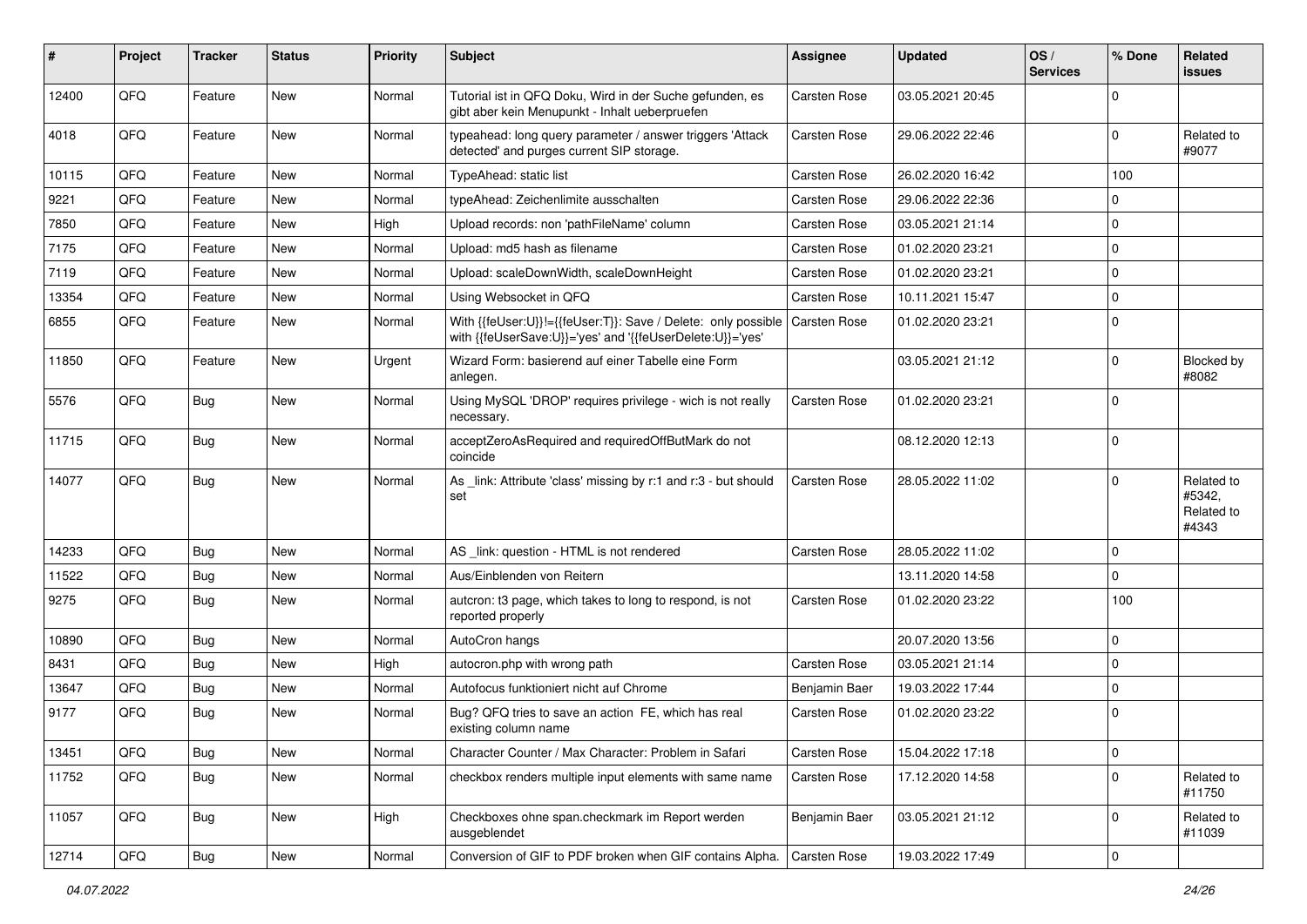| #     | Project | <b>Tracker</b> | <b>Status</b> | <b>Priority</b> | <b>Subject</b>                                                                                                   | Assignee            | <b>Updated</b>   | OS/<br><b>Services</b> | % Done         | <b>Related</b><br><b>issues</b>                  |
|-------|---------|----------------|---------------|-----------------|------------------------------------------------------------------------------------------------------------------|---------------------|------------------|------------------------|----------------|--------------------------------------------------|
| 12327 | QFQ     | Bug            | <b>New</b>    | Normal          | Copy to clipboard: Glyphicon can not be changed                                                                  | Carsten Rose        | 27.12.2021 17:59 |                        | $\mathbf{0}$   |                                                  |
| 13460 | QFQ     | Bug            | <b>New</b>    | Normal          | Doc: Password set/reset  password should not processed<br>with 'html encode'                                     | <b>Carsten Rose</b> | 19.03.2022 17:46 |                        | $\Omega$       |                                                  |
| 14377 | QFQ     | Bug            | New           | Normal          | Documentation > General Tips: white page after migration                                                         | Enis Nuredini       | 19.06.2022 16:37 |                        | $\mathbf{0}$   |                                                  |
| 5221  | QFQ     | <b>Bug</b>     | <b>New</b>    | High            | Download Dialog: Bleibt stehen in FF wenn Datei<br>automatisch gespeichert wird.                                 | Carsten Rose        | 03.05.2021 21:14 |                        | $\overline{0}$ |                                                  |
| 12670 | QFQ     | Bug            | <b>New</b>    | High            | Dropdown-Menu classes können nicht mehr angegeben<br>werden                                                      | Carsten Rose        | 07.12.2021 17:19 |                        | $\Omega$       |                                                  |
| 11195 | QFQ     | Bug            | <b>New</b>    | Low             | Dynamic Update: Note not updated if new text is empty<br>(v20.4)                                                 |                     | 25.09.2020 11:14 |                        | $\Omega$       |                                                  |
| 7002  | QFQ     | <b>Bug</b>     | <b>New</b>    | Normal          | Dynamic Update: row does not disappear / appear                                                                  | Carsten Rose        | 01.02.2020 23:22 |                        | $\mathbf 0$    |                                                  |
| 9783  | QFQ     | Bug            | <b>New</b>    | Normal          | Email with special characters                                                                                    | <b>Carsten Rose</b> | 01.02.2020 23:22 |                        | $\mathbf 0$    |                                                  |
| 12989 | QFQ     | <b>Bug</b>     | <b>New</b>    | Normal          | empty string does not trigger dynamic update                                                                     | Enis Nuredini       | 28.05.2022 11:09 |                        | $\mathbf{0}$   |                                                  |
| 10759 | QFQ     | Bug            | <b>New</b>    | Normal          | emptyMeansNull - Feld falsch aktualisiert                                                                        |                     | 12.11.2020 23:45 |                        | $\mathbf 0$    |                                                  |
| 13689 | QFQ     | Bug            | <b>New</b>    | Normal          | Enter auf Eingabefeld mit ungültigem Wert führt zu blurry<br>Seite                                               | Enis Nuredini       | 28.05.2022 10:53 |                        | $\overline{0}$ | Related to<br>#14245, Has<br>duplicate<br>#11891 |
| 12066 | QFQ     | Bug            | <b>New</b>    | High            | enterAsSubmit: Forward wird nicht ausgeführt                                                                     | Enis Nuredini       | 29.05.2022 09:23 |                        | $\overline{0}$ |                                                  |
| 9013  | QFQ     | <b>Bug</b>     | <b>New</b>    | Normal          | Error in Twig template not handled                                                                               | Carsten Rose        | 20.10.2021 13:43 |                        | $\pmb{0}$      |                                                  |
| 6677  | QFQ     | <b>Bug</b>     | <b>New</b>    | Normal          | Error message FE Action Element: no/wrong FE reference<br>who cause the problem.                                 | <b>Carsten Rose</b> | 01.02.2020 23:21 |                        | $\mathbf 0$    |                                                  |
| 7547  | QFQ     | <b>Bug</b>     | <b>New</b>    | Normal          | Error Message in afterSave: wrong parameter column<br>reported                                                   | Carsten Rose        | 01.02.2020 23:22 |                        | $\Omega$       |                                                  |
| 6912  | QFQ     | <b>Bug</b>     | <b>New</b>    | Normal          | error Message Var 'deadline' already set in SIP - in Form<br>with FE.value={{deadline:R:::{{deadlinePeriod:Y}}}} | <b>Carsten Rose</b> | 01.02.2020 23:21 |                        | $\Omega$       |                                                  |
| 9127  | QFQ     | Bug            | <b>New</b>    | Normal          | Error Message: change 'roll over' color - text not readable                                                      | <b>Carsten Rose</b> | 01.02.2020 23:22 |                        | $\mathbf{0}$   |                                                  |
| 10324 | QFQ     | Bug            | <b>New</b>    | Normal          | Excel Export mit Template funktioniert nur, wenn Template<br>vor uid kommt                                       |                     | 30.03.2020 11:20 |                        | $\mathbf{0}$   | Related to<br>#10257                             |
| 9531  | QFQ     | Bug            | <b>New</b>    | High            | FE File: Dynamic Update / modeSql / required detected<br>even it not set                                         | Carsten Rose        | 11.06.2021 20:32 |                        | $\mathbf 0$    | Related to<br>#12398                             |
| 12040 | QFQ     | Bug            | <b>New</b>    | Normal          | FE Mode 'hidden' für zwei FEs auf einer Zeile                                                                    | Carsten Rose        | 18.02.2021 10:13 |                        | $\mathbf{0}$   |                                                  |
| 3547  | QFQ     | Bug            | <b>New</b>    | Normal          | FE of type 'note' causes writing of empty fields.                                                                | Carsten Rose        | 01.02.2020 23:21 |                        | $\mathbf{0}$   |                                                  |
| 5559  | QFQ     | Bug            | <b>New</b>    | Normal          | FE.type = Upload: 'accept' might contain variables                                                               | <b>Carsten Rose</b> | 11.05.2020 21:23 |                        | $\overline{0}$ |                                                  |
| 8049  | QFQ     | <b>Bug</b>     | <b>New</b>    | Normal          | FE.type=note, column 'value': text moves some pixel to top<br>after save                                         | Carsten Rose        | 01.02.2020 23:22 |                        | $\mathbf{0}$   |                                                  |